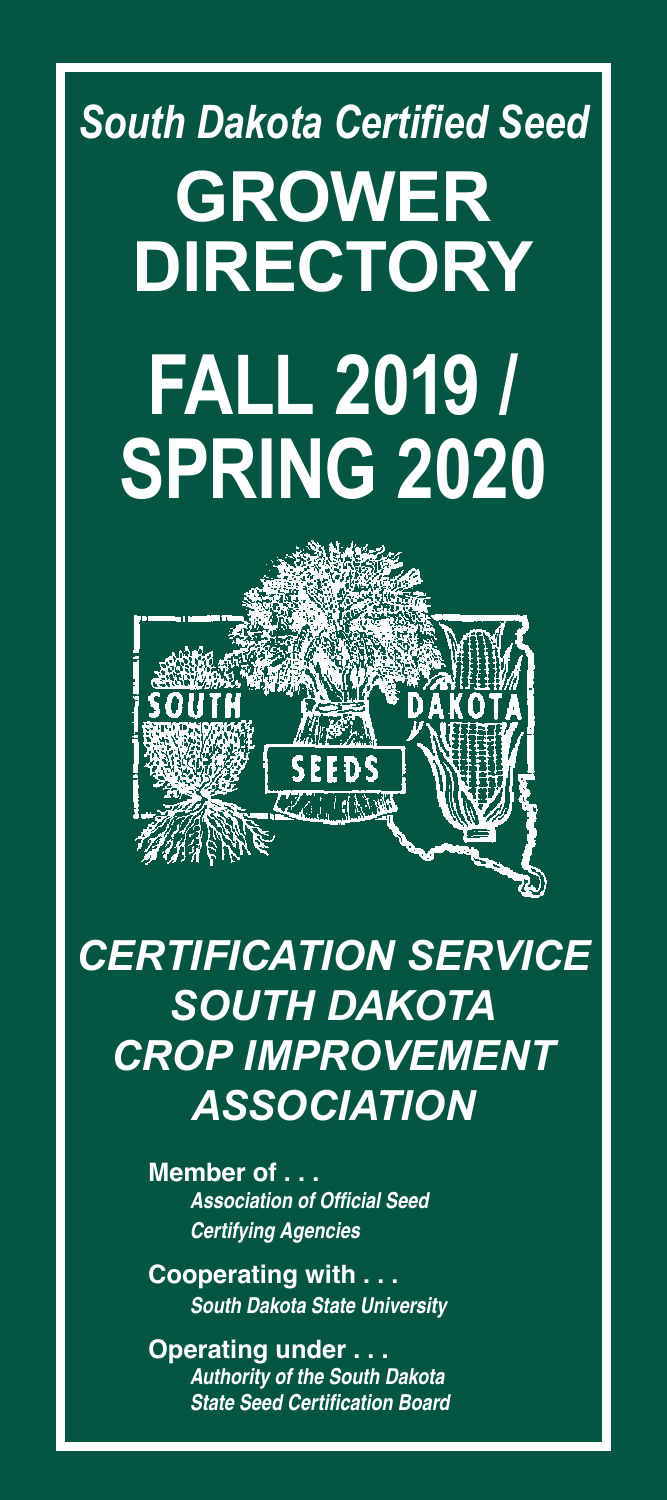#### **STATE SEED CERTIFICATION BOARD**

Jack Ingemansen, Brookings Steve Kuecker, Webster

President Vice President Neal R. Foster, Brookings Steve Van Tassel, Midland Secretary SDCIA Member

> Brenda Sievers, Pierre SD Dept. of Ag

#### **BOARD OF DIRECTORS SOUTH DAKOTA CROP IMPROVEMENT ASSOCIATION**

| Jess Sondgeroth, Platte, President                                    |                       |
|-----------------------------------------------------------------------|-----------------------|
| Chris Lynch, McLaughlin, Vice President                               |                       |
| Neal R. Foster, Brookings, Executive Director                         |                       |
| Bob Rankin, Draper                                                    | Jim Chilson, Florence |
| Bryan Jorgensen, Ideal                                                | Drew Reuman, Presho   |
| David Fauske, Wall                                                    | Shaun McKay, Wall     |
| Steve Kuecker, Webster                                                | Fred Zenk, Webster    |
| lohn Killifer, Dean, Agriculture, Food & Environmental Sciences, SDSU |                       |

#### **THE PURPOSE OF SEED CERTIFICATION**

The purpose of Seed Certification is to maintain and make available to the public sources of high quality seeds and propagating materials of superior varieties so grown and distributed as to insure genetic identity.

 Varieties eligible for certification have resulted either from natural selection or through systematic plant breeding techniques. In either case, without a planned method for maintaining genetic purity, there is grave danger of losing varietal identity.

 Varietal purity is the first consideration in Seed Certification, but other factors such as weeds, diseases, viability, mechanical purity and grading are also important.

 Seed Certification is designed to maintain not only the genetic purity of superior crop varieties but also reasonable standards of seed condition and quality.

#### **Classes of Certified Seed**

**Foundation seed** is the progeny of Breeder or Foundation Seed Stocks produced under control of the originator or sponsoring plant breeding institution, or person, or designee thereof. As applied to certified seed, Foundation seed is a class of certified seed which is produced under procedures established by the certifying agency for the purpose of maintaining genetic purity and identity.

**Registered seed** is the progeny of Breeder or Foundation seed handled according to procedures prescribed by the certifying agency so as to maintain satisfactory genetic purity and identity.

**2 1 Certified seed** is the progeny of Breeder, Foundation, or Registered seed so handled as to maintain satisfactory genetic purity and identity and which has been approved by the certifying agency.

#### Table of Contents

| Grasses                                   |  |
|-------------------------------------------|--|
|                                           |  |
|                                           |  |
|                                           |  |
|                                           |  |
|                                           |  |
|                                           |  |
|                                           |  |
|                                           |  |
|                                           |  |
|                                           |  |
|                                           |  |
| Pre-Variety Germplasm Certification for   |  |
|                                           |  |
|                                           |  |
|                                           |  |
| Royalty or Seed Sales Fees on Varieties14 |  |
|                                           |  |
|                                           |  |
|                                           |  |
|                                           |  |
|                                           |  |
|                                           |  |
| Wheat                                     |  |
|                                           |  |
|                                           |  |
|                                           |  |

#### **PLEASE NOTE**

The following list of seed growers includes only those whose fields are planted with Foundation or Registered seed and who have made application for certification and have passed all inspections to date.

Certification can be completed only after the seed from these approved fields has passed all certification tests and standards.**FINAL CERTIFICATION** will depend on a satisfactory laboratory analysis of the conditioned (cleaned) seed lot.

The growers listed will, therefore, only accept tentative orders that will be filled if seed is finally certified, which in fact will be designated by the certification tag or bulk transfer certificate. Seed offered for sale without this documentation **CANNOT** be considered Certified Seed.

The South Dakota Crop Improvement Association and Seed Certification Service are not marketing organizations; hence, inquiries for seed should be made directly to the growers listed.

Neither the South Dakota Crop Improvement Association nor the Certification Service assumes any financial responsibility regarding seed listed, although every attempt has been made to insure high quality seed which conforms to the certification standards.

Please report any irregularities.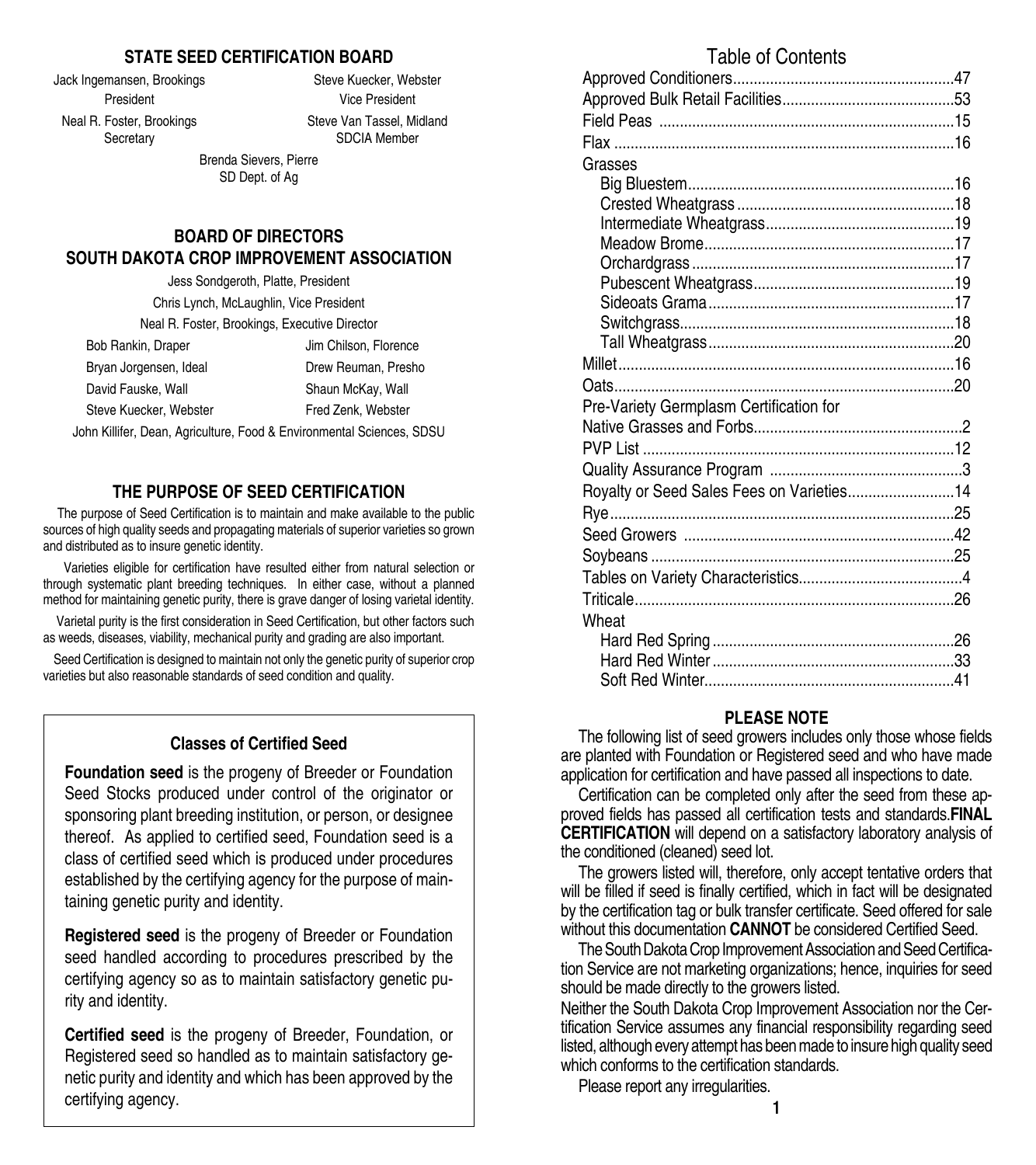### **Pre-Variety Germplasm Certification for Native Grasses and Forbs**

This type of certification is available for seeds and other propagating materials of germplasm types that have not been released as varieties.

Protocols include: Site identification; field inspection; and seed sampling and testing.

Three different germplasm types or levels are possible based on the amount of genetic study on the germplasm ascension that has taken place; each type may be marketed as wildland collected seed (Generation 0) or as Generation 1 or later seed from field production:

**Source Identified (yellow tag): only the species and** original germplasm collection site is known.

**Selected (green tag):** shows promise of superior and/ or identifiable traits as contrasted with other germplasm ascensions, ecotypes, or variety/cultivars of the same species when compared to a common site.

**Tested (blue tag):** requires progeny testing to prove that superior and/or identifiable traits of interest are heritable in succeeding generations.

### **SPECIES OF NATIVE GRASSES AND FORBS IN PROGRAM**

#### **Common Name/Scientific Name** . **. . . . . . . . . Producer**

| Little Bluestem/                    | Jerry Roitsch, Bristol |
|-------------------------------------|------------------------|
| Schizachyrium scoparium605-492-3330 |                        |

## **Quality Assurance Program**



South Dakota Crop Improvement Association's (SDCIA) Quality Assurance (QA) program provides a uniform, unbiased quality control system and marketing tool for crop seeds merchandised as varieties, hybrids, brands or blends. While it is designed as a complete quality control system for seed not eligible for certification, its quidelines are very similar to those of the certification program. It is easily customized to meet the needs of the individual seed producer. The QA Program provides significant value for companies and producers who need to adhere to sound quality control programs or meet license agreement protocols in today's era of high value technology and specific genetic traits associated with today's seed products.

The following companies/individuals have produced seed under the SDCIA Quality Assurance Program.

| Ag Performance, Inc., Buffalo Center, IA 641-562-2370 |  |
|-------------------------------------------------------|--|
| Legend Seeds, DeSmet, SD. 800-678-3346                |  |
| Hansmeier & Son, Inc., Bristol, SD. 605-492-3611      |  |
| McNeil, B.J., Huron, SD 605-354-3419                  |  |

Professionally grown **Certified Seed** typically produces higher yields than farmer-saved seed, which means higher net returns for the producer. Purchasing **New Certified Seed** each year will ensure that the producer is getting the highest quality seed available. In addition to being field inspected, conditioned by approved professionals, and laboratory tested, the **Certified Seed Label** is proof that the seed has met all of the standards set forth by the South Dakota Crop Improvement Association.

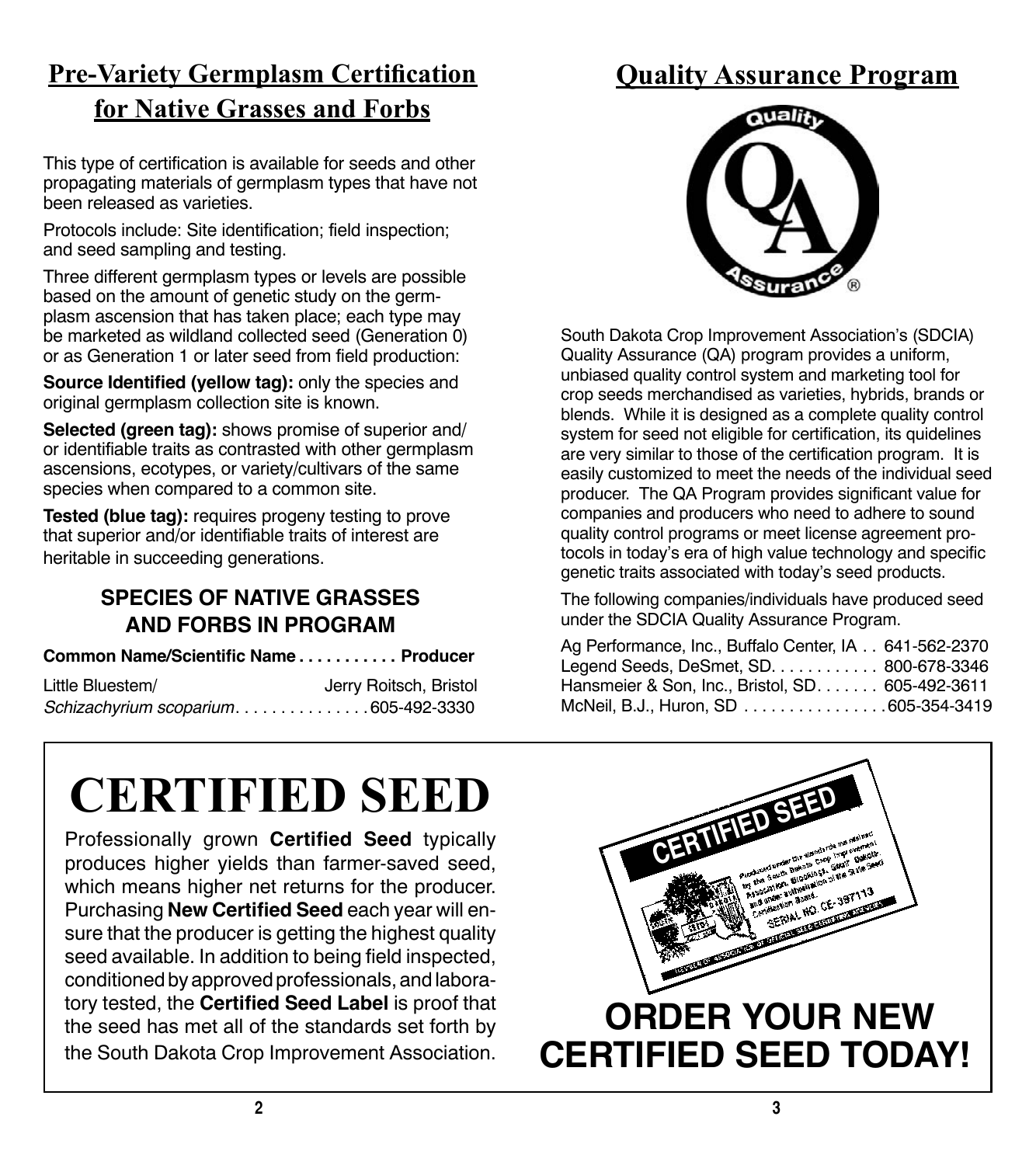| PVP-94 Title V<br>PVP-94 Title V<br>PVP-94 Title V<br>PVP-94 Title V<br>PVP-94 Title V<br>PVP-94 Title V<br>PVP-94 Title V<br>PVP-94 Title V<br>PVP-94 Title V<br>PVP-94 Title V<br>PVP-94 Title V<br>PVP-94 Title V<br>PVP-94 Title V<br>PVP-94 Title V<br>PVP-94 Title V<br>$PVP**$<br>PVP-94<br>PVP-94<br>$\mathbf{Yes}^*$<br>$Yes*$<br>$Yes*$<br>Beards<br>Yes<br>Yes<br>Yes<br>Yes<br>${\it Yes}$<br>Yes<br>Yes<br>Yes<br>${\bf Y}$ es<br>$_{\rm Yes}$<br>$_{\rm Yes}$<br>Yes<br>$_{\rm Yes}$<br>Yes<br>Yes<br>Yes<br>$Y$ es<br>Yes<br>Yes<br>Yes<br>$(Days)$ ***<br>Maturity<br>$\overline{c}$<br>$\epsilon$<br>$\overline{\phantom{a}}$<br>$\sim$<br>$\overline{ }$<br>$\sim$<br>$\sim$<br>$\overline{ }$<br>$\sim$<br>S<br>4<br>$\circ$<br>$\circ$<br>$\circ$<br>$\circ$<br>4<br>4<br>2<br>$\mathbf{\sim}$<br>Good-Medium<br>Good-Medium<br>Good-Medium<br>Strength<br><b>Straw</b><br>$_{\rm Good}$<br>Good<br>${\bf Good}$<br>$_{\rm Good}$<br>Good<br>$_{\rm Good}$<br>$_{\rm Good}$<br>$_{\rm Good}$<br>${\mathsf{Good}}$<br>Good<br>Good<br>Good<br>Good<br>Good<br>$_{\rm Good}$<br>Good<br>Good<br>Medium-High<br>Medium-High<br>Medium<br>Medium<br>Medium<br>Medium<br>Medium<br>Medium<br>Medium<br>Medium<br>Medium<br>Protein<br>Medium<br>Medium<br>Medium<br>Medium<br>Medium<br>Medium<br>Medium<br>Medium<br>High<br>Stem<br>ЙK<br>Ř<br>ã<br>g<br>ă<br>$\approx$<br>$\simeq$<br>t<br>t<br>$\approx$<br>≃<br>$\approx$<br>÷<br>$\simeq$<br>÷<br>$\simeq$<br>÷<br>ł<br>$\simeq$<br>Leaf<br>$\mathbb M$<br>ЙK<br>ЙK<br>ЙK<br>ЙK<br>SM<br>МR<br>МS<br>ЙK<br>ЙK<br>ã<br>Ĕ<br>ЙK<br>SM<br>ЖR<br><b>EX</b><br>$\infty$<br>$\simeq$<br>$\approx$<br>$\simeq$<br>Stripe<br>МS<br>SM<br>ЙK<br>МS<br>XS<br>МS<br>ЙR<br>МS<br>ã<br>SM<br>SM<br>$\boldsymbol{\infty}$<br>$\infty$<br>S<br>S<br>S<br>S<br>S<br>S<br>S<br>Height<br>$\hat{a}$<br>31"<br>30"<br>31"<br>30"<br>30"<br>30"<br>27"<br>28"<br>32"<br>30"<br>$\frac{1}{2}$<br>27"<br>27"<br>31"<br>32"<br>34"<br>26"<br>34"<br>32"<br>32"<br>Semi-Dwarf<br>Semi-Dwarf<br>Semi-Dwarf<br>Semi-Dwarf<br>Semi-Dwarf<br>Semi-Dwarf<br>Semi-Dwarf<br>Semi-Dwarf<br>Semi-Dwarf<br>Semi-Dwarf<br>Semi-Dwarf<br>Semi-Dwarf<br>Semi-Dwarf<br>Medium<br>Medium<br>Medium<br>Medium<br>Medium<br>Medium<br>cation<br>Medium<br>Year<br>Rel.<br>$81,$<br>$91$<br>$91^{\circ}$<br>$91^{\circ}$<br>$\Xi$<br>$\Xi$<br>Ħ.<br>51<br>91,<br>51<br>$\Xi$<br>$\overline{11}$ ,<br>51,<br>$\ddot{1}$<br><b>SL</b><br>$\Xi$<br>$\pm 0,$<br>$\overline{11}$<br>$\infty$<br>$98\,$<br>Origin<br>LCS<br><b>SYN</b><br>LCS<br><b>SYN</b><br><b>SYN</b><br>$\mathbb{W}\mathbb{B}$<br>Š<br>$\mathop{\boxtimes}\limits$<br>$\Xi$<br>Š<br>$\Xi$<br>Š<br>$_{\rm{3D}}$<br>$\rm{S}$<br>$\rm{S}$<br>$\rm S$<br>GS<br>GS<br>$\rm{S}$<br>$\rm S$<br>LCS Trigger<br>Variety<br>LCS Rebel<br>SY Ingmar<br>SY Rustler<br>SY Valda<br>$Lang-MN$<br>Forefront<br>WB9590<br>Advance<br>Surpass<br>Prosper<br>Linkert<br>Prevail<br>Briggs<br><b>Bolles</b><br>Shelly<br>${\rm Focus}$<br><b>Boost</b><br>Faller<br>Brick |        |                |     | Height<br>Classifi- | Plant |   | Reaction*<br>Rust |           |        |      | Relative |             |        |           |
|--------------------------------------------------------------------------------------------------------------------------------------------------------------------------------------------------------------------------------------------------------------------------------------------------------------------------------------------------------------------------------------------------------------------------------------------------------------------------------------------------------------------------------------------------------------------------------------------------------------------------------------------------------------------------------------------------------------------------------------------------------------------------------------------------------------------------------------------------------------------------------------------------------------------------------------------------------------------------------------------------------------------------------------------------------------------------------------------------------------------------------------------------------------------------------------------------------------------------------------------------------------------------------------------------------------------------------------------------------------------------------------------------------------------------------------------------------------------------------------------------------------------------------------------------------------------------------------------------------------------------------------------------------------------------------------------------------------------------------------------------------------------------------------------------------------------------------------------------------------------------------------------------------------------------------------------------------------------------------------------------------------------------------------------------------------------------------------------------------------------------------------------------------------------------------------------------------------------------------------------------------------------------------------------------------------------------------------------------------------------------------------------------------------------------------------------------------------------------------------------------------------------------------------------------------------------------------------------------------------------------------------------------------------------------------------------------------------------------------------------------------------------------------------------------------------------------------------------------------------------------------------------------------------------------------------------------------------------------------------------------------------------------------------------------|--------|----------------|-----|---------------------|-------|---|-------------------|-----------|--------|------|----------|-------------|--------|-----------|
|                                                                                                                                                                                                                                                                                                                                                                                                                                                                                                                                                                                                                                                                                                                                                                                                                                                                                                                                                                                                                                                                                                                                                                                                                                                                                                                                                                                                                                                                                                                                                                                                                                                                                                                                                                                                                                                                                                                                                                                                                                                                                                                                                                                                                                                                                                                                                                                                                                                                                                                                                                                                                                                                                                                                                                                                                                                                                                                                                                                                                                                  |        |                |     |                     |       |   |                   |           |        |      |          |             |        | Ê         |
|                                                                                                                                                                                                                                                                                                                                                                                                                                                                                                                                                                                                                                                                                                                                                                                                                                                                                                                                                                                                                                                                                                                                                                                                                                                                                                                                                                                                                                                                                                                                                                                                                                                                                                                                                                                                                                                                                                                                                                                                                                                                                                                                                                                                                                                                                                                                                                                                                                                                                                                                                                                                                                                                                                                                                                                                                                                                                                                                                                                                                                                  |        |                |     |                     |       |   |                   |           |        |      |          |             |        | MR        |
|                                                                                                                                                                                                                                                                                                                                                                                                                                                                                                                                                                                                                                                                                                                                                                                                                                                                                                                                                                                                                                                                                                                                                                                                                                                                                                                                                                                                                                                                                                                                                                                                                                                                                                                                                                                                                                                                                                                                                                                                                                                                                                                                                                                                                                                                                                                                                                                                                                                                                                                                                                                                                                                                                                                                                                                                                                                                                                                                                                                                                                                  |        |                |     |                     |       |   |                   |           |        |      |          |             |        | ЙK        |
|                                                                                                                                                                                                                                                                                                                                                                                                                                                                                                                                                                                                                                                                                                                                                                                                                                                                                                                                                                                                                                                                                                                                                                                                                                                                                                                                                                                                                                                                                                                                                                                                                                                                                                                                                                                                                                                                                                                                                                                                                                                                                                                                                                                                                                                                                                                                                                                                                                                                                                                                                                                                                                                                                                                                                                                                                                                                                                                                                                                                                                                  |        |                |     |                     |       |   |                   |           |        |      |          |             |        | ЖR        |
|                                                                                                                                                                                                                                                                                                                                                                                                                                                                                                                                                                                                                                                                                                                                                                                                                                                                                                                                                                                                                                                                                                                                                                                                                                                                                                                                                                                                                                                                                                                                                                                                                                                                                                                                                                                                                                                                                                                                                                                                                                                                                                                                                                                                                                                                                                                                                                                                                                                                                                                                                                                                                                                                                                                                                                                                                                                                                                                                                                                                                                                  |        |                |     |                     |       |   |                   |           |        |      |          |             |        | ЙK        |
|                                                                                                                                                                                                                                                                                                                                                                                                                                                                                                                                                                                                                                                                                                                                                                                                                                                                                                                                                                                                                                                                                                                                                                                                                                                                                                                                                                                                                                                                                                                                                                                                                                                                                                                                                                                                                                                                                                                                                                                                                                                                                                                                                                                                                                                                                                                                                                                                                                                                                                                                                                                                                                                                                                                                                                                                                                                                                                                                                                                                                                                  |        |                |     |                     |       |   |                   |           |        |      |          |             |        | МS        |
|                                                                                                                                                                                                                                                                                                                                                                                                                                                                                                                                                                                                                                                                                                                                                                                                                                                                                                                                                                                                                                                                                                                                                                                                                                                                                                                                                                                                                                                                                                                                                                                                                                                                                                                                                                                                                                                                                                                                                                                                                                                                                                                                                                                                                                                                                                                                                                                                                                                                                                                                                                                                                                                                                                                                                                                                                                                                                                                                                                                                                                                  |        |                |     |                     |       |   |                   |           |        |      |          |             |        | NS        |
|                                                                                                                                                                                                                                                                                                                                                                                                                                                                                                                                                                                                                                                                                                                                                                                                                                                                                                                                                                                                                                                                                                                                                                                                                                                                                                                                                                                                                                                                                                                                                                                                                                                                                                                                                                                                                                                                                                                                                                                                                                                                                                                                                                                                                                                                                                                                                                                                                                                                                                                                                                                                                                                                                                                                                                                                                                                                                                                                                                                                                                                  |        |                |     |                     |       |   |                   |           |        |      |          |             |        | MR        |
|                                                                                                                                                                                                                                                                                                                                                                                                                                                                                                                                                                                                                                                                                                                                                                                                                                                                                                                                                                                                                                                                                                                                                                                                                                                                                                                                                                                                                                                                                                                                                                                                                                                                                                                                                                                                                                                                                                                                                                                                                                                                                                                                                                                                                                                                                                                                                                                                                                                                                                                                                                                                                                                                                                                                                                                                                                                                                                                                                                                                                                                  |        |                |     |                     |       |   |                   |           |        |      |          |             |        | МR        |
|                                                                                                                                                                                                                                                                                                                                                                                                                                                                                                                                                                                                                                                                                                                                                                                                                                                                                                                                                                                                                                                                                                                                                                                                                                                                                                                                                                                                                                                                                                                                                                                                                                                                                                                                                                                                                                                                                                                                                                                                                                                                                                                                                                                                                                                                                                                                                                                                                                                                                                                                                                                                                                                                                                                                                                                                                                                                                                                                                                                                                                                  |        |                |     |                     |       |   |                   |           |        |      |          |             |        | МR        |
|                                                                                                                                                                                                                                                                                                                                                                                                                                                                                                                                                                                                                                                                                                                                                                                                                                                                                                                                                                                                                                                                                                                                                                                                                                                                                                                                                                                                                                                                                                                                                                                                                                                                                                                                                                                                                                                                                                                                                                                                                                                                                                                                                                                                                                                                                                                                                                                                                                                                                                                                                                                                                                                                                                                                                                                                                                                                                                                                                                                                                                                  |        |                |     |                     |       |   |                   |           |        |      |          |             |        | ЙK        |
|                                                                                                                                                                                                                                                                                                                                                                                                                                                                                                                                                                                                                                                                                                                                                                                                                                                                                                                                                                                                                                                                                                                                                                                                                                                                                                                                                                                                                                                                                                                                                                                                                                                                                                                                                                                                                                                                                                                                                                                                                                                                                                                                                                                                                                                                                                                                                                                                                                                                                                                                                                                                                                                                                                                                                                                                                                                                                                                                                                                                                                                  |        |                |     |                     |       |   |                   |           |        |      |          |             |        | ЙK        |
|                                                                                                                                                                                                                                                                                                                                                                                                                                                                                                                                                                                                                                                                                                                                                                                                                                                                                                                                                                                                                                                                                                                                                                                                                                                                                                                                                                                                                                                                                                                                                                                                                                                                                                                                                                                                                                                                                                                                                                                                                                                                                                                                                                                                                                                                                                                                                                                                                                                                                                                                                                                                                                                                                                                                                                                                                                                                                                                                                                                                                                                  |        |                |     |                     |       |   |                   |           |        |      |          |             |        | NS        |
|                                                                                                                                                                                                                                                                                                                                                                                                                                                                                                                                                                                                                                                                                                                                                                                                                                                                                                                                                                                                                                                                                                                                                                                                                                                                                                                                                                                                                                                                                                                                                                                                                                                                                                                                                                                                                                                                                                                                                                                                                                                                                                                                                                                                                                                                                                                                                                                                                                                                                                                                                                                                                                                                                                                                                                                                                                                                                                                                                                                                                                                  |        |                |     |                     |       |   |                   |           |        |      |          |             |        | g         |
|                                                                                                                                                                                                                                                                                                                                                                                                                                                                                                                                                                                                                                                                                                                                                                                                                                                                                                                                                                                                                                                                                                                                                                                                                                                                                                                                                                                                                                                                                                                                                                                                                                                                                                                                                                                                                                                                                                                                                                                                                                                                                                                                                                                                                                                                                                                                                                                                                                                                                                                                                                                                                                                                                                                                                                                                                                                                                                                                                                                                                                                  |        |                |     |                     |       |   |                   |           |        |      |          |             |        | <b>NR</b> |
|                                                                                                                                                                                                                                                                                                                                                                                                                                                                                                                                                                                                                                                                                                                                                                                                                                                                                                                                                                                                                                                                                                                                                                                                                                                                                                                                                                                                                                                                                                                                                                                                                                                                                                                                                                                                                                                                                                                                                                                                                                                                                                                                                                                                                                                                                                                                                                                                                                                                                                                                                                                                                                                                                                                                                                                                                                                                                                                                                                                                                                                  |        |                |     |                     |       |   |                   |           |        |      |          |             |        | МR        |
|                                                                                                                                                                                                                                                                                                                                                                                                                                                                                                                                                                                                                                                                                                                                                                                                                                                                                                                                                                                                                                                                                                                                                                                                                                                                                                                                                                                                                                                                                                                                                                                                                                                                                                                                                                                                                                                                                                                                                                                                                                                                                                                                                                                                                                                                                                                                                                                                                                                                                                                                                                                                                                                                                                                                                                                                                                                                                                                                                                                                                                                  |        |                |     |                     |       |   |                   |           |        |      |          |             |        | МR        |
|                                                                                                                                                                                                                                                                                                                                                                                                                                                                                                                                                                                                                                                                                                                                                                                                                                                                                                                                                                                                                                                                                                                                                                                                                                                                                                                                                                                                                                                                                                                                                                                                                                                                                                                                                                                                                                                                                                                                                                                                                                                                                                                                                                                                                                                                                                                                                                                                                                                                                                                                                                                                                                                                                                                                                                                                                                                                                                                                                                                                                                                  |        |                |     |                     |       |   |                   |           |        |      |          |             |        | МR        |
|                                                                                                                                                                                                                                                                                                                                                                                                                                                                                                                                                                                                                                                                                                                                                                                                                                                                                                                                                                                                                                                                                                                                                                                                                                                                                                                                                                                                                                                                                                                                                                                                                                                                                                                                                                                                                                                                                                                                                                                                                                                                                                                                                                                                                                                                                                                                                                                                                                                                                                                                                                                                                                                                                                                                                                                                                                                                                                                                                                                                                                                  |        |                |     |                     |       |   |                   |           |        |      |          |             |        | <b>受</b>  |
|                                                                                                                                                                                                                                                                                                                                                                                                                                                                                                                                                                                                                                                                                                                                                                                                                                                                                                                                                                                                                                                                                                                                                                                                                                                                                                                                                                                                                                                                                                                                                                                                                                                                                                                                                                                                                                                                                                                                                                                                                                                                                                                                                                                                                                                                                                                                                                                                                                                                                                                                                                                                                                                                                                                                                                                                                                                                                                                                                                                                                                                  |        |                |     |                     |       |   |                   |           |        |      |          |             |        | ЙK        |
|                                                                                                                                                                                                                                                                                                                                                                                                                                                                                                                                                                                                                                                                                                                                                                                                                                                                                                                                                                                                                                                                                                                                                                                                                                                                                                                                                                                                                                                                                                                                                                                                                                                                                                                                                                                                                                                                                                                                                                                                                                                                                                                                                                                                                                                                                                                                                                                                                                                                                                                                                                                                                                                                                                                                                                                                                                                                                                                                                                                                                                                  |        |                |     |                     |       |   |                   |           |        |      |          |             |        | NS        |
|                                                                                                                                                                                                                                                                                                                                                                                                                                                                                                                                                                                                                                                                                                                                                                                                                                                                                                                                                                                                                                                                                                                                                                                                                                                                                                                                                                                                                                                                                                                                                                                                                                                                                                                                                                                                                                                                                                                                                                                                                                                                                                                                                                                                                                                                                                                                                                                                                                                                                                                                                                                                                                                                                                                                                                                                                                                                                                                                                                                                                                                  | WB9719 | W <sub>B</sub> | 81, | Semi-Dwarf          | 30"   | S | ЙŘ                | $\approx$ | Medium | Good | $\circ$  | ${\bf Yes}$ | $Yes*$ | ЙK        |

**4**

**5**

 $S_{\rm{S}}$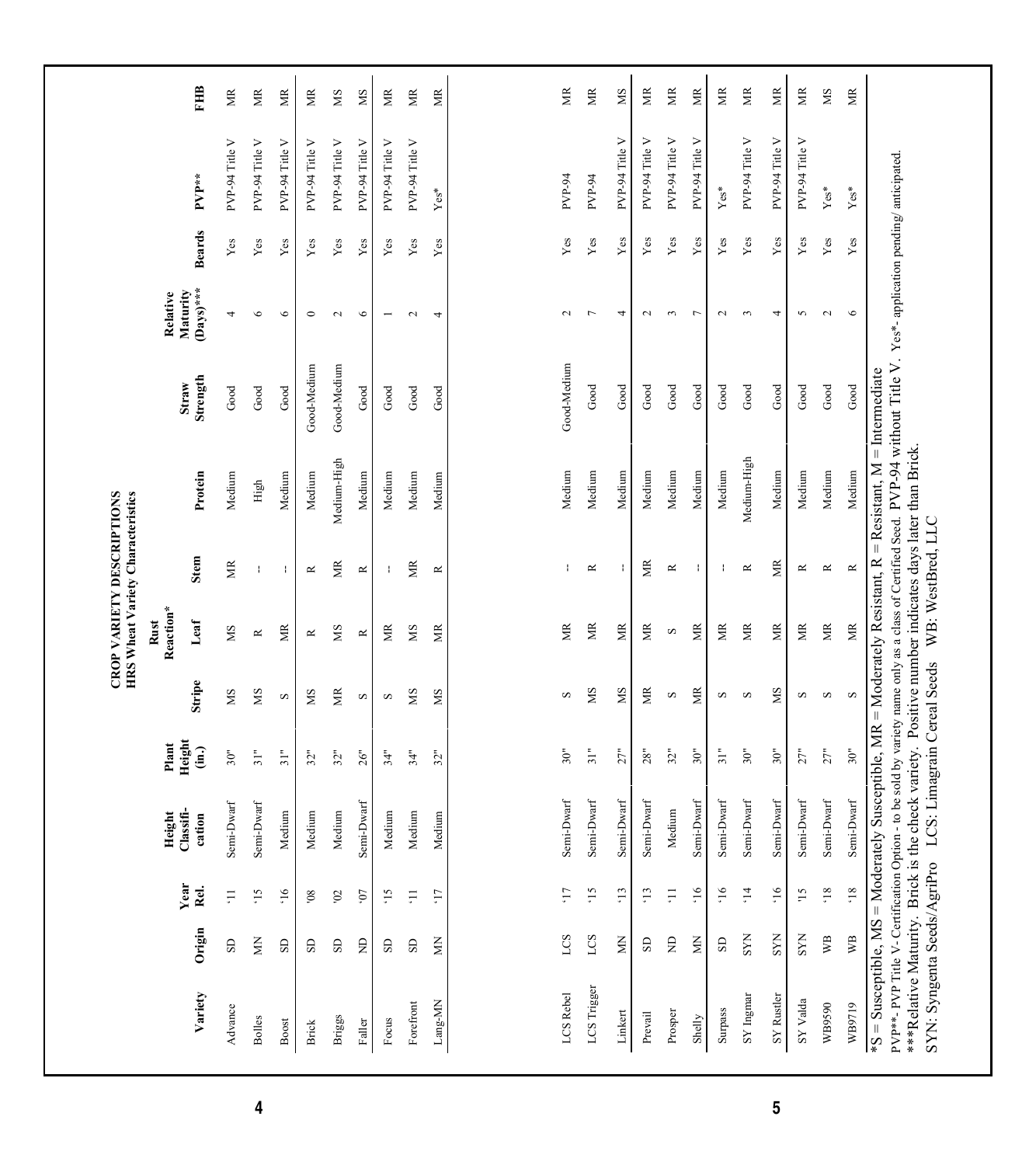| AP503 CL2<br>Variety<br>Arapahoe                                                       |                        |                  |           |                           |                       |                                  |                           |                   |                             |                                                                                                                                                                         |                    |                |                        |
|----------------------------------------------------------------------------------------|------------------------|------------------|-----------|---------------------------|-----------------------|----------------------------------|---------------------------|-------------------|-----------------------------|-------------------------------------------------------------------------------------------------------------------------------------------------------------------------|--------------------|----------------|------------------------|
|                                                                                        | Origin                 | Year<br>Rel.     | Leaf      | Reaction*<br>Rust<br>Stem | Stripe                | Mosaic<br><b>Streak</b><br>Wheat | Heading (0-7)<br>Relative | Strength<br>Straw | Relative<br>Height<br>Plant | Hardiness<br>Winter                                                                                                                                                     | End-Use<br>Quality | Chaff<br>Color | $PVP**$                |
|                                                                                        | $\mathsf{A}\mathsf{P}$ | 80               | $\infty$  | ЯW                        | SM                    | SM                               | Medium Early 3            | Excellent         | Short 28"                   | Good                                                                                                                                                                    | Acceptable         | White          | PVP Title V            |
|                                                                                        | $\Xi$                  | 88               | ЙK        | МR                        | SM                    | $\infty$                         | Medium Early 3            | Fair              | Medium 30"                  | Good-Excellent                                                                                                                                                          | $_{\rm Good}$      | White          | $\tilde{z}$            |
| Expedition                                                                             | $\rm{S}$               | $\mathfrak{S}$   | SW        | $\simeq$                  | $\infty$              | $\boldsymbol{\Omega}$            | Early 0                   | Fair              | Short 29"                   | Good-Excellent                                                                                                                                                          | Good               | White          | PVP Title V            |
| Ideal                                                                                  | $\rm S$                | $\Xi$            | SM        | ЯW                        | S                     | S                                | Medium 4                  | Excellent         | Short 29"                   | Good                                                                                                                                                                    | Acceptable         | White          | PVP Title V            |
| Keldin                                                                                 | WВ                     | 51,              | МR        | ÷                         | g                     | ÷                                | Medium 4                  | Excellent         | Short 29"                   | Excellent                                                                                                                                                               | Acceptable         | White          | PVP Title V            |
| LCS Chrome                                                                             | WВ                     | 91,              | <b>受</b>  | S                         | $\approx$             | $\infty$                         | Early 2                   | $_{\rm Good}$     | Short 29"                   | Excellent                                                                                                                                                               | Good               | White          | <b>PVP-94</b>          |
| LCS Mint                                                                               | LCS                    | $\overline{12}$  | <b>NB</b> | SM                        | SM                    | g                                | Early 0                   | ${\bf Good}$      | Short 29"                   | $_{\rm Good}$                                                                                                                                                           | Excellent          | White          | PVP Title V            |
| Lyman                                                                                  | $\rm{S}$               | 80,              | ЙR        | $\approx$                 | S                     | S                                | Early 2                   | $_{\rm Fair}$     | Medium 31"                  | Good                                                                                                                                                                    | Acceptable         | White          | PVP Title V            |
| Oahe                                                                                   | $_{\rm SD}$            | 16               | SM        | SM                        | g                     | ЙR                               | Medium 4                  | Good              | Medium 31"                  | Good                                                                                                                                                                    | Acceptable         | White          | ${\mbox{PVP}}$ Title V |
| Overland                                                                               | NE/SD                  | L0,              | ЙR        | МR                        | S                     | МS                               | Medium 4                  | Good              | Medium 30"                  | Excellent                                                                                                                                                               | Acceptable         | White          | PVP Title V            |
| Redfield                                                                               | $\mathbb S$            | 51               | SM        | МR                        | SM                    | $\infty$                         | Medium 4                  | Excellent         | Short 28"                   | Good-Excellent                                                                                                                                                          | ${\bf Good}$       | Brown          | PVP Title V            |
| SY517CL2                                                                               | <b>SYN/AP</b>          | $L1$ ,           | g         | $\approx$                 | SM                    | -1                               | Early 2                   | Good              | Short 26"                   | Good                                                                                                                                                                    | Acceptable         | White          | PVP Title V            |
| SY Monument                                                                            | <b>ANNAS</b>           | $\overline{11}$  | ЙR        | $\approx$                 | ÃК                    | MS                               | Early 2                   | Good              | Short 27"                   | Good-Excellent                                                                                                                                                          | Acceptable         | White          | PVP Title V            |
|                                                                                        |                        |                  |           |                           |                       |                                  |                           |                   |                             |                                                                                                                                                                         |                    |                |                        |
| SY Sunrise                                                                             | <b>SYN/AP</b>          | 51,              | <b>受</b>  | $\approx$                 | g                     | SM                               | Early 2                   | Good              | Short 26"                   | Good                                                                                                                                                                    | Acceptable         | White          | PVP Title V            |
| <b>SY Wolf</b>                                                                         | <b>SYN/AP</b>          | $\Xi$            | ≃         | ЙK                        | $\boldsymbol{\Omega}$ | МR                               | 3<br>Medium Early         | Excellent         | Short 28"                   | Good-Excellent                                                                                                                                                          | Acceptable         | White          | PVP Title V            |
| Thompson                                                                               | GS                     | $\overline{L}$ . | ЙK        | SM                        | SM                    | SM                               | Medium 4                  | Fair              | Medium 31"                  | Good                                                                                                                                                                    | Acceptable         | White          | $Yes*$                 |
| WB4418                                                                                 | $\mathbb W$            | $\overline{L}$ . | $\simeq$  | <b>MR</b>                 | SM                    | ЙK                               | Early 0                   | Good              | Short 26"                   | Good                                                                                                                                                                    | Good               | White          | $Yes^*$                |
| WB4462                                                                                 | WВ                     | 91,              | 贤<br>     | H                         | S                     | S                                | Early 0                   | $_{\rm Good}$     | Medium 30"                  | ${\bf Good}$                                                                                                                                                            | Good               | White          | PVP-94                 |
| WB-Grainfield                                                                          | ŠВ                     | 21,              | 贤<br>MR   | ЙK                        | SW                    | ЙK                               | Early 0                   | Good              | Short 28"                   | Good                                                                                                                                                                    | $_{\rm Good}$      | White          | PVP-94                 |
| Wesley                                                                                 | Ë                      | 86,              | МS        | $\simeq$                  | S                     | S                                | Early 2                   | Excellent         | Short $27"$                 | Good-Excellent                                                                                                                                                          | Good               | Brown          | $\tilde{z}$            |
| $*S$ = Susceptible MS = Moderately Susceptible MR = Moderately Resistant R = Resistant |                        |                  |           |                           |                       |                                  |                           |                   |                             | PVP**- PVP Title V- Certification Option - to be sold by variety name only as a class of Certified Seed. PVP-94 without Title V. Yes*- application pending/ anticipated |                    |                |                        |
|                                                                                        |                        |                  |           |                           |                       |                                  |                           |                   |                             |                                                                                                                                                                         |                    |                |                        |
|                                                                                        |                        |                  |           |                           |                       |                                  |                           |                   |                             |                                                                                                                                                                         |                    |                |                        |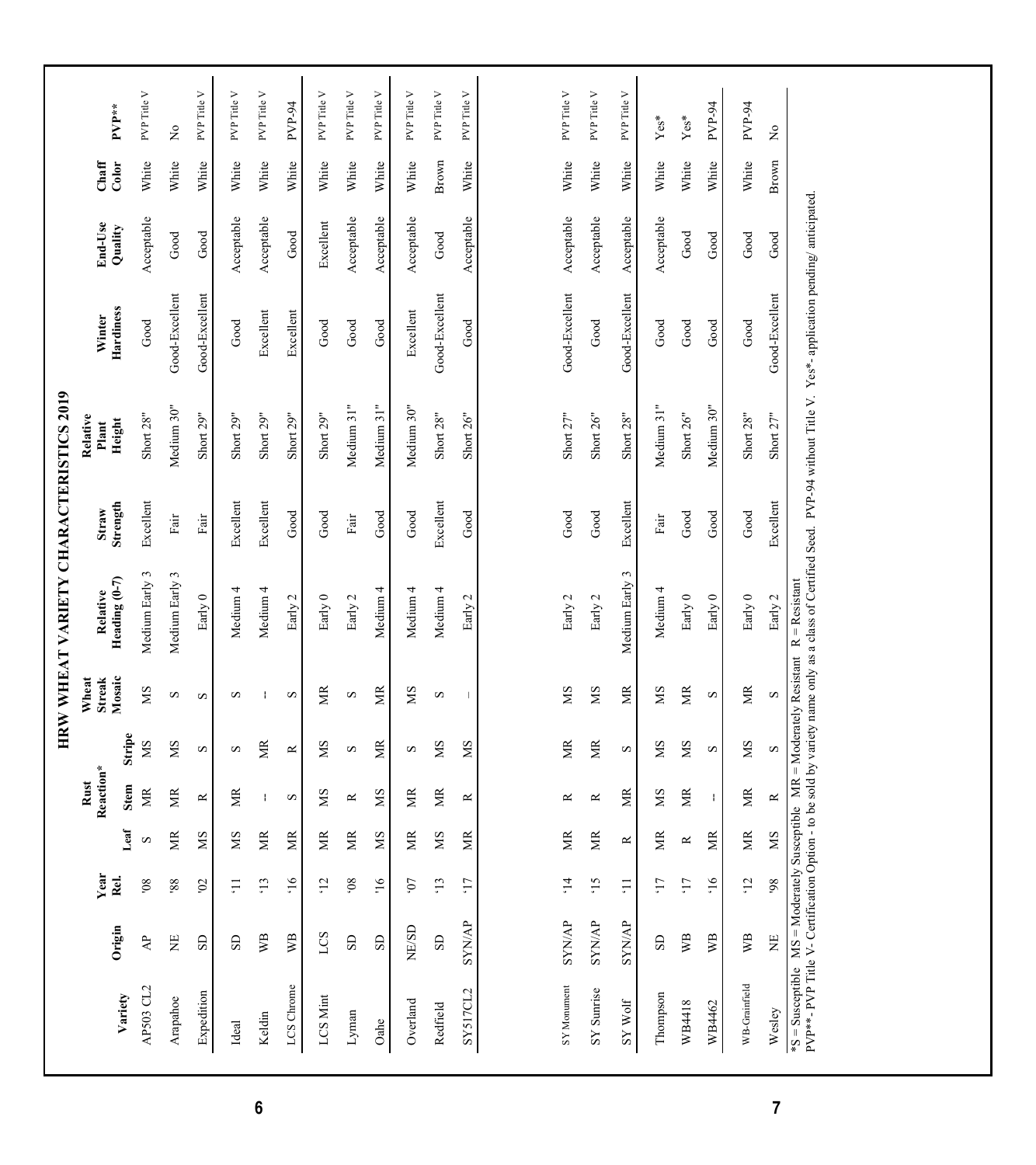| ${\bf PVP}^{**}$<br>PVP-94<br>PVP-94<br><b>PVP-94</b><br>PVP-94<br>PVP-94<br>$PVP*$<br>PVP*<br>$\frac{1}{2}$<br>ż<br>$\gtrsim$<br>Medium-High<br>Medium High<br>Medium High<br>Medium High<br>Medium High<br>Medium High<br>Medium High<br>Medium High<br>Medium High<br>*S = Susceptible, MS = Moderately Susceptible, MR = Moderately Resistant, R = Resistant<br>PVP**- PVP Title V- Certification Option - to be sold by variety name only as a class of Certified Seed. PVP-94 without Title V. Yes*-<br>Medium<br>Medium<br>Medium<br>Medium<br>Medium<br>Medium<br>Medium<br>Medium<br>Medium<br>Protein<br>$_{\rm Low}$<br>Crown<br>SM<br>É<br>SM<br>SM<br>МS<br>SM<br>$\infty$<br>S<br>ĸ<br>Rust<br>S<br>S<br>$\approx$<br>S<br>S<br>S<br>S<br>≃<br>S<br>S<br>Stem<br>Rust<br>SM<br>SM<br>É<br>g<br>SM<br>ã<br>SM<br>SM<br>SM<br>ã<br>S<br>≃<br>S<br>S<br>$\mathbf{I}$<br>$\approx$<br>$\approx$<br>S<br>S<br>Smut<br>SM<br>SM<br>覓<br>g<br>g<br>S<br>$\approx$<br>$\approx$<br>$\approx$<br>S<br>÷<br>$\approx$<br>$\infty$<br>≃<br>$\approx$<br>$\approx$<br>$\approx$<br>$\approx$<br>S<br>Leaf<br>g<br>SM<br>É<br>SW<br>SM<br>g<br>SM<br>Red<br>SM<br>ЙK<br>g<br>ЙK<br>SM<br>SM<br>ă<br>Ĕ<br>МS<br>SM<br>÷<br>$\infty$<br>Strength<br>V Good<br>V Good<br>V Good<br>V Good<br>Good<br>Straw<br>$_{\rm Good}$<br>Good<br>Good<br>$_{\mathrm{Good}}$<br>Good<br>Good<br>Good<br>Good<br>Good<br>Good<br>Good<br>Good<br>Fair<br>Fair<br>Medium Tall<br>Medium Tall<br>Medium Tall<br>Medium<br>Medium<br>Medium<br>Medium<br>Medium<br>Medium<br>Medium<br>Medium<br>Height<br>$\rm Tall$<br>Tall<br>$\rm Tall$<br>Tall<br>Tall<br>Tall<br>$\rm Tall$<br>Tall<br>check variety. Positive number indicates days later than Colt.<br>Maturity***<br>(Days)<br>$\infty$<br>$\circ$<br>$\sim$<br>$\infty$<br>$\circ$<br>$\mathfrak{g}$<br>$\circ$<br>Γ<br>$\overline{ }$<br>$\overline{\phantom{a}}$<br>4<br>$\circ$<br>$\circ$<br>4<br>$\mathbf{C}$<br>$\overline{ }$<br>4<br>Very Good<br>Very Good<br>Very Good<br>Very Good<br>Weight<br>Good<br>Good<br>Good<br>$\operatorname{Good}$<br>Good<br>Good<br>Good<br>Good<br>Good<br>Good<br>Good<br>$_{\rm Fair}$<br>$_{\rm Fair}$<br>$_{\rm Fair}$<br>Fair<br>Test<br>Hull-less<br>Hull-less<br>Hull-less<br>Hull-less<br>Yellow<br>White<br>White<br>White<br>White<br>White<br>Grain<br>White<br>White<br>White<br>Color<br>White<br>White<br>White<br>White<br>White<br>White<br>Year<br>Rel.<br>$81,$<br>60,<br>69<br>60,<br>17<br>66<br>$_{00}$<br>$\Xi$<br>9Q<br>64<br>$50^{\circ}$<br>$\Xi$<br>$\ddot{ }$<br>$\ddot{ }$<br>54<br>$\mathfrak{S}$<br>$\Xi$<br>$\Xi$<br>54<br>***Relative Maturity. Colt is the<br>Origin<br>$\rm{S}$<br>$\Xi$<br>$\epsilon$<br>$\Xi$<br>$\Xi$<br>$\Xi$<br>$\Xi$<br>$\Xi$<br>$\mathbb S$<br>$\rm S$<br>$\rm S$<br>$\mathbb S$<br>Š<br>$\rm S$<br>$\rm S$<br>S<br>S <sub>D</sub><br>SD<br>G<br>Streaker (Hull-less)<br>Stark (Hull-less)<br>Buff (Hull-less)<br>Paul (Hull-less)<br>Horsepower<br>Shelby 427<br>Newburg<br>Rockford<br>Warrior<br>Variety<br>Stallion<br>Goliath<br>Hayden<br>Saddle<br>Souris<br>Beach<br>$\mathop{\mathrm{Decm}}$<br>Natty<br>Jerry<br>$\rm{Cot}$ |  |  |          |  |  | --Disease Reaction*- |  |                |
|----------------------------------------------------------------------------------------------------------------------------------------------------------------------------------------------------------------------------------------------------------------------------------------------------------------------------------------------------------------------------------------------------------------------------------------------------------------------------------------------------------------------------------------------------------------------------------------------------------------------------------------------------------------------------------------------------------------------------------------------------------------------------------------------------------------------------------------------------------------------------------------------------------------------------------------------------------------------------------------------------------------------------------------------------------------------------------------------------------------------------------------------------------------------------------------------------------------------------------------------------------------------------------------------------------------------------------------------------------------------------------------------------------------------------------------------------------------------------------------------------------------------------------------------------------------------------------------------------------------------------------------------------------------------------------------------------------------------------------------------------------------------------------------------------------------------------------------------------------------------------------------------------------------------------------------------------------------------------------------------------------------------------------------------------------------------------------------------------------------------------------------------------------------------------------------------------------------------------------------------------------------------------------------------------------------------------------------------------------------------------------------------------------------------------------------------------------------------------------------------------------------------------------------------------------------------------------------------------------------------------------------------------------------------------------------------------------------------------------------------------------------------------------------------------------------------------------------------------------------------------------------------------------------------------------------------------------------------------------------------------------------------------------------------------------------------------------------------------------------------------------------------------------------------------------|--|--|----------|--|--|----------------------|--|----------------|
|                                                                                                                                                                                                                                                                                                                                                                                                                                                                                                                                                                                                                                                                                                                                                                                                                                                                                                                                                                                                                                                                                                                                                                                                                                                                                                                                                                                                                                                                                                                                                                                                                                                                                                                                                                                                                                                                                                                                                                                                                                                                                                                                                                                                                                                                                                                                                                                                                                                                                                                                                                                                                                                                                                                                                                                                                                                                                                                                                                                                                                                                                                                                                                                  |  |  | Relative |  |  |                      |  |                |
|                                                                                                                                                                                                                                                                                                                                                                                                                                                                                                                                                                                                                                                                                                                                                                                                                                                                                                                                                                                                                                                                                                                                                                                                                                                                                                                                                                                                                                                                                                                                                                                                                                                                                                                                                                                                                                                                                                                                                                                                                                                                                                                                                                                                                                                                                                                                                                                                                                                                                                                                                                                                                                                                                                                                                                                                                                                                                                                                                                                                                                                                                                                                                                                  |  |  |          |  |  |                      |  |                |
|                                                                                                                                                                                                                                                                                                                                                                                                                                                                                                                                                                                                                                                                                                                                                                                                                                                                                                                                                                                                                                                                                                                                                                                                                                                                                                                                                                                                                                                                                                                                                                                                                                                                                                                                                                                                                                                                                                                                                                                                                                                                                                                                                                                                                                                                                                                                                                                                                                                                                                                                                                                                                                                                                                                                                                                                                                                                                                                                                                                                                                                                                                                                                                                  |  |  |          |  |  |                      |  |                |
|                                                                                                                                                                                                                                                                                                                                                                                                                                                                                                                                                                                                                                                                                                                                                                                                                                                                                                                                                                                                                                                                                                                                                                                                                                                                                                                                                                                                                                                                                                                                                                                                                                                                                                                                                                                                                                                                                                                                                                                                                                                                                                                                                                                                                                                                                                                                                                                                                                                                                                                                                                                                                                                                                                                                                                                                                                                                                                                                                                                                                                                                                                                                                                                  |  |  |          |  |  |                      |  | PVP-94 Title V |
|                                                                                                                                                                                                                                                                                                                                                                                                                                                                                                                                                                                                                                                                                                                                                                                                                                                                                                                                                                                                                                                                                                                                                                                                                                                                                                                                                                                                                                                                                                                                                                                                                                                                                                                                                                                                                                                                                                                                                                                                                                                                                                                                                                                                                                                                                                                                                                                                                                                                                                                                                                                                                                                                                                                                                                                                                                                                                                                                                                                                                                                                                                                                                                                  |  |  |          |  |  |                      |  | PVP-94 Title V |
|                                                                                                                                                                                                                                                                                                                                                                                                                                                                                                                                                                                                                                                                                                                                                                                                                                                                                                                                                                                                                                                                                                                                                                                                                                                                                                                                                                                                                                                                                                                                                                                                                                                                                                                                                                                                                                                                                                                                                                                                                                                                                                                                                                                                                                                                                                                                                                                                                                                                                                                                                                                                                                                                                                                                                                                                                                                                                                                                                                                                                                                                                                                                                                                  |  |  |          |  |  |                      |  | PVP-94 Title V |
|                                                                                                                                                                                                                                                                                                                                                                                                                                                                                                                                                                                                                                                                                                                                                                                                                                                                                                                                                                                                                                                                                                                                                                                                                                                                                                                                                                                                                                                                                                                                                                                                                                                                                                                                                                                                                                                                                                                                                                                                                                                                                                                                                                                                                                                                                                                                                                                                                                                                                                                                                                                                                                                                                                                                                                                                                                                                                                                                                                                                                                                                                                                                                                                  |  |  |          |  |  |                      |  | PVP-94 Title V |
|                                                                                                                                                                                                                                                                                                                                                                                                                                                                                                                                                                                                                                                                                                                                                                                                                                                                                                                                                                                                                                                                                                                                                                                                                                                                                                                                                                                                                                                                                                                                                                                                                                                                                                                                                                                                                                                                                                                                                                                                                                                                                                                                                                                                                                                                                                                                                                                                                                                                                                                                                                                                                                                                                                                                                                                                                                                                                                                                                                                                                                                                                                                                                                                  |  |  |          |  |  |                      |  | PVP-94 Title V |
|                                                                                                                                                                                                                                                                                                                                                                                                                                                                                                                                                                                                                                                                                                                                                                                                                                                                                                                                                                                                                                                                                                                                                                                                                                                                                                                                                                                                                                                                                                                                                                                                                                                                                                                                                                                                                                                                                                                                                                                                                                                                                                                                                                                                                                                                                                                                                                                                                                                                                                                                                                                                                                                                                                                                                                                                                                                                                                                                                                                                                                                                                                                                                                                  |  |  |          |  |  |                      |  |                |
|                                                                                                                                                                                                                                                                                                                                                                                                                                                                                                                                                                                                                                                                                                                                                                                                                                                                                                                                                                                                                                                                                                                                                                                                                                                                                                                                                                                                                                                                                                                                                                                                                                                                                                                                                                                                                                                                                                                                                                                                                                                                                                                                                                                                                                                                                                                                                                                                                                                                                                                                                                                                                                                                                                                                                                                                                                                                                                                                                                                                                                                                                                                                                                                  |  |  |          |  |  |                      |  | PVP-94 Title V |
|                                                                                                                                                                                                                                                                                                                                                                                                                                                                                                                                                                                                                                                                                                                                                                                                                                                                                                                                                                                                                                                                                                                                                                                                                                                                                                                                                                                                                                                                                                                                                                                                                                                                                                                                                                                                                                                                                                                                                                                                                                                                                                                                                                                                                                                                                                                                                                                                                                                                                                                                                                                                                                                                                                                                                                                                                                                                                                                                                                                                                                                                                                                                                                                  |  |  |          |  |  |                      |  |                |
|                                                                                                                                                                                                                                                                                                                                                                                                                                                                                                                                                                                                                                                                                                                                                                                                                                                                                                                                                                                                                                                                                                                                                                                                                                                                                                                                                                                                                                                                                                                                                                                                                                                                                                                                                                                                                                                                                                                                                                                                                                                                                                                                                                                                                                                                                                                                                                                                                                                                                                                                                                                                                                                                                                                                                                                                                                                                                                                                                                                                                                                                                                                                                                                  |  |  |          |  |  |                      |  |                |
|                                                                                                                                                                                                                                                                                                                                                                                                                                                                                                                                                                                                                                                                                                                                                                                                                                                                                                                                                                                                                                                                                                                                                                                                                                                                                                                                                                                                                                                                                                                                                                                                                                                                                                                                                                                                                                                                                                                                                                                                                                                                                                                                                                                                                                                                                                                                                                                                                                                                                                                                                                                                                                                                                                                                                                                                                                                                                                                                                                                                                                                                                                                                                                                  |  |  |          |  |  |                      |  |                |
|                                                                                                                                                                                                                                                                                                                                                                                                                                                                                                                                                                                                                                                                                                                                                                                                                                                                                                                                                                                                                                                                                                                                                                                                                                                                                                                                                                                                                                                                                                                                                                                                                                                                                                                                                                                                                                                                                                                                                                                                                                                                                                                                                                                                                                                                                                                                                                                                                                                                                                                                                                                                                                                                                                                                                                                                                                                                                                                                                                                                                                                                                                                                                                                  |  |  |          |  |  |                      |  |                |
|                                                                                                                                                                                                                                                                                                                                                                                                                                                                                                                                                                                                                                                                                                                                                                                                                                                                                                                                                                                                                                                                                                                                                                                                                                                                                                                                                                                                                                                                                                                                                                                                                                                                                                                                                                                                                                                                                                                                                                                                                                                                                                                                                                                                                                                                                                                                                                                                                                                                                                                                                                                                                                                                                                                                                                                                                                                                                                                                                                                                                                                                                                                                                                                  |  |  |          |  |  |                      |  | PVP-94 Title V |
|                                                                                                                                                                                                                                                                                                                                                                                                                                                                                                                                                                                                                                                                                                                                                                                                                                                                                                                                                                                                                                                                                                                                                                                                                                                                                                                                                                                                                                                                                                                                                                                                                                                                                                                                                                                                                                                                                                                                                                                                                                                                                                                                                                                                                                                                                                                                                                                                                                                                                                                                                                                                                                                                                                                                                                                                                                                                                                                                                                                                                                                                                                                                                                                  |  |  |          |  |  |                      |  |                |
|                                                                                                                                                                                                                                                                                                                                                                                                                                                                                                                                                                                                                                                                                                                                                                                                                                                                                                                                                                                                                                                                                                                                                                                                                                                                                                                                                                                                                                                                                                                                                                                                                                                                                                                                                                                                                                                                                                                                                                                                                                                                                                                                                                                                                                                                                                                                                                                                                                                                                                                                                                                                                                                                                                                                                                                                                                                                                                                                                                                                                                                                                                                                                                                  |  |  |          |  |  |                      |  | PVP-94 Title V |
|                                                                                                                                                                                                                                                                                                                                                                                                                                                                                                                                                                                                                                                                                                                                                                                                                                                                                                                                                                                                                                                                                                                                                                                                                                                                                                                                                                                                                                                                                                                                                                                                                                                                                                                                                                                                                                                                                                                                                                                                                                                                                                                                                                                                                                                                                                                                                                                                                                                                                                                                                                                                                                                                                                                                                                                                                                                                                                                                                                                                                                                                                                                                                                                  |  |  |          |  |  |                      |  |                |
|                                                                                                                                                                                                                                                                                                                                                                                                                                                                                                                                                                                                                                                                                                                                                                                                                                                                                                                                                                                                                                                                                                                                                                                                                                                                                                                                                                                                                                                                                                                                                                                                                                                                                                                                                                                                                                                                                                                                                                                                                                                                                                                                                                                                                                                                                                                                                                                                                                                                                                                                                                                                                                                                                                                                                                                                                                                                                                                                                                                                                                                                                                                                                                                  |  |  |          |  |  |                      |  | PVP-94 Title V |
|                                                                                                                                                                                                                                                                                                                                                                                                                                                                                                                                                                                                                                                                                                                                                                                                                                                                                                                                                                                                                                                                                                                                                                                                                                                                                                                                                                                                                                                                                                                                                                                                                                                                                                                                                                                                                                                                                                                                                                                                                                                                                                                                                                                                                                                                                                                                                                                                                                                                                                                                                                                                                                                                                                                                                                                                                                                                                                                                                                                                                                                                                                                                                                                  |  |  |          |  |  |                      |  |                |
|                                                                                                                                                                                                                                                                                                                                                                                                                                                                                                                                                                                                                                                                                                                                                                                                                                                                                                                                                                                                                                                                                                                                                                                                                                                                                                                                                                                                                                                                                                                                                                                                                                                                                                                                                                                                                                                                                                                                                                                                                                                                                                                                                                                                                                                                                                                                                                                                                                                                                                                                                                                                                                                                                                                                                                                                                                                                                                                                                                                                                                                                                                                                                                                  |  |  |          |  |  |                      |  |                |
|                                                                                                                                                                                                                                                                                                                                                                                                                                                                                                                                                                                                                                                                                                                                                                                                                                                                                                                                                                                                                                                                                                                                                                                                                                                                                                                                                                                                                                                                                                                                                                                                                                                                                                                                                                                                                                                                                                                                                                                                                                                                                                                                                                                                                                                                                                                                                                                                                                                                                                                                                                                                                                                                                                                                                                                                                                                                                                                                                                                                                                                                                                                                                                                  |  |  |          |  |  |                      |  |                |
|                                                                                                                                                                                                                                                                                                                                                                                                                                                                                                                                                                                                                                                                                                                                                                                                                                                                                                                                                                                                                                                                                                                                                                                                                                                                                                                                                                                                                                                                                                                                                                                                                                                                                                                                                                                                                                                                                                                                                                                                                                                                                                                                                                                                                                                                                                                                                                                                                                                                                                                                                                                                                                                                                                                                                                                                                                                                                                                                                                                                                                                                                                                                                                                  |  |  |          |  |  |                      |  |                |

**8 9**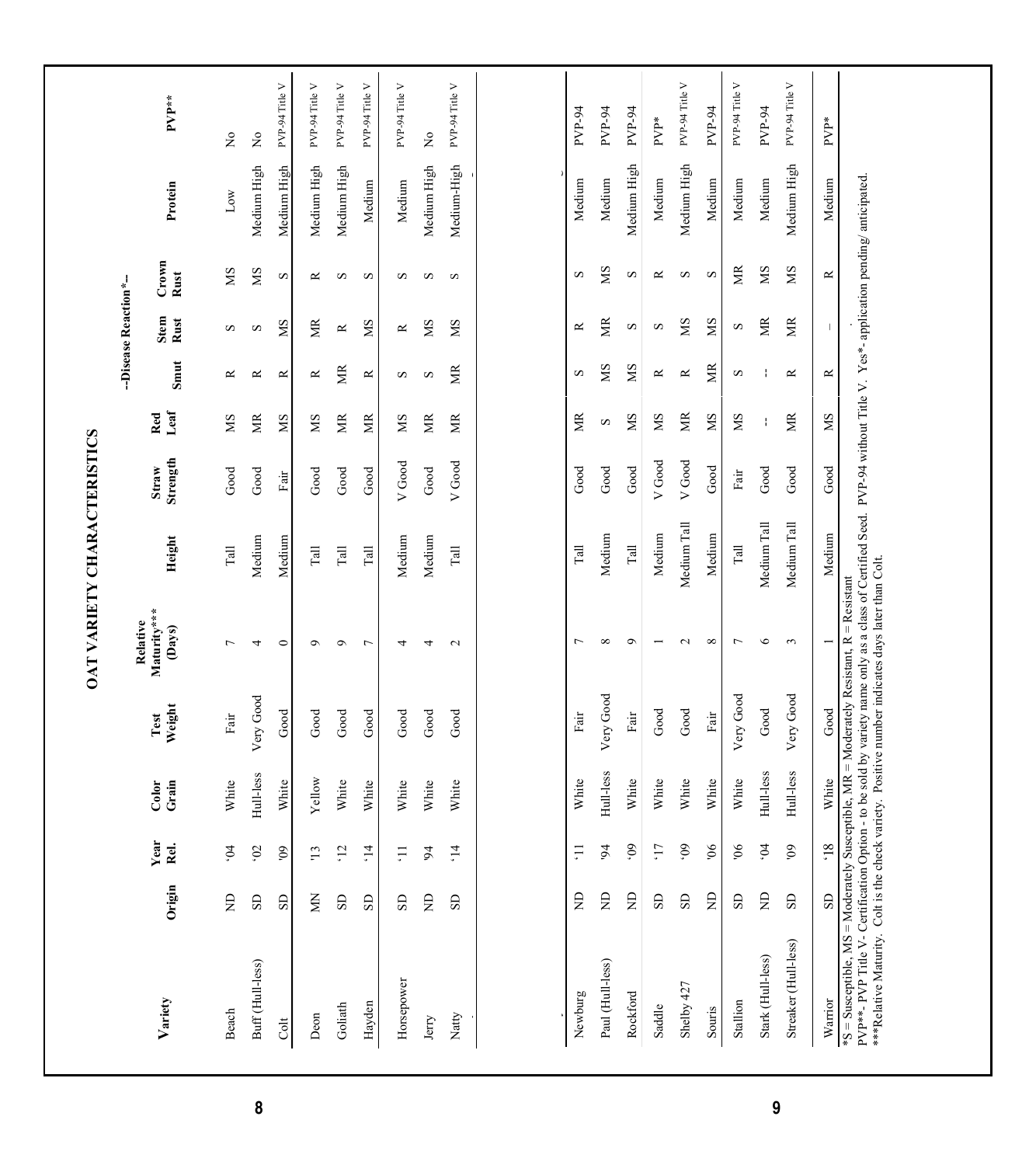|                                 | $\mathbf{PVP}_{(0)}$                                                       |                            |                                     |                          |                   |                |                            |                            |                       |                          |                         |                         |                                                                                                                                                                                                                                                                                                                                                                                                                                                                                                                     |
|---------------------------------|----------------------------------------------------------------------------|----------------------------|-------------------------------------|--------------------------|-------------------|----------------|----------------------------|----------------------------|-----------------------|--------------------------|-------------------------|-------------------------|---------------------------------------------------------------------------------------------------------------------------------------------------------------------------------------------------------------------------------------------------------------------------------------------------------------------------------------------------------------------------------------------------------------------------------------------------------------------------------------------------------------------|
|                                 |                                                                            | $\stackrel{\circ}{\asymp}$ | $\stackrel{\mathtt{o}}{\mathsf{z}}$ | $\mathbf{Yes}$           | $\mathbf{Yes}$    | $\mathbf{Yes}$ | $\stackrel{\circ}{\simeq}$ | $\stackrel{\circ}{\asymp}$ | $\mathbf{Yes}$        | $_{\rm Yes}$             | Yes                     | $\mathbf{Yes}$          |                                                                                                                                                                                                                                                                                                                                                                                                                                                                                                                     |
|                                 | Lodging<br>Resistance                                                      | $_{\rm Good}$              | $_{\rm Good}$                       | Good                     | Fair-Good         | Good           | ÷                          | $_{\rm Good}$              | $_{\rm Good}$         | Excellent                | Good                    | $_{\rm Good}$           |                                                                                                                                                                                                                                                                                                                                                                                                                                                                                                                     |
|                                 | Phytophthora<br>$\mathbf{Rot}_{(5)}$<br>Root                               | RIK                        | $\overline{\text{R}}$               | $\overline{\text{R}}$    | RIK               | <b>RIK</b>     | ÷                          | <b>RIK</b>                 | $\overline{\text{R}}$ | $\overline{\text{R}}$    | $\overline{\mathbf{z}}$ | $\overline{\mathbf{R}}$ |                                                                                                                                                                                                                                                                                                                                                                                                                                                                                                                     |
|                                 | $\begin{array}{c} \textbf{Iron} \\ \textbf{Chlorosis}_{(4)} \end{array}$   | ÷                          | $\overline{a}$                      | ÷                        | ÷.                | 2.3            | ÷                          | 3.0                        | 2.4                   | 3.7                      | 2.7                     | 3.0                     |                                                                                                                                                                                                                                                                                                                                                                                                                                                                                                                     |
|                                 | ${\bf Shattering}_{(3)}$                                                   | $\sim$                     | $\overline{\phantom{a}}$            | $\overline{\phantom{0}}$ |                   |                | J.                         |                            |                       |                          | $\overline{ }$          |                         |                                                                                                                                                                                                                                                                                                                                                                                                                                                                                                                     |
| SOYBEAN VARIETY CHARACTERISTICS | Emergence $_{(2)}$                                                         | ÷                          | л.                                  | $\overline{\phantom{0}}$ |                   |                | ÷                          |                            | -                     | $\overline{\phantom{0}}$ | $\overline{a}$          |                         |                                                                                                                                                                                                                                                                                                                                                                                                                                                                                                                     |
|                                 | $\begin{array}{c} \text{Seed} \\ \text{Cost} \\ \text{Lustre} \end{array}$ | $\mathsf{D}$               | $\Box$                              | $\Box$                   | $\mathbf{\Omega}$ | $\Box$         | -1                         | $\Box$                     | $\Box$                | $\infty$                 | $\Box$                  | $\Box$                  |                                                                                                                                                                                                                                                                                                                                                                                                                                                                                                                     |
|                                 | <b>Hilum</b> Color                                                         | $\mathsf{Buff}$            | Black                               | Black                    | Black             | Black          | Yellow                     | Gray                       | $\mathsf{Buff}$       | Imp. Black               | Imp. Black              | Buff                    |                                                                                                                                                                                                                                                                                                                                                                                                                                                                                                                     |
|                                 | $_{\rm Colar}^{\rm Pcd}$                                                   | $\rm Tan$                  | Brown                               | $\rm Tan$                | Brown             | Brown          | Brown                      | Brown                      | Brown                 | Brown                    | Brown                   | Brown                   |                                                                                                                                                                                                                                                                                                                                                                                                                                                                                                                     |
|                                 | Pubescence                                                                 | Gray                       | Tawny                               | Lt. Tawny                | Tawny             | Tawny          | Tawny                      | Gray                       | Gray                  | Gray                     | Gray                    | $_{\rm Gray}$           |                                                                                                                                                                                                                                                                                                                                                                                                                                                                                                                     |
|                                 | Flower<br>Color                                                            | Purple                     | Purple                              | White                    | Purple            | White          | White                      | Purple                     | Purple                | Purple                   | Purple                  | White                   |                                                                                                                                                                                                                                                                                                                                                                                                                                                                                                                     |
|                                 | Relative<br>Maturity<br>$y_0$                                              | $\overline{17}$            | $\Xi$                               | 2.2                      | Ξ                 | $_{0.9}$       | $1.8\,$                    | 0.6                        | $0.8\,$               | $\overline{14}$          | $0.7\,$                 | 2.3                     |                                                                                                                                                                                                                                                                                                                                                                                                                                                                                                                     |
|                                 | Year<br>Rel.                                                               | $\overline{51}$            | $\frac{13}{2}$                      | $60,$                    | 60,               | 50,            | $\overline{1}4$            | $\ddot{1}$                 | $20,$                 | 70                       | 16,                     | 66,                     |                                                                                                                                                                                                                                                                                                                                                                                                                                                                                                                     |
|                                 | Origin                                                                     | GS                         | $_{\rm{SD}}$                        | $_{\rm SD}$              | GS                | $_{\rm SD}$    | Š                          | GS                         | $_{\rm{S}}$           | GS                       | G                       | $_{\rm{S}}$             |                                                                                                                                                                                                                                                                                                                                                                                                                                                                                                                     |
|                                 | Variety                                                                    | Brookings                  | Codington                           | Davison                  | Deuel             | Hamlin         | <b>MN1806CN</b>            | Roberts                    | Spink                 | Stride                   | Surge                   | Turner                  | (1) Relative Maurity: 95% ripe pods. First digit is the maurity group with the unther following the decimal point is the maturity rating within that group. Group 0 maturities spamed 18 calendar days so each unit on the rel<br>(2) Emergence - indicates the percent of seeds that have emerged after 12 days from 4 ½" depth (sand), maintained at 77° F. Scores indicate: 1 = more than 85% emerged, 2= 70-84%, 3=45-69%, 4=20-44%, and 5=1-19%, 3=1-3.6)<br>* Plant Variety Protection applied for.<br>above. |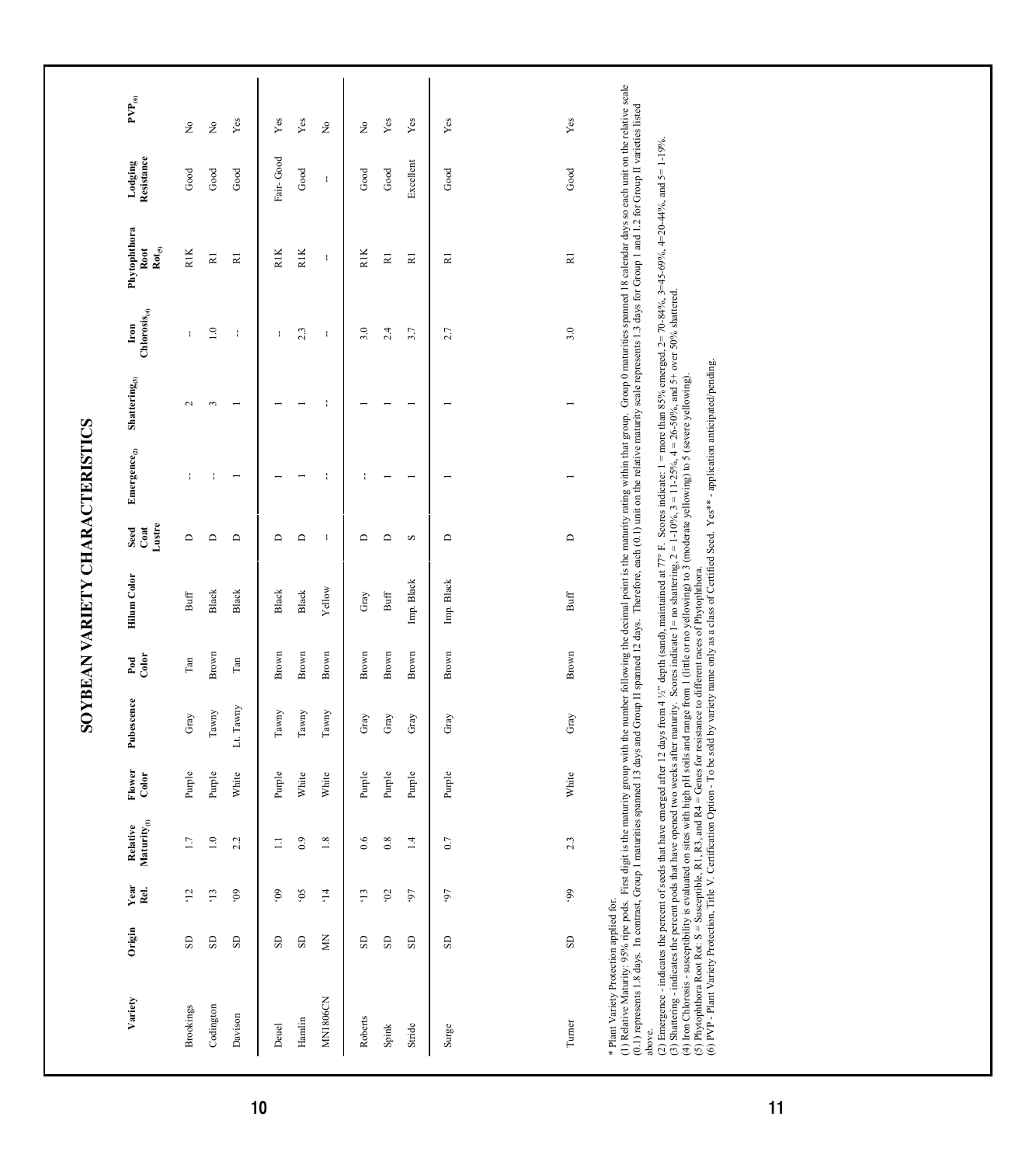**PLANT PORTAL COMPLEM** Ist of variaties and the associated Pla**nt VARIETEY PROTECTION (PVP)**<br>services/plant-variety-protection. There are two levels of Plant Variety Protection (PVP) 1) PVP - the variety must be sold by va confirm the PVP status of the variety in question before the seed changes ownership. It is illegal for anyone to purchase grain of a protected variety and use it for any planting purposes. fied seed. In either case the purchaser may replant the seed for as many seasons as many seasons as sonses is wished. It is the responsibility of the buyer and seller to in distance to be seller Muslims of the seller Muslim and the owner's permission. The V - this means that the variety in question can be sold as a class of a certified but the seller Muslim question can be sold as a class services/plant-variety-protection. There are two levels of Plant Variety Protection (PVP) 1) PVP - the variety must be sold by variety name with the variety owner's permission (the variety P**RAT IS the State of Varieties and the associated and the associated protection (PVP PROTECTION (PVP) PROTECTION Variety Protection. For a complete list please visit the Plant Variety Protection World on the Site at the P** 

| Steele ND<br>Prophet<br>Prophet<br>Robot<br>Shelly<br>Shelly<br>Prevail<br>LINR<br>NS Carnaro<br>NS Chevelle<br>NS Chevelle<br>NS Stingray<br>Velva<br>Vantage<br>ပ္ပ်က္<br>ίă<br>CS Trigger<br>raverse<br>inkert<br>Powerplay<br>S Rebel                                                                          | Glenn<br>Foretront<br><b>raching the first device</b><br>Jacques de Français<br>Jacques de Français<br>Jacques de Français<br>Jacques de Français<br>Jacques de Français<br>Ambush<br>Barlow<br><b>Variety</b><br>Advance<br>Granger<br>Focus<br>S<br>Kelby<br>Lang-MN<br>LCS Anchor<br>LCS Anchor<br>LCS Iguacu<br>LCS Iguacu                                                                                                                                                                                                                                                                                                       |
|--------------------------------------------------------------------------------------------------------------------------------------------------------------------------------------------------------------------------------------------------------------------------------------------------------------------|--------------------------------------------------------------------------------------------------------------------------------------------------------------------------------------------------------------------------------------------------------------------------------------------------------------------------------------------------------------------------------------------------------------------------------------------------------------------------------------------------------------------------------------------------------------------------------------------------------------------------------------|
| ezzez<br>SSSSS<br>ᡓᠥᡓᡓ<br>ᢃᢃᢃᢃᢃ<br>고<br>승<br>모<br>- 군<br>고<br>승<br>모모<br>공중<br>고<br>국<br>모<br>등<br>모<br>- 군<br>쫗<br>모모<br>공중<br>고<br>국<br>모<br>등<br>고<br>승<br>좋좋<br>고<br>승<br>고<br>승<br>모<br>- 군<br>꽇<br>븙<br>븛<br>litle<br>· 큹큹큹<br>·<br>큹큹<br>릝<br><b>Title</b><br>큹<br><b>Title</b><br><<<br><<<br><<<<br>$\,<$ | Spring Wheat<br>Spring Wheat<br>고<br>승<br>고<br>승<br>고<br>국<br>국<br>국<br>고<br>군<br>고<br>군<br>모모<br>공중<br>국<br>국<br>고<br>승<br>고<br>국<br>모<br>등<br>고<br>승<br>좋은<br>국<br>순<br>모<br>승<br>모<br>Ə<br>모<br>등<br><b>PVP Level</b><br>PVP Title V<br>None<br>큹큹<br>all<br>릁<br>litle<br>lite<br>19<br>큹<br>큹<br>큹<br>Litle<br>'류<br>들<br>aill<br>를<br>ाह<br>·、<br>市<br>.<br>하<br><<<br><<<br><<<<<<<<<<br><                                                                                                                                                                                                                                    |
| SYSTCL2<br>SYMonument<br>SYMOnumee<br>SYMOlverine<br>SYMOlverine<br>SYMOlverine<br>Redition<br>Politics<br>Smokey<br>Strike<br>Strike<br>Strike<br>Overland<br>WB Grainfield<br>WB4059CLP<br>Oahe<br>WB4623CLP<br>WB4721<br>h19tBW<br><b>MB4462</b><br>Wendy<br>Wesley<br>pomson                                   | PLANT VARIETY PROTECTION (PVP)-PVPA 1994 TITLE V OPTION (PVP TITLE V)<br>19 Mariety<br>Dumbar Winner Wheat<br>Brawl CL Plus<br>CDC Falcon<br>Boomer.<br>Hawken<br>Expedition<br>Harding<br>Araphoe<br>AP503CL2<br>ミコ<br>ldeal<br>Alice<br>Variety<br>AC Radiant<br>Keldin<br>LCS Chrome<br>LCS Fusion AX<br>LCS Mint<br>viilennium<br>nfinity Cl<br>agalene<br><b>Alfatbock</b><br>Readock                                                                                                                                                                                                                                           |
| 몽<br>모<br>군<br>몽<br>꽁꽁<br>깋<br>모<br>슈<br>모<br>군<br>모<br>군<br>모<br>군<br>اچ<br>آ<br>모<br>승<br>모<br>군<br>PVP Title V<br>모<br>- 5<br>모<br>- 0<br>모<br>군<br>pne<br>큹큹큹큹 <u>릍</u><br>Fitle<br><<br><<<<<                                                                                                                 | 모<br>군<br>모<br>군<br>모<br>군<br>모<br>군<br>모<br>군<br><b>A</b> ge<br>모<br>- 9<br>모<br>- 군<br>모<br>- 5<br>모<br>- 군<br>모<br>- 군<br>모<br>군<br>Noncomment<br>PSP<br>PSP<br>PSP<br>SSP<br>SSP<br>SSP<br>모<br>-0<br>몽<br>모<br>군<br>Title<br>큹큹큹<br>litle<br><u>특별특별특별</u><br>$\,<$<br><<<br><<<br><<<<<<<br><                                                                                                                                                                                                                                                                                                                                  |
|                                                                                                                                                                                                                                                                                                                    | ${\scriptstyle {\begin{array}{l} \begin{subarray}{l} \begin{subarray}{l} \begin{subarray}{l} \mathbf{N} \\ \mathbf{N} \\ \mathbf{N} \\ \mathbf{N} \\ \mathbf{N} \\ \mathbf{N} \\ \mathbf{N} \\ \mathbf{N} \\ \mathbf{N} \\ \mathbf{N} \\ \mathbf{N} \\ \mathbf{N} \\ \mathbf{N} \\ \mathbf{N} \\ \mathbf{N} \\ \mathbf{N} \\ \mathbf{N} \\ \mathbf{N} \\ \mathbf{N} \\ \mathbf{N} \\ \mathbf{N} \\ \mathbf{N} \\ \mathbf{N} \\ \mathbf{N} \\ \mathbf{N} \\ \mathbf{N} \\ \mathbf{$<br>Jerry<br>Dúlotra<br>Polotraigh<br>Polotraigh<br>Dunda<br>Dunda<br>Polotraigh<br>Variety<br>Cot<br>Horsepower<br><b>Warrior</b><br>∸<br>52<br>n |
|                                                                                                                                                                                                                                                                                                                    | 클클<br>불불발<br>불基<br>Level<br>Title ><br>Level<br>ወ ወ ወ<br>ወ ወ<br>ወ ወ<br><<< <<<br><<<br><<<<                                                                                                                                                                                                                                                                                                                                                                                                                                                                                                                                          |

WB9879CLP

PVP Title V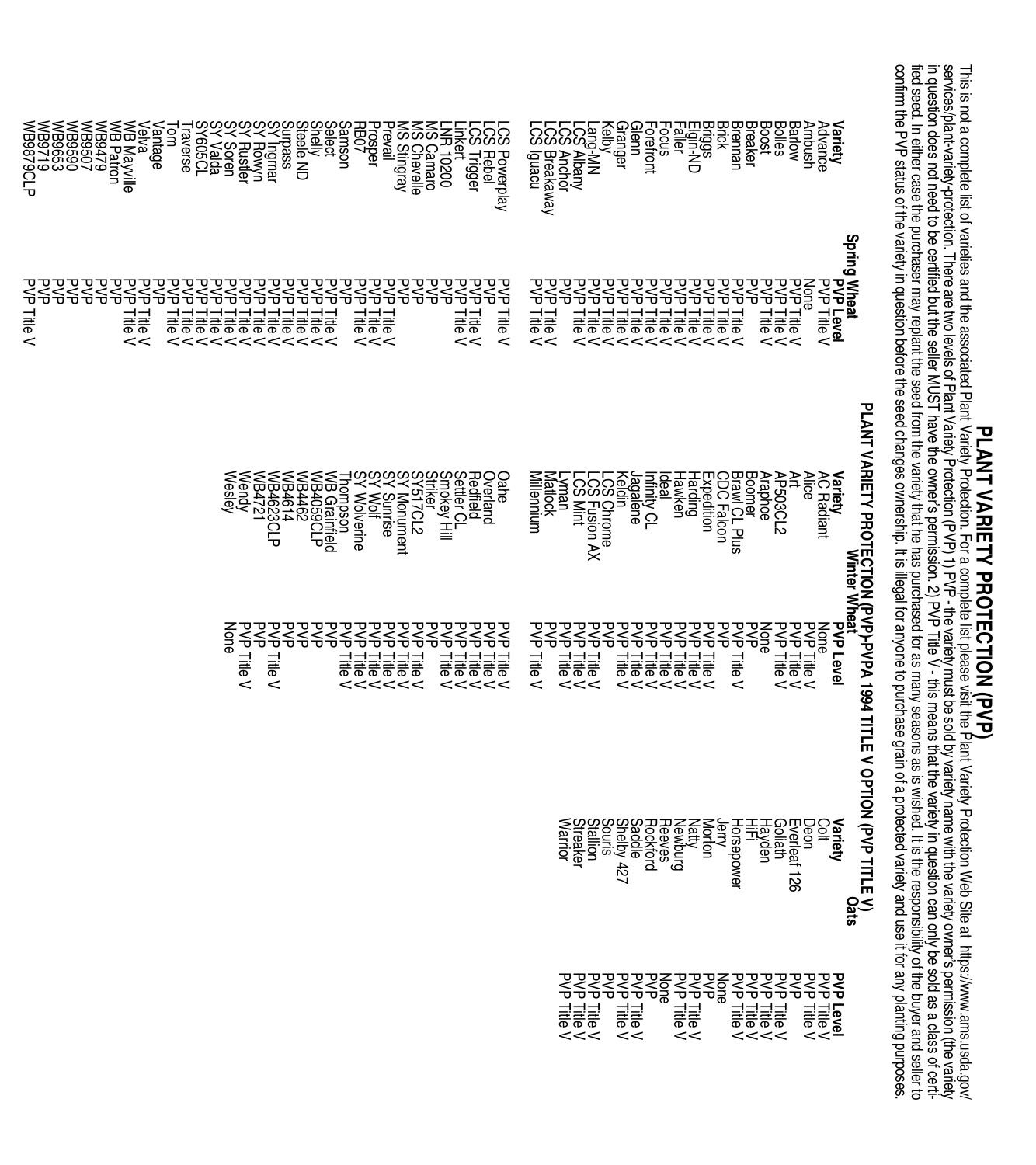#### **VARIETIES WITH RESEARCH FEES**

Most Varieties have research or production fees on the sales of Registered and Certified classes of seed. These fees are assessed at the first point of sale as a class of certified seed for varieties grown in South Dakota. If the variety in question is not listed please contact the SDCIA Office. Phone # 605-688-4604.

| Spring Wheat             | Per Bu Charges   |                       |                  |
|--------------------------|------------------|-----------------------|------------------|
| Advance                  | \$0.60           | <b>SY Wolverine</b>   | \$0.05           |
| Ambush                   | \$0.05           | Thompson              | \$0.60           |
| <b>Bolles</b>            | \$0.30           | <b>WB Grainfield</b>  | \$0.05           |
| <b>Boost</b>             | \$0.60           | WB4462                | \$0.05           |
| <b>Brick</b>             | \$0.60           | Wesley                | \$0.10           |
| Focus                    | \$0.60           |                       |                  |
| Forefront                | \$0.60           | Oats                  | Per Bu Charges   |
| Lang-MN                  | \$0.30           | Colt                  | \$0.30           |
| <b>LCS Rebel</b>         | \$0.05           | Deon                  | \$0.25           |
| <b>LCS Trigger</b>       | \$0.05           | Goliath               | \$0.30           |
| Linkert                  | \$0.30           | Hayden                | \$0.30           |
| Prevail                  | \$0.60           | Horsepower            | \$0.30           |
| Prosper                  | \$0.30           | <b>Natty</b>          | \$0.30           |
| <b>Surpass</b>           | \$0.60           | Newburg               | \$0.35           |
| SY Ingmar                | \$0.05           | Rockford              | \$0.35           |
| SY Rowyn                 | \$0.05           | Saddle                | \$0.30           |
| <b>SY Rustler</b>        | \$0.05           | Shelby 427            | \$0.30           |
| SY Valda                 | \$0.05           | Warrior               | \$0.30           |
| <b>WB Patron</b>         | \$0.05           |                       |                  |
| WB9479                   | \$0.05           | <b>Barley</b>         | Per Bu Charges   |
| WB9590                   | \$0.05           | <b>ND-Genesis</b>     | \$0.75           |
| WB9719                   | \$0.05           |                       |                  |
|                          |                  | Peas/Lentils/         |                  |
|                          | Per Bu           | <b>Chickpeas</b>      | Per Bu Charges   |
| <b>Winter Wheat</b>      | <b>Charges</b>   | <b>CDC</b> Frontier   | \$0.05           |
| AP503CL2                 | \$0.05           | <b>CDC Orion</b>      | \$0.05           |
| Draper                   | \$0.60           | <b>AAC Carver</b>     | \$0.05           |
| Expedition               | \$0.10           | Agassiz               | \$0.05           |
| Ideal                    | \$0.60           | <b>CDC Amarillo</b>   | \$0.05           |
| Keldin                   | \$0.05           | <b>DS Admiral</b>     | \$0.05           |
| <b>LCS Chrome</b>        | \$0.05           | Durwood               | \$0.05           |
| <b>LCS Fusion AX</b>     | \$0.05           | Early Star            | \$0.05           |
| <b>LCS Mint</b><br>Lyman | \$0.05<br>\$0.60 | Fergie<br>LG Amigo    | \$0.05<br>\$0.05 |
| Oahe                     | \$0.60           | <b>Nette 2010</b>     | \$0.05           |
| Overland                 | \$0.60           | Salamanca             | \$0.05           |
| Redfield                 | \$0.60           | Spider                | \$0.05           |
| <b>SY 517CL2</b>         | \$0.05           | <b>SW Midas</b>       | \$0.05           |
| SY Monument              | \$0.05           | <b>CDC</b> Imvincible | \$0.05           |
| <b>SY Sunrise</b>        | \$0.05           | <b>CDC Maxim CL</b>   | \$0.05           |
| <b>SY Wolf</b>           | \$0.05           |                       |                  |
|                          |                  |                       |                  |

#### **FIELD PEAS**

**AAC PROFIT**— AAC Profit field pea was developed by Agriculture and Agri-Food Canada. The variety was released in 2018 and is distributed by Birdsall Grain. AAC Profit field pea is a medium-late maturing pea, similar in height to AAC Carver. The variety is semi-leafless and has white flowers. The seeds are yellow in color and are medium in size, similar to AAC Carver. AAC Profit is a good yielder with good protein. AAC Profit has good resistance to powdery mildew.

| County | Name, Address Telephone            | Class        | Acres |
|--------|------------------------------------|--------------|-------|
| Lyman  | Karlen Ranch Partnership, Reliance |              |       |
|        |                                    | R            | 83    |
|        |                                    | <b>TOTAL</b> | 83    |

**DS ADMIRAL**— DS Admiral field pea originated from the cross Renata// Bohatyr/M420062 made in 1988 in Holeby, Denmark. The variety is maintained by Agriprogress Inc., in Morden, Manitoba. Danisco Seed is the PVP Applicant. DS Admiral is a semi-leafless variety. The seeds are yellow in color and are medium to large in size when dried. DS Admiral has white flowers that number two per node. The pods are green and are pointed on the distal end. DS Admiral matures mid-season. The variety is moderately susceptible to root rot and Mycosphaerella blight, but is resistant to powdery mildew. DS Admiral is protected under the Plant Variety Protection Act with Title V certification option.

| County | Name, Address Telephone            | Class        | Acres |
|--------|------------------------------------|--------------|-------|
| Lyman  | Karlen Ranch Partnership, Reliance |              |       |
|        |                                    |              | 521   |
|        |                                    | <b>TOTAL</b> | 521   |

**FERGIE**— Fergie field pea is a semi-leafless variety. The seeds are yellow in color, round and dimpled. Fergie has yellow cotyledons and black hilum color. Fergie has white flowers and the plants are upright. Fergie has Plant Variety Protection (PVP-94) with Title V certification option.

| County  | Name, Address Telephone |                                               | Class        | Acres |
|---------|-------------------------|-----------------------------------------------|--------------|-------|
| Stanley |                         | Sioux Nation, LLC, Ft. Pierre (605)223-2427 C |              | 80    |
|         |                         |                                               | <b>TOTAL</b> | 80    |

**LG AMIGO**— LG Amigo field pea was released by Limagrain Europe S.A. in 2017, and is licensed by Pulse USA, Bismarck, ND. The variety was tested as LGPN4244. LS Amigo is a semi-leafless variety. The seeds are yellow in color. LG Amigo has white flowers. Application for Plant Variety Protection has been made.

| County   | Name, Address Telephone                    | <b>Class</b> | Acres |
|----------|--------------------------------------------|--------------|-------|
| Walworth | Stiegelmeier Farms, Selby (605)845-6034  F |              | 200   |
|          |                                            | TOTAL        | 200   |

**SALAMANCA**— Salamanca field pea is licensed by Great Northern Ag Plaza, ND. Salamanca is a semi-leafless variety. The seeds are yellow in color, mottled, rounded and dimpled. The seeds have a dull luster. The variety is about four inches shorter than DS Admiral. Salamanca has white flowers and the plants stand well. The pods are green and are pointed on the distal end. Salamanca matures mid-season. Salamanca is protected under the Plant Variety Protection Act with the Title V certification option.

| County  | Name, Address Telephone                      | Class        | Acres |
|---------|----------------------------------------------|--------------|-------|
| Perkins | Brandon Carey, Hettinger, ND (701)928-0030 C |              | 110   |
|         |                                              | <b>TOTAL</b> | 110   |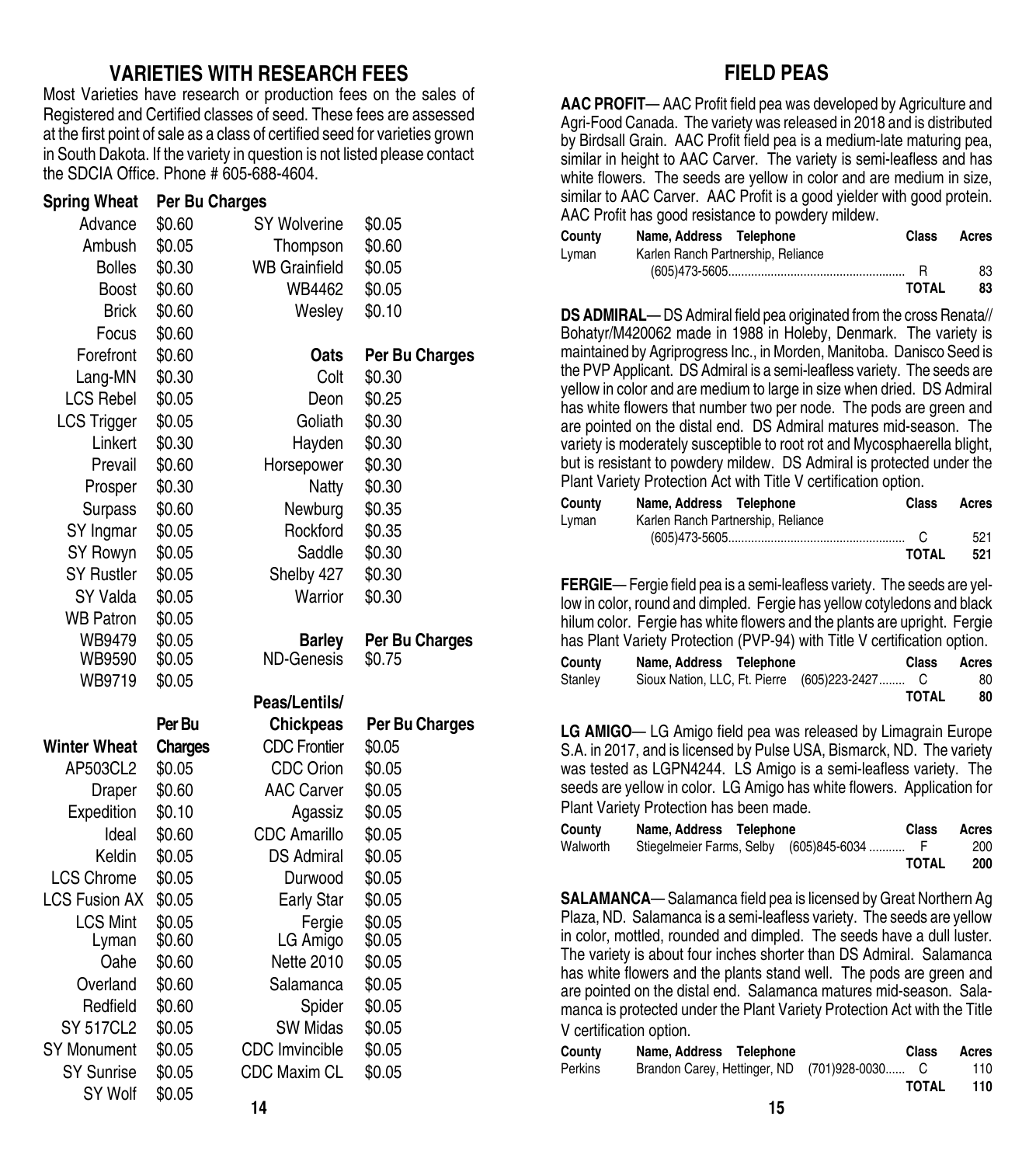**SPIDER**— Spider field pea is a semi-leafless dwarf variety released in 2008 by Nickerson International Research SNC. Spider is late – very late in maturity. The variety has yellow cotyledons, white flowers and green foliage color. Stipules are well-developed without "rabbit ears". Flecking is present, pods are green, blunt and medium to long. Green color of immature pod is medium imtense. Spider is protected under the Plant Variety Protection Act (PVP-94) with the Title V certification option.

| County | Name, Address Telephone                                                                                                                                                                                                                                                                                                           | <b>Class</b> | Acres |
|--------|-----------------------------------------------------------------------------------------------------------------------------------------------------------------------------------------------------------------------------------------------------------------------------------------------------------------------------------|--------------|-------|
| Lvman  | Karlen Ranch Partnership, Reliance                                                                                                                                                                                                                                                                                                |              |       |
|        | $(605)473-5605$ $\ldots$ $\ldots$ $\ldots$ $\ldots$ $\ldots$ $\ldots$ $\ldots$ $\ldots$ $\ldots$ $\ldots$ $\ldots$ $\ldots$ $\ldots$ $\ldots$ $\ldots$ $\ldots$ $\ldots$ $\ldots$ $\ldots$ $\ldots$ $\ldots$ $\ldots$ $\ldots$ $\ldots$ $\ldots$ $\ldots$ $\ldots$ $\ldots$ $\ldots$ $\ldots$ $\ldots$ $\ldots$ $\ldots$ $\ldots$ |              | 230   |
|        |                                                                                                                                                                                                                                                                                                                                   | <b>TOTAL</b> | 230   |

#### **FLAX**

**CDC NEELA**—CDC Neela flax was developed by the Crop Development Centre, University of Saskatchewan and released in 2013. CDC Neela is a brown-seeded, blue-flowered variety. CDC Neela is later in maturity compared to CDC Bethune and CDC Sorrel. The variety is taller than CDC Bethune, but is shorter than CDC Sorrel. It has good oil content and quality. CDC Neela has good resistance to lodging and capsule loss. Application for Plant Variety Protection has been made.

| County | Name, Address Telephone |                                              | <b>Class</b> | Acres |
|--------|-------------------------|----------------------------------------------|--------------|-------|
| Corson |                         | Howe Seeds, Inc., McLaughlin (605)823-4892 C |              | 147   |
|        |                         |                                              | <b>TOTAL</b> | 147   |

#### **MILLET**

**GOLDEN GERMAN**—Golden German Foxtail Millet is a selection from material maintained and grown for over 80 years by J.J. Deschamps and his son David of Wray, Colorado. The origin of the seed is obscure, but Golden German is well known to farmers of the northeastern Colorado area by this name. Golden German was released in 1969 by Colorado State University Agricultural Experiment Station. Golden German is of medium height, ranging between 26" to 42", depending on moisture conditions. Plants tiller well, and exhibit medium purpling of the culms, leaves, and heads in late summer. At maturity the purple color generally fades, leaving the entire plant tawny buff or gold colored. Well-matured seed is definitely golden in color, although immature seed may grade into an off-white. Spike length will vary 2" to 6" and the spike is moderately lobed. Bristles are 2 ¾ to 3" long. Both forage and grain yields are high. Maturity is slightly earlier than White Wonder. Four classes of certified seed are recognized (Breeder, Foundation, Registered and Certified).

| County | Name, Address Telephone | <b>Class</b> | Acres |
|--------|-------------------------|--------------|-------|
| Hyde   |                         |              | 198   |
|        |                         | TOTAL        | 198   |

#### **BIG BLUESTEM**

**BONILLA**—Bonilla big bluestem is a native perennial warm season grass capable of producing a sod from short rhizomes. Bonilla originated from native stands collected in 1961 north of Bonilla located in NW Beadle County, SD. The seed collected was used to establish an increase field at the USDA/NRCS Plant Materials Center at Bismarck, ND. The variety was released in 1988. Plants are tall, ranging from 31/2 to 61/2 feet in height. Big bluestem is best suited to subirrigated lowlands on level to gently undulating glacial till plains; overflow sites, level swales and depressions, and bottomlands along rivers and streams. Species

of big bluestem have a very wide area of adaptation throughout the U.S. and Canada. Bonilla is 25 days later in maturity than northern source NDG-4 and is 23 days earlier than Sunnyview. 'Champ', 'Pawnee' and 'Kaw' do not consistently produce mature seed in northern latitudes. Varieties need to be selected for the latitude they are to be grown in.

| County | Name, Address Telephone         | <b>Class</b> | Acres |
|--------|---------------------------------|--------------|-------|
| Brown  | Pearlsgaard Farm, LLC, Houghton |              |       |
|        |                                 |              | 10    |
|        |                                 | <b>TOTAL</b> | 10    |

#### **BROME, MEADOW**

**CACHE**—Cache meadow brome was developed by the USDA-ARS, Forage and Range Research Laboratory at Utah State University, Logan, UT and was released in 2004 with Plant Variety Protection. Cache was derived from selections of Regar, Fleet and Paddock. It was selected for improved seedling establishment and increased forage yields. Seed weight of Cache is significantly heavier than Regar. Meadow brome is an introduced, long-lived, cool season perennial with short rhizomes. Plants are 19-47' tall, with flat leaves 1/4" in width and 8-14" long. Leaves are pubescent on both sides. The upper surface is deeply grooved and the lower surface has a prominent mid-nerve giving the blade a somewhat folded appearance. Auricles are absent and the ligule is membranous. The inflorescence is an erect panicle, branching and whorled, drooping at maturity. Seeds are similar in appearance to smooth brome grass, but are twice the size and have much longer awns.

| County | Name, Address Telephone                                    | <b>Class</b> | Acres |
|--------|------------------------------------------------------------|--------------|-------|
|        | Charles Mix Dakota's Best Seed Co., Platte (605)337-3318 C |              | 50    |
|        |                                                            | TOTAL        | 50    |

#### **ORCHARDGRASS**

**LATAR**—Latar is a late maturing, hay-type Orchardgrass. Latar was originally introduced from the Institute of Plant Industry, Leningrad, Russia by the Westover-Enlow expedition in 1934. Latar blooms and matures seed on average 10-14 days later than commercial varieties. Leaves are abundant, broad, well distributed and noticeably light green. It is vigorous and high in vegetative production. Seed production is good. It has low lignin content and has higher digestibility than other varieties.

| County | Name, Address Telephone                                    | <b>Class</b> | Acres |
|--------|------------------------------------------------------------|--------------|-------|
|        | Charles Mix Dakota's Best Seed Co., Platte (605)337-3318 F |              |       |
|        |                                                            | <b>TOTAL</b> |       |

#### **SIDEOATS GRAMA**

**PIERRE**—Pierre sideoats grama was selected and released at the Soil Conservation Service (NRCS) Plant Materials Center, Bismarck, ND. A composite of seed was collected from several plants found in a native range west of Pierre, SD. These plants were selected for their outstanding vigor and leafiness. The line was tested as PM-SD-251 against many other field collections and was released as a variety in 1964. Pierre shows good disease resistance and seedling vigor. It is adapted to western South Dakota and adjoining areas of bordering states..

| County | Name, Address Telephone | <b>Class</b>                                  | Acres |
|--------|-------------------------|-----------------------------------------------|-------|
| Day    |                         | Jerry & Nola Roitsch, Bristol (605)492-3330 C | 25    |
|        |                         | <b>TOTAL</b>                                  | 25    |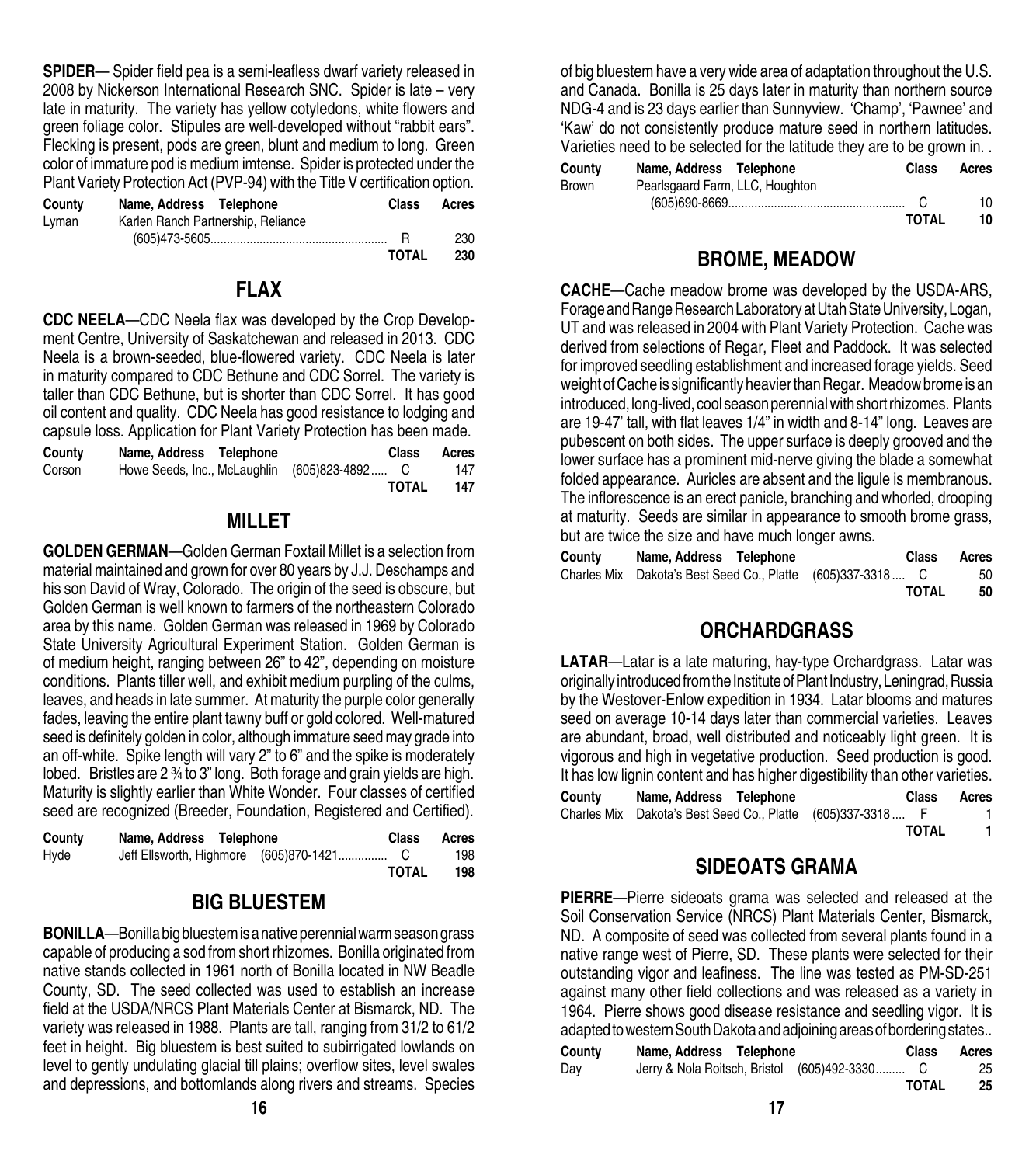#### **SWITCHGRASS**

**FORESTBURG**—Forestburg switchgrass was selected at the Plant Materials Center, NRCS, Bismarck, N.D. from material collected in a native population located at Forestburg, S.D. The variety was developed from a composite of open-pollinated seed from four outstanding accessions grown individually in the nursery. The variety is a leafy, upland type of medium height. Under irrigation at Bismarck, forage yield is about 5 tons per acre. Seed yields have been high as 450 lbs. of PLS per acre. The variety was tested as PM-SD\_149..

| County | Name, Address Telephone |                                               | <b>Class</b> | Acres |
|--------|-------------------------|-----------------------------------------------|--------------|-------|
| Dav    |                         | Jerry & Nola Roitsch, Bristol (605)492-3330 C |              | 50    |
|        |                         |                                               | <b>TOTAL</b> | 50    |

#### **CRESTED WHEATGRASS**

**EPHRAIM**—Ephraim crested wheatgrass was selected for its ability to produce Rhizomes as opposed to other wheatgrasses that are bunchgrass types. The variety was a cooperative release in 1982 by the USDA Forest Service Intermountain Forest and Range Experiment Station, Soil Conservation Service, Utah State Division of Wildlife Resources and the Agricultural Experiment Stations of Idaho, Utah and Arizona. Leaf height and forage production is comparable to 'Fairway' crested wheatgrass while culm length is slightly shorter. Ephraim is adapted to range sites where annual precipitation is between 10 and 14 inches. It is also adapted to a wide range of soils, including disturbed areas and mine spoils. Salt and alkali tolerance is moderately high. Rhizome formation improves under improved soil conditions, usually in the third year. Seeding rate for forage is 7-9 lbs. pls/acre at ½" depth in a firm seed bed. Seed increases should be planted in 28-40" rows at approximately 3 lbs. pls/acre.

| County | Name, Address Telephone                                    | <b>Class</b> | Acres |
|--------|------------------------------------------------------------|--------------|-------|
|        | Charles Mix Dakota's Best Seed Co., Platte (605)337-3318 C |              | 16    |
|        |                                                            | <b>TOTAL</b> | 16.   |

**HYCREST ll**—Hycrest II crested wheatgrass was developed by the USDA/ARS as a cooperative release with Utah Agricultural Experiment Station in 2008. Hycrest II is one of the original parents to the cultivar Hycrest and originated by intercrossing 10 induced tetraploid plants of 'Fairway' crested wheatgrass. Hycrest II flag leaves were oriented higher on the culm than CD-II but similar to Hycrest, Nordan, and Douglas. Hycrest II had narrower flag leaves than Douglas but similar to Hycrest, CD-II, and Nordan. Spikes of Hycrest II were shorter than Nordan and Douglas but similar to Hycrest and CD-II. Douglas had wider spikes than Hycrest II, Hycrest, CD-II, and Nordan. Hycrest II had shorter lemmas than Douglas but similar to Hycrest, CD-II, and Nordan. Lemma awn length was shorter in Hycrest II, Hycrest, CD-II, and Nordan than Douglas. In general, the spikes of Hycrest II were shorter and wider than Hycrest, CD-II, and Nordan. Heading and flowering dates at Blue Creek and Nephi, UT, were the third week in May and first week in June, respectively. Hycrest II is an autotetraploid  $(2n = 4x = 28; PPPP)$  and has the same ploidy level and genomic composition as Hycrest, CD-II, and Nordan. Breeder, Foundation, Registered, and Certified seed classes of Hycrest II will be recognized. Breeder and Foundation seed will be

maintained by the USDA-ARS Forage and Range Research Laboratory at Logan, UT. Protection under the U.S. Plant Variety Protection Act of 1994 will be applied for, with the requirement that seed of Hycrest II can be marketed only as a class of Certified seed. No seed will be distributed without written permission for 20 yr from the date of release, 10 Apr. 2008, by the USDA-ARS, at which time seed will also be available from the National Plant Germplasm System. Foundation seed is be available through the Utah Crop Improvement Association.

| County | Name, Address Telephone                                    | <b>Class</b> | Acres |
|--------|------------------------------------------------------------|--------------|-------|
|        | Charles Mix Dakota's Best Seed Co., Platte (605)337-3318 C |              | 76    |
|        |                                                            | TOTAL        | 76    |

#### **INTER. WHEATGRASS**

**MANIFEST**—Manifest intermediate wheatgrass was released as a cultivar in 2007. This was a cooperative release with the USDA, Agricultural Research Service; the USDA, NRCS; and the ND AES, NDSU. It was selected from an introduction from Russia made by Douglas R. Dewey. Manifest was selected for its forage yield, seed yield, spring vigor and resistance to leaf spot disease. Manifest is easily established when seeded into a well packed weed-free seedbed. The optimum seeding depth should place the seed not more than 1 inch from the soil surface. The seeding rate of Manifest is 8.5 lbs. pls/acre in the western Dakotas.

| County | Name, Address Telephone                                    | Class        | Acres |
|--------|------------------------------------------------------------|--------------|-------|
|        | Charles Mix Dakota's Best Seed Co., Platte (605)337-3318 C |              |       |
|        |                                                            | <b>TOTAL</b> |       |

**OAHE**—Oahe intermediate wheatgrass was developed by the South Dakota Agricultural Experiment Station. It was selected from an introduction from Russia which was released as Ree in 1945. It is a synthetic variety developed from four selected plants. Oahe was released to growers in 1961. Oahe is quite uniform in color and plant type. It is a blue-green variety that produces good yields of forage and/or seed. It is palatable and does well when planted alone or in a mixture with alfalfa..

| County | Name, Address Telephone                                    | <b>Class</b> | Acres |
|--------|------------------------------------------------------------|--------------|-------|
|        | Charles Mix Dakota's Best Seed Co., Platte (605)337-3318 C |              | 4     |
|        |                                                            | <b>TOTAL</b> | 4     |

#### **PUB. WHEATGRASS**

**LUNA**—Luna pubescent wheatgrass was developed and released in 1963 by the NRCS Los Lunas Plant Materials Center in cooperation with the New Mexico State University AES, Los Lunas, NM. Luna was selected from seed originating in Russia and Turkey in 1934 by the Westover-Enlow expedition. It was selected because it produces excellent forage and has vigorous seedling development. Luna is the most drought resistant of the taller growing wheat grasses and is long-lived. The leaves are wide, lax, and dark green. Plants stem height averages 48", and leaf height averages 30". Some seed heads appear glabrous, but all basal leaf blades are hairy. Pubescent wheatgrass is similar to intermediate wheatgrass in most respects, but is distinguishable by the pubescence on the seed heads and seeds. Luna is less pubescent than many other varieties. For seed production, this variety requires irrigation except in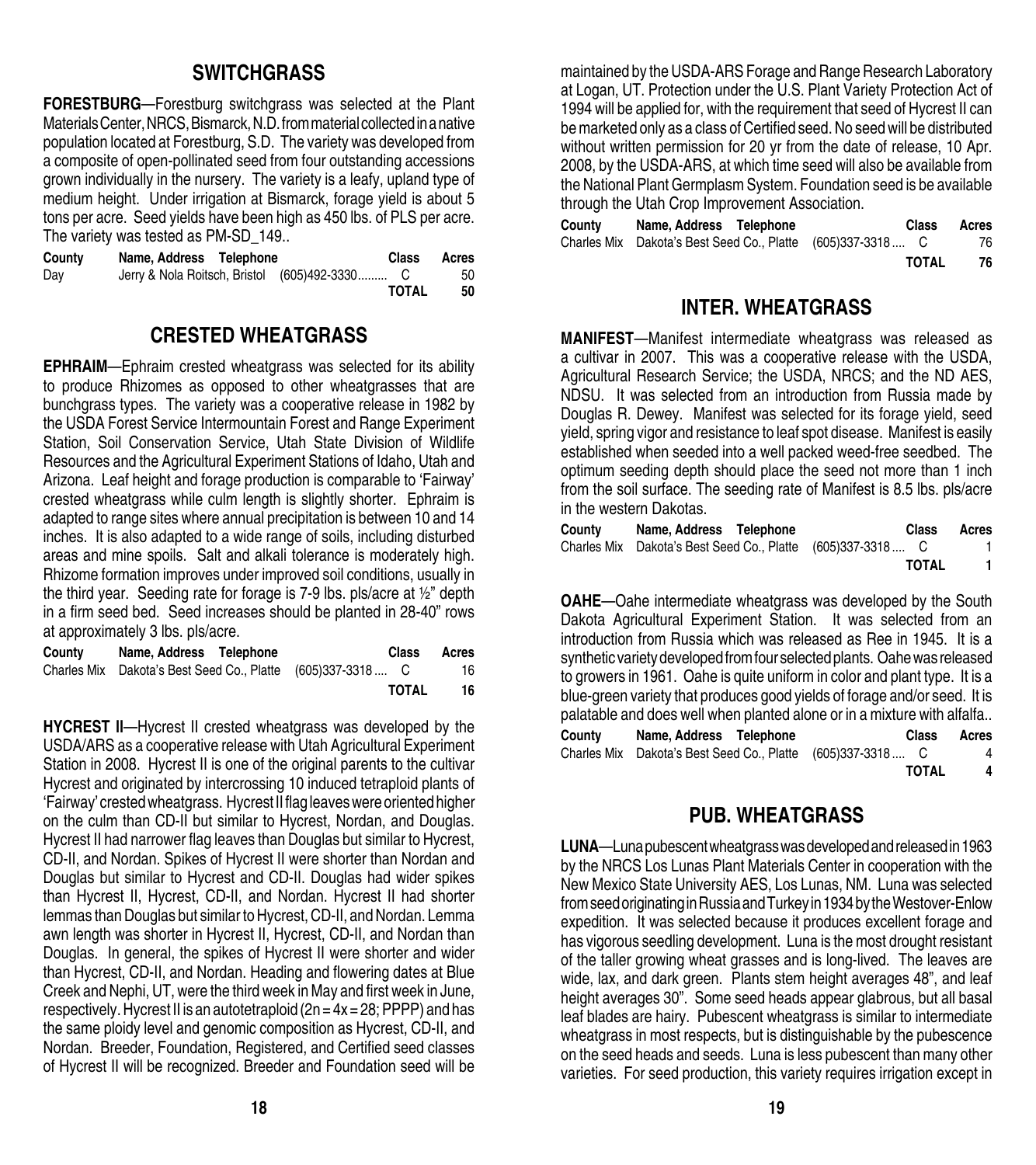areas that receive at least 18" of precipitation with the majority coming in the winter months.

| County | Name, Address Telephone                                    | <b>Class</b> | Acres |
|--------|------------------------------------------------------------|--------------|-------|
|        | Charles Mix Dakota's Best Seed Co., Platte (605)337-3318 C |              | 18    |
|        |                                                            | TOTAL        | 18    |

**MANSKA**—Manska pubescent wheatgrass was developed by USDA/ ARS at the Northern Plains Research Laboratory, Mandan, ND and was cooperatively released by NRCS, NDAES and UNL in April 1992. The variety tested as Mandan l2781 was selected from diverse seed lots of the experimental strain Mandan 759. Manska was selected for resistance to leaf spot disease, spring recovery, nutritional quality and forage and seed yields. The major advantage over other cultivars of pubescent and intermediate wheatgrass is the improved nutritional value of Manska. Pubescent wheatgrass is a cool-season, sod-forming grass introduced from Eurasia. It is similar in appearance and use to intermediate wheatgrass. Pubescent wheatgrass, however, is a subspecies of intermediate wheatgrass that is distinguished by the presence of short, stiff hairs on the seed head. Approximately 70% of the plants from Manska are pubescent. Manska is moderately rhizomatous and heads 7 to 8 weeks after spring greenup. Nearly all (85-90%) of the tillers produce seed heads. Plant height is 2.4'- 4' and is intermediate between slender and tall wheatgrass. One generation each of Foundation and Certified beyond Breeder seed is authorized.

Manska is adopted over a large geographic area of the northern and central Great Plains including adjoining southern Canadian Provinces where annual precipitation is above 14 inches.

| County | Name, Address Telephone                                    | <b>Class</b> | Acres |
|--------|------------------------------------------------------------|--------------|-------|
|        | Charles Mix Dakota's Best Seed Co., Platte (605)337-3318 C |              | 9     |
|        |                                                            | <b>TOTAL</b> |       |

#### **TALL WHEATGRASS**

**ALKAR—**Alkar tall wheatgrass was developed by the SCS U.S. Department of Agriculture, released in 1951 and named in 1958 in cooperation with the Washington, Idaho and Oregon Ag Experiment Stations. It was isolated after several generations of selections from PI-98,526 introduced from the USSR in 1934. Alkar is a tall, very late maturing, stemmy, bunch-type wheatgrass with coarse, blue-green leaves. Seeds are large with good seedling vigor. It is used to reclaim non-productive saline and alkali lands. Used primarily for pature, but can be used for hay or silage.

| County | Name, Address Telephone                                    | <b>Class</b> | Acres |
|--------|------------------------------------------------------------|--------------|-------|
|        | Charles Mix Dakota's Best Seed Co., Platte (605)337-3318 C |              | 50    |
|        |                                                            | <b>TOTAL</b> | -50   |

### **OATS**

**COLT—**Colt oat is a white-hulled, spring oat developed by the South Dakota Agricultural Experiment Station (SDAES) and released in 2009. The line was tested as SD020883-29 and resulted from the cross SD97575/ND941119. Colt is an early maturing variety, one day earlier than Don and two days earlier than Reeves. In 2008 SDSU CPT trials, Colt was 3 inches taller than Don and four inches shorter than Reeves.

The variety is resistant to smut. Colt is moderately susceptible to red leaf and stem rust. Colt is susceptible to crown rust. Lodging resistance is equal to Jerry, but better than Stallion. Kernels are high in protein and the groat percentage is also high. Colt is protected under the Plant Variety Protection Act with the Title V certification option. A royalty fee will be collected on all sales of Registered and Certified classes for seed purposes.

| County | Name, Address Telephone |                                            | <b>Class</b> | Acres |
|--------|-------------------------|--------------------------------------------|--------------|-------|
| Jones  |                         | Henry Glen Roghair, Okaton (605)669-2819 C |              | 50    |
|        |                         |                                            | <b>TOTAL</b> | 50    |

**DEON—**Deon oat was developed by the University of Minnesota Agricultural Experiment Station (AES) and released in 2013. The line was tested as MN07210 and resulted from the cross Sesqui\*2/ Bettong/ MN02108. Deon is a tall, late maturing variety similar to Rockford. Deon has good straw strength. Deon has yellow hulls which are nonfluorescent under UV light. The variety has good test weight and high protein. Deon is moderately resistant to stem rust. Deon is moderately susceptible to barley yellow dwarf virus (BYDV), and is resistant to smut and crown rust. Deon is protected under the Plant Variety Protection Act with the Title V certification option. Collection of a variety development fee for sales of Registered and Certified classes as well as Registered class seed used for the production of a seed crop will be made.

| County | Name, Address Telephone                    | <b>Class</b> | Acres |
|--------|--------------------------------------------|--------------|-------|
| Clark  | David Spieker, Willow Lake (605)625-3685 C |              | 165   |
|        |                                            | TOTAL        | 165   |

**GOLIATH—**Goliath oat is a white-hulled, spring oat developed by the South Dakota Agricultural Experiment Station (SDAES) and released in 2012. The line was tested as SD090552 and was developed from the two parent population IL99-1338/SD97575-38-154. Varieties in the pedigree include Rise, Settler and Troy. Goliath has late maturity, heading 1.7 days later than Stallion. Goliath is 4.3 inches taller than Stallion. Goliath has excellent grain yield and forage yield potential. as well as good test weight. Goliath has a very high groat percentage and average protein content. The variety has excellent resistance to BYDV, stem rust and smut, but is susceptible to crown rust. Goliath has excellent straw strength, but should not be planted on very high fertility soils unless it will be harvested for forage. Goliath is protected under the Plant Variety Protection Act with the Title V certification option. Goliath will not have a saleable registered class. A royalty fee will be collected on all sales of the Certified class for seed purposes.

| Name, Address Telephone                   | Class | Acres                                                                                                                                                                                                                                                                                                                                                                                                  |
|-------------------------------------------|-------|--------------------------------------------------------------------------------------------------------------------------------------------------------------------------------------------------------------------------------------------------------------------------------------------------------------------------------------------------------------------------------------------------------|
| <b>Foundation Seed Stocks, Brookings</b>  |       |                                                                                                                                                                                                                                                                                                                                                                                                        |
|                                           | F     | 130                                                                                                                                                                                                                                                                                                                                                                                                    |
| Sexauer Discount Farm Services, Brookings |       |                                                                                                                                                                                                                                                                                                                                                                                                        |
|                                           | С     | 43                                                                                                                                                                                                                                                                                                                                                                                                     |
|                                           | C     | 110                                                                                                                                                                                                                                                                                                                                                                                                    |
|                                           | C     | 75                                                                                                                                                                                                                                                                                                                                                                                                     |
|                                           | C     | 563                                                                                                                                                                                                                                                                                                                                                                                                    |
|                                           | С     | 164                                                                                                                                                                                                                                                                                                                                                                                                    |
|                                           | C     | 160                                                                                                                                                                                                                                                                                                                                                                                                    |
|                                           | C     | 50                                                                                                                                                                                                                                                                                                                                                                                                     |
|                                           | C     | 85                                                                                                                                                                                                                                                                                                                                                                                                     |
|                                           | C     | 227                                                                                                                                                                                                                                                                                                                                                                                                    |
|                                           | С     | 144                                                                                                                                                                                                                                                                                                                                                                                                    |
|                                           |       | Robert Thompson, Bruce (605)983-3984<br>Mark & Paul Weisbeck, Herried (605)437-2963<br>Pharmco Industries, LLC, Platte (605)337-3374<br>Seed Exchange, Platte (605)337-9882<br>Discount Seeds, Inc., Watertown (605)886-5888.<br>Allen Heuer, Summit (605)868-0914<br>Bret McGillivary, Watertown (605)881-4330<br>TP Johnson Farms, Henry (605)881-8006<br>Howe Seeds, Inc., McLaughlin (605)823-4892 |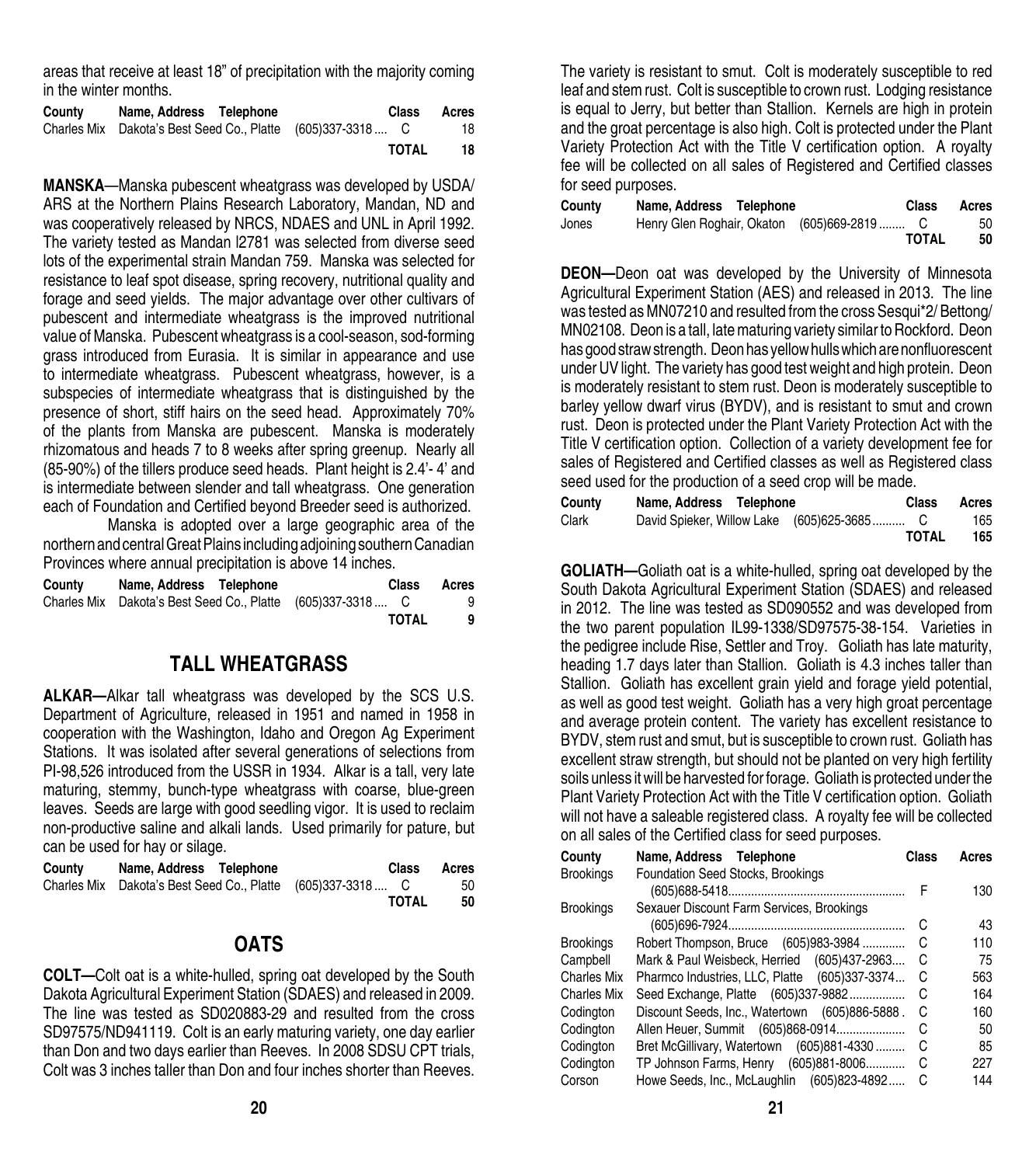| Day       | Hansmeier & Son, Inc., Bristol (605)492-3611   | C            | 150  |
|-----------|------------------------------------------------|--------------|------|
| Gregory   | Dean Norberg, Burke (605)830-2062              | C            | 138  |
| Hand      | Chis Howard Ranch, Miller (605)204-0299        | C            | 160  |
| Hyde      | Jeff Ellsworth, Highmore (605)870-1421         | C            | 112  |
| Jerauld   | <b>MPM Certified Seed, Wess Springs</b>        |              |      |
|           |                                                | C            | 990  |
| Kingsbury | Green Thumb Commodities, Inc., Oldham          |              |      |
|           |                                                | C            | 220  |
| Kingsbury | Nick & Cody Hall, Arlington (605) 203-1249     | C            | 25   |
| Kingsbury | Halls Seed LLC, Arlington (605)690-3594        | C            | 81   |
| Lake      | Mustang Seeds, Inc., Madison (605)256-6529     | C            | 1465 |
| Spink     | Stacey Frericks, Ashton (605)472-3163          | C            | 37   |
| Stanley   | Sioux Nation, LLC, Ft. Pierre (605)223-2427    | C            | 38   |
| Tripp     | Jorgensen Land & Cattle, Ideal (605)842-3217 C |              | 325  |
|           |                                                | <b>TOTAL</b> | 5492 |

**HAYDEN—**Hayden oat is a white-hulled, spring oat developed by the South Dakota Agricultural Experiment Station (SDAES) and released in 2015. The line was tested as SD111972 and was developed from the three parent population Buckskin//ND011054/SD020835. Hayden has medium-late maturity, heading about 4 days later than Shelby 427. Hayden is 2 inches taller than Shelby 427 and 4 inches shorter than Goliath. Hayden has excellent yield potential and high test weight. Hayden is resistant to smut and moderately resistant to BYDV. The variety is susceptible to crown rust and moderately susceptible to stem rust. Lodging resistance is better than Goliath and similar to Shelby 427. Hayden is protected under the Plant Variety Protection Act with the Title V certification option. A royalty fee will be collected on all sales of Certified seed. There will be no saleable registered class of seed.

| County             | Name, Address Telephone                                                            | Class  | Acres      |
|--------------------|------------------------------------------------------------------------------------|--------|------------|
| Beadle             | Jason Gruenhagen, DeSmet (605)860-9959 C                                           |        | 55         |
| <b>Brookings</b>   | Foundation Seed Stocks, Brookings                                                  |        |            |
|                    |                                                                                    | F      | 129        |
| <b>Brookings</b>   | Sexauer Discount Farm Services, Brookings                                          |        |            |
|                    |                                                                                    | С      | 35         |
| <b>Brown</b>       | LW Sales, Inc., Groton (605)397-8111                                               | С      | 150        |
| <b>Charles Mix</b> | Kirsch Farms, White Lake (605)337-9658                                             | C      | 82         |
| Charles Mix        | Pharmco Industries, LLC, Platte (605)337-3374                                      | C      | 278        |
| Codington          | Discount Seeds, Inc., Watertown (605)886-5888.                                     | C      | 80         |
| Codington          | Jay Grinols, South Shore (605)886-8174                                             | С      | 55         |
| Corson             | Howe Seeds, Inc., McLaughlin (605)823-4892                                         | С      | 176        |
| Douglas            | Larry Vander Ley, Corsica (605)946-5409                                            | С      | 40         |
| Gregory            | Dean Norberg, Burke (605)830-2062                                                  | C      | 33         |
| Hyde               | Jeff Ellsworth, Highmore (605)870-1421                                             | C      | 64         |
| Hamlin             | Larry Knutson, Estelline (605)873-2603                                             | С      | 80         |
| Huges              | Skyler Dowling, Pierre (605) 222-9065                                              | С      | 220        |
| Jerauld            | Eric Jackson, Wess Springs (605)680-3713                                           | С      | 264        |
| Jones              | Rankin & Sons, Inc., Draper (605)669-2511                                          | С      | 66         |
| Kingsbury          | Green Thumb Commodities, Inc., Oldham                                              |        |            |
|                    |                                                                                    | С      | 238        |
| Kingsbury          | Norman Koehlmoos, DeSmet (605)854-3524                                             | С      | 130        |
| Lake               | Mustang Seeds, Inc., Madison (605)256-6529                                         | С      | 370        |
| <b>McCook</b>      | Cordell S. Hofer, Salem (605)660-1582                                              | С      | 76         |
| <b>McCook</b>      | Kurt Stiefvater, Salem (605)360-1618                                               | C      | 63         |
| Potter             | Cronin Farms, Gettysburg (605)765-9287                                             | C      | 157        |
| Spink              | Stacey Frericks, Ashton (605)472-3163                                              | С      | 90         |
| Spink              |                                                                                    | С      | 272        |
| Tripp              | Jorgensen Land & Cattle, Ideal (605)842-3217<br>Tritle Farms, Winner (605)840-4332 | С<br>C | 586<br>227 |
| Tripp              |                                                                                    |        |            |

|          |                                           | TOTAL | 4109 |
|----------|-------------------------------------------|-------|------|
| Walworth |                                           |       | 55   |
| Turner   | Lee Brockmueller, Freeman (605)925-4632 C |       | 38   |

**HORSEPOWER—**Horsepower oat is a white-hulled, spring oat developed by the South Dakota Agricultural Experiment Station (SDAES) and released in 2011. The line was tested as SD081936 and was developed from the three parent population SD030888//SD030888/ND030349. Varieties in the pedigree include Settler and Troy. Horsepower has earlymedium maturity, heading 2 days later than Shelby 427. Horsepower is 2 inches shorter than Colt. Horsepower has excellent yield potential and average test weight. The variety is resistant to stem rust. Horsepower is moderately resistant to smut and moderately susceptible to BYDV. Horsepower is susceptible to crown rust. Lodging resistance is better than Shelby 427 and Colt. Horsepower is protected under the Plant Variety Protection Act with the Title V certification option. Horsepower will not have a saleable registered class. A royalty fee will be collected on all sales of Registered and Certified classes for seed purposes..

| County       | Name, Address Telephone                      | <b>Class</b> | Acres |
|--------------|----------------------------------------------|--------------|-------|
| <b>Brown</b> |                                              |              | 65    |
| <b>Brown</b> | Sumption Farms, Frederick (605)380-1016 C    |              | 155   |
| Gregory      |                                              |              | 26    |
| Hamlin       |                                              |              | 37    |
| Lake         | Mustang Seeds, Inc., Madison (605)256-6529 C |              | 165   |
|              |                                              | TOTAL        | 448   |

**JERRY—**Jerry oats was developed by the North Dakota Agricultural Experiment Station and released in March of 1994. The line was tested as ND870952. The pedigree of Jerry is Valley/3/RL3038/Kelsey//M22/ Kelsey. Jerry is similar to Newdak in heading date and height and has good lodging resistance. Jerry has white hulls, which are fluorescent under UV light. Kernels have high test weight, groat percent and whole oat protein, but are not as high as Hytest in ND tests. Disease resistance ratings are moderately susceptible for barley yellow dwarf virus (BYDV), smut and stem rust. Jerry is susceptible to crown rust. The variety has medium high protein.

| County             | Name, Address Telephone                   | Class        | Acres |
|--------------------|-------------------------------------------|--------------|-------|
| <b>Charles Mix</b> | Van Dusseldorp Ag, Platte (605)337-3052 R |              | 135   |
| Dav                | Darwin Peckham, Bristol (605)228-9001  R  |              | 414   |
|                    |                                           |              | 25    |
|                    |                                           | <b>TOTAL</b> | 574   |

**NATTY—**Natty oat is a white-hulled, spring oat developed by the South Dakota Agricultural Experiment Station (SDAES) and released in 2015. The line was tested as SD111779 and was developed with the pedigree SD020701//SD030888/ND030349. Natty is an early maturing variety, heading about 1 day later than Shelby 427. Natty is about 1 inch taller than Shelby 427 with similar lodging resistance. Natty has good yield potential and high test weight. Natty is resistant to smut. The variety is moderately susceptible to stem rust, crown rust and BYDV. Natty is protected under the Plant Variety Protection Act with the Title V certification option. A royalty fee will be collected on all sales of Certified seed. There will be no saleable registered class of seed.

| County | Name, Address Telephone              | <b>Class</b> | Acres |
|--------|--------------------------------------|--------------|-------|
| Brule  | Thiry Feedlot, Inc. (Ed), White Lake |              |       |
|        |                                      |              | 140   |
|        |                                      | <b>TOTAL</b> | 140   |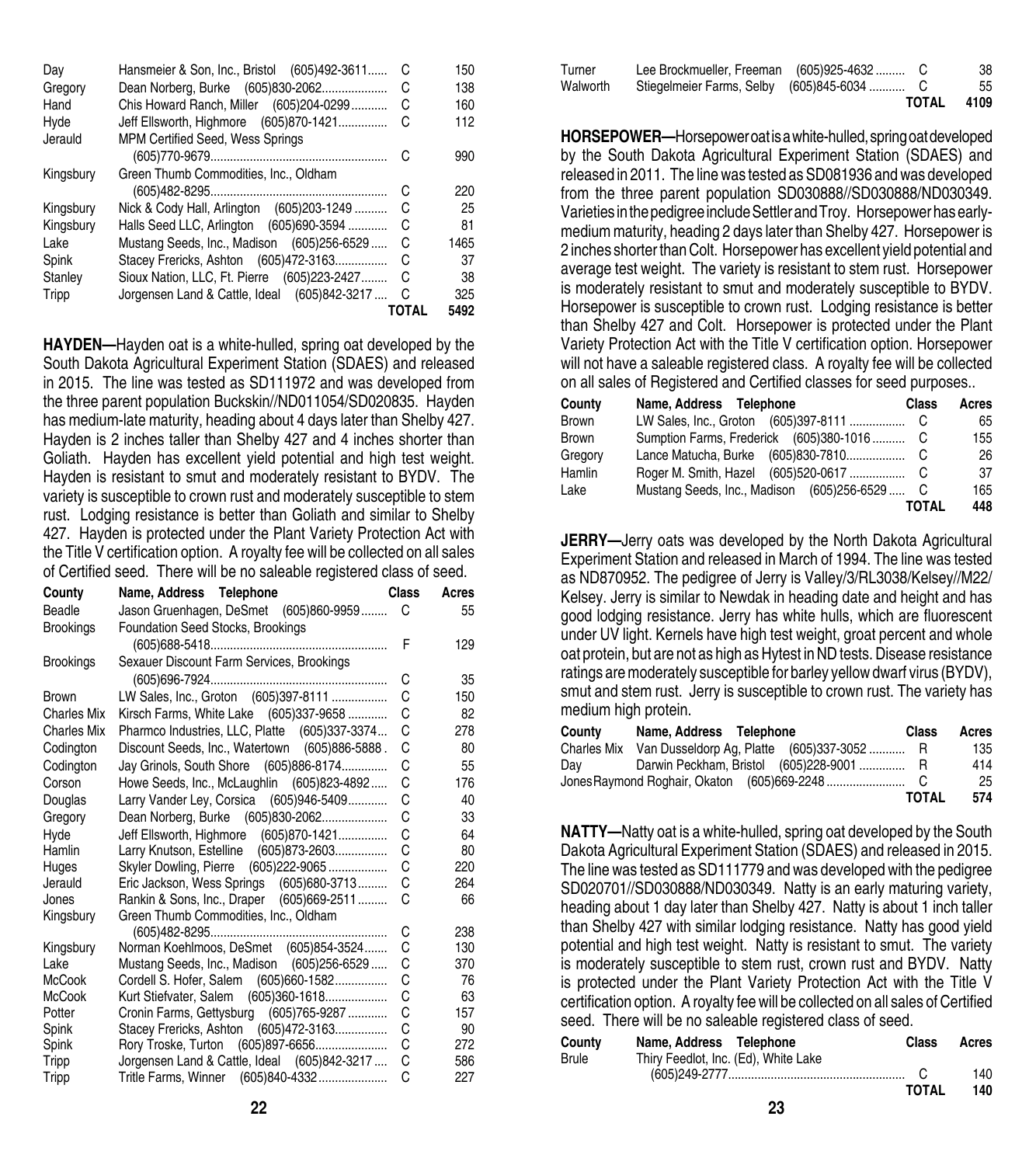**NEWBURG—**Newburg oat was developed by the North Dakota Agricultural Experiment Station (NDAES) and released in 2011. Newburg was tested as ND030365. Newburg is medium in maturity. The variety has a test weight similar to Souris. Newburg has good seed size, high groat percentage and has white hulls. Protein percent is similar to Souris. Newburg is approximately 7" taller than Souris with medium straw strength. The variety is moderately susceptible to red leaf. Newburg is resistant to stem rust, but is susceptible to smut and crown rust. Newburg is protected under the U.S Plant Variety Protection Act. A license is required to produce and sell Newburg oats.

| County | Name, Address Telephone                      | Class        | Acres |
|--------|----------------------------------------------|--------------|-------|
| Lake   | Mustang Seeds, Inc., Madison (605)256-6529 C |              | 95    |
|        |                                              | <b>TOTAL</b> | 95    |

**SADDLE—**Saddle oat is a white-hulled, spring oat developed by the South Dakota Agricultural Experiment Station (SDAES) and released in 2018. The line was tested as SD120296 with the pedigree of Saber/ SD060130. Saddle is an early maturing line, heading about 1 day earlier than Natty. Saddle is 1 inch taller than Horsepower. Saddle has high yield potential and average test weight. Saddle is resistant to smut and moderately resistant to BYDV. The variety is resistant to crown rust, but is susceptible to stem rust. Lodging resistance is excellent. Application for Plant Variety Protection with the Title V certification option is anticipated. A royalty fee will be collected on all sales of Certified seed. There will be no saleable registered class of seed.

| County           | Name, Address Telephone                      | Class        | Acres |
|------------------|----------------------------------------------|--------------|-------|
| <b>Brookings</b> | Foundation Seed Stocks, Brookings            |              |       |
|                  |                                              |              | 45    |
| Campbell         | Evan Salverson, Mound City (605)848-0009     | C            | 130   |
| Clark            | Fuller Farms, Henry (605)532-5708            | C            | 19    |
| Clay             | SE Research Farm, Beresford (605)563-2989    | - C          | 31    |
| Day              | Hansmeier & Son, Inc., Bristol (605)492-3611 | C            | 82    |
| Deuel            | Cody Eastman, Brandt (605)690-8891           | C            | 40    |
| Deuel            | Joe Uckert, Clear Lake (605)874-2529         | C            | 20    |
| Gregory          |                                              | -C           | 34    |
| Tripp            | Ken Beck, Dallas (605)830-2066               | $\mathsf{C}$ | 30    |
|                  |                                              | TOTAL        | 431   |

**SHELBY 427—**Shelby 427 oat is a white-hulled, spring oat developed by the South Dakota Agricultural Experiment Station (SDAES) and released in 2010. The line was tested as SD031128-330 and resulted from the cross SD99674/ND960851. Shelby 427 is an early maturing variety, onetwo days earlier than Colt. In 2009 SDSU CPT trials, Shelby 427 was 4 inches taller than Colt and equal in height to Jerry. When compared to other early varieties, Shelby 427 has superior grain yield and test weight. Shelby 427 is susceptible to crown rust. The variety is moderately resistant to smut, and is moderately susceptible to stem rust and BYDV. Lodging resistance is better than Jerry and Colt. Kernels have a high groat percentage. Shelby 427 has Plant Variety Protection with the Title V certification option. Shelby 427 will not have a saleable registered class. A royalty fee will be collected on all sales of Certified seed.

| County           | Name, Address Telephone                      | Class        | Acres |
|------------------|----------------------------------------------|--------------|-------|
| <b>Brookings</b> | Foundation Seed Stocks, Brookings            |              |       |
|                  |                                              |              | 19    |
| Deuel            | Mark Buschenfeld, Toronto (605)690-6773 C    |              | 90    |
| Lake             | Mustang Seeds, Inc., Madison (605)256-6529 C |              | 360   |
|                  |                                              | <b>TOTAL</b> | 469   |

**WARRIOR—**Warrior oat is a white-hulled, spring oat developed by the South Dakota Agricultural Experiment Station (SDAES) and released in 2018. The line was tested as SD120419 with the pedigree of SD041405/ SD060130. Warrior is a medium maturing line, heading about 1 day later than Horsepower. Warrior is 2" taller than Horsepower. Warrior has high yield potential and average test weight. Warrior is moderately resistant to smut and moderately susceptible to BYDV. The variety is resistant to crown rust. Lodging resistance is excellent. Application for Plant Variety Protection with the Title V certification option is anticipated. A royalty fee will be collected on all sales of Certified seed. There will be no saleable registered class of seed.

| County           | Name, Address Telephone                        | Class | Acres |
|------------------|------------------------------------------------|-------|-------|
| Aurora           | Joe Bosworth, White Lake (605)680-2462         | C     | 90    |
| <b>Brookings</b> | Foundation Seed Stocks, Brookings              |       |       |
|                  |                                                | F     | 70    |
| Codington        | Discount Seeds, Inc., Watertown (605)886-5888. | C     | 80    |
| Dav              | Hansmeier & Son, Inc., Bristol (605)492-3611   | С     | 90    |
| Day              | Horter Farms, Andover (605)216-4852            | С     | 139   |
| Gregory          | Lance Matucha, Burke (605)830-7810             | С     | 14    |
| Gregory          | Dean Norberg, Burke (605)830-2062              | С     | 55    |
| Gregory          | Ray or Ted Stevicks, Burke (605)830-0270       | C     | 18    |
| <b>McCook</b>    | Cordell S. Hofer, Salem (605)660-1582          | C     | 53    |
| Roberts          | Koeppe Seeds, Claire City (605) 652-4529       | C     | 40    |
| Stanley          | Sioux Nation, LLC, Ft. Pierre (605)223-2427    | C     | 40    |
|                  |                                                | TOTAL | 689   |

#### **RYE**

**ND DYLAN—**ND Dylan rye, tested as DR02, was developed by the North Dakota Agricultural Experiment Station and released in the fall 2016 by the NDSU Research Foundation. ND Dylan resulted from an open pollinated selection in a composite cross of several commercial winter rye varieties. The composite population originated from the commercial varieties: Musketeer, Prima, AC Rifle, Warko, Rymin, Hancock and Spooner. ND Dylan is very winter hardy. It is a tall variety, 2.5 inches taller than Rymin and 2 inches taller than Dacold. ND Dylan reaches heading one day later than Rymin and six days earlier than Dacold. It has good lodging resistance and good test weight. ND Dylan is susceptible to stem rust. ND Dylan is protected under the U.S. Plant Variety Protection Act with the Title V certification option.

| County       | Name, Address Telephone                          | Class | Acres |
|--------------|--------------------------------------------------|-------|-------|
|              |                                                  |       | 15    |
| <b>Brown</b> |                                                  |       | 180   |
| Codington    | Discount Seeds, Inc., Watertown (605)886-5888. C |       | 403   |
| Dav          |                                                  |       | 100   |
| Roberts      | Koeppe Seeds, Claire City (605)652-4529          |       | 45    |
|              |                                                  | TOTAL | 743   |

#### **SOYBEANS**

**BROOKINGS—**Brookings soybean was developed by the South Dakota Agricultural Experiment Station (SDAES) and released in 2012. Brookings was tested as SD05-240 and resulted from the cross A00- 71163/SD98-595. Brookings is a conventional variety having the Rpsl-k gene for Phytophthora root rot resistance. Brookings is purple-flowered with gray pubescence and tan pods at maturity. Seed coat is yellow and the hila are buff. Relative maturity is rated at a 1.7. Brookings has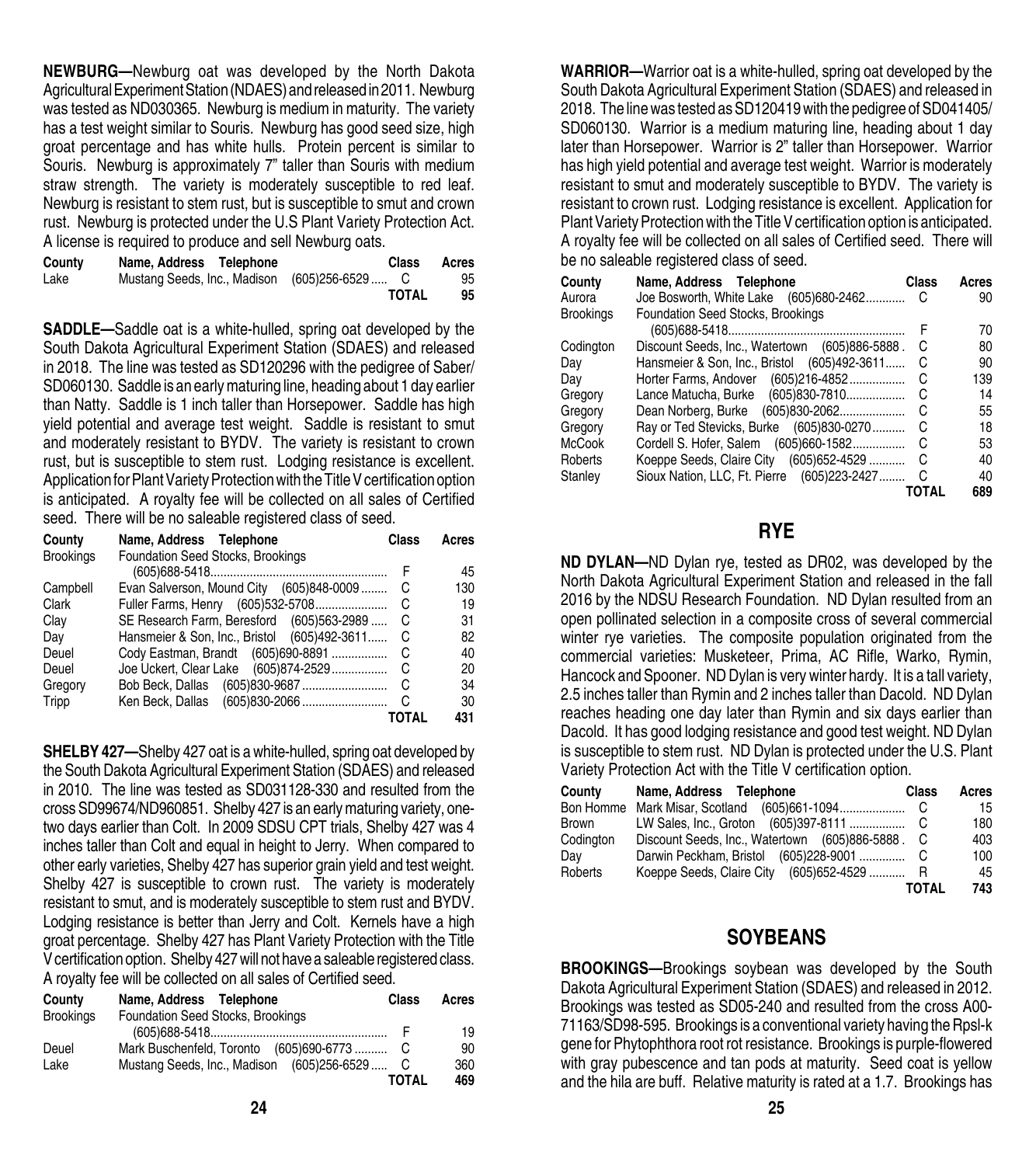good emergence and quality scores. It is similar in protein to Deuel and 0.3% lower in oil content. The shattering scores for Brookings are also excellent. Lodging resistance is good. Seed size is larger than average with a plant height equal to MN1410.

| County           | Name, Address Telephone                 | Class            | Acres |
|------------------|-----------------------------------------|------------------|-------|
| Beadle           | Jason Guenhagen, DeSmet (605)860-9959 C |                  | 100   |
| <b>Brookings</b> | Foundation Seed Stocks, Brookings       | (605) 688-5418 F | 15    |
|                  |                                         | <b>TOTAL</b>     | 115   |

**CODINGTON**—Codington soybean was developed by the South Dakota Agricultural Experiment Station (SDAES) and released in 2013. Codington was tested as SD04CV-611 and resulted from the cross Surge/A96-591033. Codington is a conventional variety. Codington is purple-flowered with tawny pubescence at maturity. Seed coat color is yellow and the hila are black. Relative maturity is rated at a 0.9, two days later than Surge. Codington has high protein content and average oil percentage. Lodging resistance is better than Surge. Seed size is larger than average with a plant height 1-2 inches taller than Surge. The variety may have up to 1.0% variants for hila color..

| County           | Name, Address Telephone                        | Class        | Acres |
|------------------|------------------------------------------------|--------------|-------|
| <b>Brookings</b> | Foundation Seed Stocks, Brookings              |              |       |
|                  |                                                |              | 15    |
| Day              | Hansmeier & Son, Inc., Bristol (605)492-3611 R |              | 120   |
|                  |                                                | <b>TOTAL</b> | 135   |

#### **TRITICALE**

**841446398—** 841446398 is a mid-tall, awnletted, winter triticale developed by Northern Agri-Brands LLC. The line was tested as RSI 204719. 841446398 was released in 2017. Plant color at boot stage is blue-green. The flag leaf is not twisted, erect and waxy. Spikelets are yellow in color when mature, dense with oblong shape. Seed is elliptical, slightly wrinkled, amber colored with mid-long brush length. The variety has excellent lodging resistance. Foundation, Registered and Certified classes are recognized beyond Breeder seed which is maintained by Northern Agri-Brands LLC. The variety is sold under the Brand Flex 719. The variety is protected under the Plant Variety Protection Act.

Note to inspectors: A bearded variant has been identified at less than 1%.

| County | Name, Address Telephone | Class | Acres |
|--------|-------------------------|-------|-------|
| Tripp  |                         |       | 178   |
| Tripp  |                         |       | 25    |
|        |                         | TOTAL | 203   |

#### **HARD RED SPRING WHEAT**

**AMBUSH**—Ambush is a hard red spring wheat bred and developed by Syngenta Seeds, Inc. - AgriPro of Berthoud, Colorado and released in 2016. The variety was tested as 05S0157-4. It is a standard semi-dwarf variety, similar to SY Ingmar in height. Ambush is resistant to stem rust and moderately resistant to leaf rust. Ambush is moderately susceptible to Fusarium head blight. The variety has a juvenile growth habit that is erect. Plant color at boot stage is green. Flag leaf at boot stage is erect and twisted. Head shape is tapering and awned. Test weight and protein are above average, with acceptable baking qualities. Dyna Gro has been given exclusive marketing rights to this variety.

| Countv | Name, Address Telephone          | Class             | Acres |
|--------|----------------------------------|-------------------|-------|
| Spink  | Nutrien Ag Solutions, Northville | $(605)887-3422$ C | 285   |
| Spink  | Nutrien Ag Solutions, Northville | (605)887-3422 R   | 94    |
|        |                                  | <b>TOTAL</b>      | 379   |

**BOLLES**—Bolles hard red spring wheat was developed and released by the University of Minnesota in 2015. The variety, tested as MN08165-8, is an early, awned, semi-dwarf. The heading date of Bolles is a day later than Prosper. It is average height with moderately strong straw. It has average test weight and excellent protein. Bolles is moderately susceptible to scab and stripe rust. It is resistant to prevalent races of leaf rust. Bolles has high baking quality. Released by the Minnesota Agricultural Experiment Station, a research fee will be assessed on seed sold. Bolles is protected under the Plant Variety Protection Act with the Title V certification option.

| County | Name, Address Telephone | Class        | Acres |
|--------|-------------------------|--------------|-------|
|        |                         |              | 295   |
|        |                         | <b>TOTAL</b> | 295   |

**BOOST**—Boost hard red spring wheat was developed by the South Dakota Agricultural Experiment Station (SDAES) and released in 2016. The variety was tested as SD4299 and was derived from the cross SD3900// FN1705-146/Brick. Boost is a semi-dwarf variety, slightly shorter than Prevail. Boost has similar straw strength when compared to Forefront. Boost is a late maturing variety, five days later than Prevail. The variety has resistance to Bacterial Leaf Streak. Boost is moderately resistant to leaf rust. The variety is moderately susceptible scab and susceptible to stripe rust. Boost has adequate milling and baking characteristics, with high protein. Test weight is average and height is an inch shorter than Prevail. Boost is protected under the Plant Variety Protection Act with the Title V certification option. A royalty fee will be collected on all sales of Registered and Certified classes for seed purposes..

| County   | Name, Address Telephone                           | Class | Acres |
|----------|---------------------------------------------------|-------|-------|
| Campbell | Evan Salverson, Mound City<br>$(605)848-0009$     |       | 35    |
| Corson   | Howe Seeds, Inc., McLaughlin<br>$(605)823-4892$ C |       | 408   |
| Roberts  | Koeppe Seeds, Claire City (605) 652-4529          |       | 50    |
| Spink    | Rahm Seed Cleaning (Curtis), Turton               |       |       |
|          |                                                   |       | 75    |
|          |                                                   | TOTAL | 568   |

**FOCUS**—Focus hard red spring wheat was developed by the South Dakota Agricultural Experiment Station (SDAES) and released in 2015. The variety was tested as SD4362 and was derived from the cross SD3943-21/Brick. Focus is a semi-dwarf variety, slightly taller than Brick with similar straw strength. Focus is an early maturing variety, one day later than Brick, and similar to Select. Focus is susceptible to stripe rust. The variety is resistant to leaf rust. Focus is moderately resistant to Fusarium head blight. Focus has adequate milling and baking characteristics, with exceptional test weight and average protein, similar to Brick and Select. Focus is protected under the Plant Variety Protection Act with the Title V certification option. A royalty fee will be collected on all sales of Registered and Certified classes for seed purposes.

| County   | Name, Address Telephone                       | Class        | Acres |
|----------|-----------------------------------------------|--------------|-------|
| Campbell | Mark & Paul Weisbeck, Herried (605)437-2963 C |              | 102   |
| Jones    |                                               |              | 208   |
|          |                                               | <b>TOTAL</b> | 310   |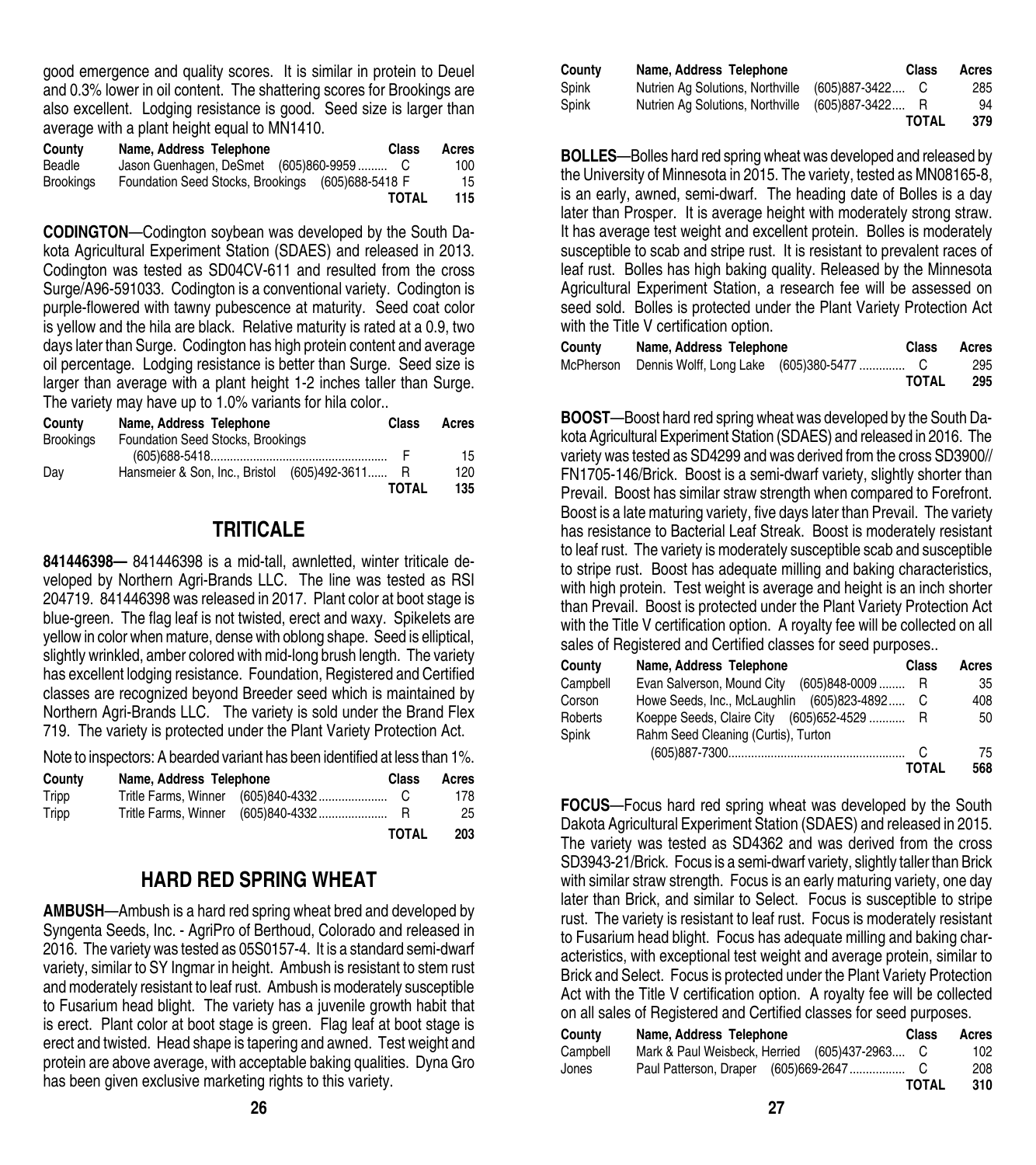**LANG-MN**—Lang-MN hard red spring wheat was developed and released by the University of Minnesota in 2017. The variety, tested as MN10261-1, was derived from the cross of Glenn/Sabin. Lang-MN was named after Ben Lang, a long time (35 years) field inspector and past CEO of MCIA. The heading date of Lang-MN is equal to Boost and Faller. It is average height, equal to Faller and Prevail. Lang-MN is resistant to leaf rust and stem rust. It is moderately resistant to Fusarium Head Blight. Lang-MN is moderately susceptible to stripe rust. The head is tapering, mid-dense and inclined. Glume shoulders are oblique and are medium in width. The head is awned and white at maturity. The seed shape is ovate, with angular cheeks and medium brush length. It has above average test weight and is equal to Boost in protein content. Released by the Minnesota Agricultural Experiment Station, a research fee will be assessed on seed sold of Lang-MN. Lang-MN is protected under the Plant Variety Protection Act with the Title V certification option.

| County       | Name, Address Telephone                             | Class | Acres |
|--------------|-----------------------------------------------------|-------|-------|
| <b>Brown</b> | Abeln Farm, Inc., Groton (605)397-8113              | С     | 125   |
| Campbell     | Evan Salverson, Mound City<br>$(605)848 - 0009$     | R     | 35    |
| Campbell     | Weisbeck & Sons, Herried<br>$(605)437 - 2963$       | C     | 138   |
| Corson       | $(605)823 - 4892$<br>Howe Seeds, Inc., McLaughlin   | C     | 480   |
| Day          | $(605)492 - 3611$<br>Hansmeier & Son, Inc., Bristol | C     | 279   |
| Day          | $(605)492 - 3611$<br>Hansmeier & Son, Inc., Bristol | R     | 400   |
| Deuel        | (605) 874-2322<br>K & K Farms, Inc., Clear Lake     | R     | 35    |
| Edmunds      | $(605)$ 285-6738<br>Eisenbeisz Farms, Bowdle        | C     | 514   |
| Edmunds      | $(605)$ 285-6738<br>Eisenbeisz Farms. Bowdle        | R     | 55    |
| Hand         | Nelson's HB Seed, Miller (605)853-3025              | С     | 333   |
| Hand         | Nelson's HB Seed, Miller (605)853-3025              | R     | 55    |
| Potter       | $(605)765 - 9552$<br>REH Farms, Inc., Gettysburg    | C     | 370   |
| Potter       | REH Farms, Inc., Gettysburg (605)765-9552           | R     | 24    |
| Spink        | Jim Klebsch, Redfield (605)472-3134                 | C     | 150   |
| Spink        | Rahm Seed Cleaning (Curtis), Turton                 |       |       |
|              |                                                     | C     | 140   |
| Sully        | Wittler Farms, Agar (605)258-2431                   | С     | 541   |
| Walworth     | Fiedler Farms, Inc., Selby (605)649-6280            | С     | 672   |
| Walworth     |                                                     | С     | 208   |
| Walworth     | Jeff Frey, Mobridge<br>(605)762-3326                | R     | 78    |
|              |                                                     |       |       |

**TOTAL 4632**

**LCS REBEL**—LCS Rebel hard red spring wheat was developed by and released by Limagrain Cereal Seeds in 2017. The variety was tested as LNR13-0594. LCS Rebel is an awned variety, with late maturity. It is a medium height, semi-dwarf variety. The flag leaf at boot stage is erect, twisted with waxy bloom. The mid-dense, tapering head is inclined and white in color at maturity. LCS Rebel has good protein and excellent test weight. The variety has acceptable bread making quality. The certified classes of seed shall be Foundation, Registered and Certified. LCS Rebel is protected under the Plant Variety Protection Act.

| County     | Name, Address Telephone | Class | Acres |
|------------|-------------------------|-------|-------|
| Brown      |                         |       |       |
| Pennington |                         |       |       |
| Sully      |                         |       |       |
| Sully      |                         |       |       |

**LCS TRIGGER**—LCS Trigger is a hard red spring wheat developed by Limagrain Cereal Seeds. The variety was tested as LNR-10200 and released in 2016. It is an awned variety, with late maturity. It is a tall variety. The flag leaf at boot stage is erect, twisted, wax absent. The mid-dense, oblong head is erect and white/amber in color at maturity. LCS Trigger is resistant to stem and leaf rust. The variety is moderately susceptible to stripe rust and scab. The certified classes of seed shall be Foundation, Registered and Certified. LCS Trigger is protected under the Plant Variety Protection Act.

| County       | Name, Address Telephone                  | Class | Acres |
|--------------|------------------------------------------|-------|-------|
| <b>Brown</b> |                                          |       |       |
| Day          | Kuecker Seed Farm, Inc., Webster         |       |       |
|              |                                          |       |       |
| Pennington   |                                          |       |       |
| Spink        |                                          |       |       |
| Sully        |                                          |       |       |
| Sully        | Ken Barber, Onida (605)258-2708          | R     |       |
| Walworth     | Fiedler Farms, Inc., Selby (605)649-6280 |       |       |

**LINKERT**—Linkert hard red spring wheat was developed and released by the University of Minnesota in 2013. The variety, tested as MN06028, is an early semi-dwarf. The pedigree of Linkert is MN97695/Ada. The heading date of Linkert is similar to Focus. It is short for height with very strong straw. It has average test weight and good protein. Linkert is moderately susceptible to Fusarium head blight and stripe rust. It is resistant to leaf rust. Released by the Minnesota Agricultural Experiment Station, a variety development fee will be assessed on seed sold. Linkert is protected under the Plant Variety Protection Act with the Title V certification option.

| County   | Name, Address Telephone                    | Class        | Acres |
|----------|--------------------------------------------|--------------|-------|
| Campbell | Evan Salverson, Mound City (605)848-0009 R |              | 35    |
|          |                                            | <b>TOTAL</b> | 35    |

**PREVAIL—Prevail hard red spring wheat was developed by the** South Dakota Agricultural Experiment Station (SDAES) and released in 2013. The variety was tested as SD4178 and was developed from the population SD3720/MN98389-A. Prevail is a semi-dwarf variety, similar in height to Advance. Prevail is an early maturing variety, similar to Advance, and two days earlier than Forefront. The variety is moderately resistant to stem rust, stripe rust and Fusarium head blight. Prevail is moderately susceptible to leaf rust. Prevail has adequate milling and baking characteristics, with good test weight and average protein. Prevail is protected under the Plant Variety Protection Act with the Title V certification option. A royalty fee will be collected on all sales of Registered and Certified classes for seed purposes.

| County           | Name, Address Telephone                        | Class | Acres |
|------------------|------------------------------------------------|-------|-------|
| <b>Brookings</b> | Foundation Seed Stocks, Brookings              |       |       |
|                  |                                                |       | 20    |
| <b>Brown</b>     | Locken Farms, Bath (605)380-2264               | С     | 346   |
| Codington        | Discount Seeds, Inc., Watertown (605)886-5888. | C     | 160   |
| Codington        | Discount Seeds, Inc., Watertown (605)886-5888. | R     | 160   |
| Codington        | Thyen Farms, Watertown (605)520-8159           | С     | 246   |
| Day              | Bisgard Farms, Waubay<br>$(605)881 - 3385$     | С     | 128   |
| Day              | Horter Farms, Andover<br>(605) 216-4852        | С     | 310   |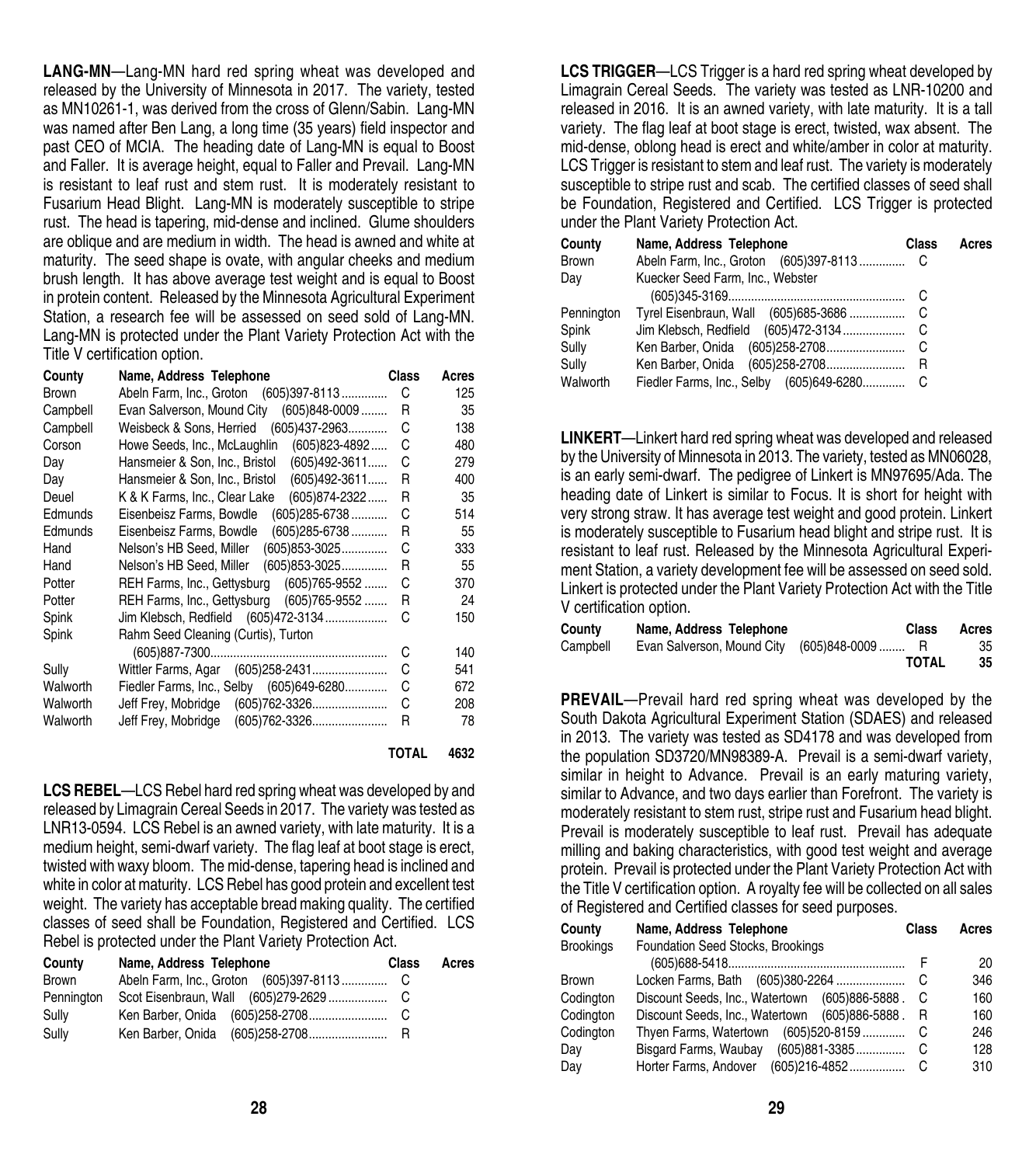| Day        | Kuecker Seed Farm, Inc., Webster              |       |      |
|------------|-----------------------------------------------|-------|------|
|            |                                               | С     | 291  |
| Day        | Storley Farms, Roslyn (605)881-5843           | С     | 75   |
| Dewey      | Alan Biegler, Timber Lake (605)865-3231       | С     | 300  |
| Edmunds    | Eisenbeisz Farms, Bowdle (605)285-6738        | C     | 297  |
| Jerauld    | MPM Certified Seed, Wess Springs              |       |      |
|            |                                               | С     | 461  |
| Lyman      | Herman Agri, Inc., Presho (605)869-2305       | C     | 148  |
| Marshall   | Moeckly Elevator, Inc., Britton (605)448-2212 | С     | 130  |
| Pennington | Bielmaier Farms, Wall (605)279-2841           | R     | 39   |
| Potter     | REH Farms, Inc., Gettysburg (605)765-9552     | С     | 100  |
| Potter     | REH Farms, Inc., Gettysburg (605)765-9552     | R     | 25   |
| Roberts    | Koeppe Seeds, Claire City (605) 652-4529      | С     | 80   |
| Spink      | Jim Klebsch, Redfield (605)472-3134           | С     | 120  |
| Spink      | Rahm Seed Cleaning (Curtis), Turton           |       |      |
|            |                                               | С     | 120  |
| Sully      | Wittler Farms, Agar (605)258-2431             | R     | 60   |
| Tripp      | Jorgensen Land & Cattle, Ideal (605)842-3217  | C     | 275  |
| Tripp      | Jorgensen Land & Cattle, Ideal (605)842-3217  | R     | 22   |
| Walworth   |                                               | С     | 228  |
| Walworth   |                                               | R     | 85   |
|            |                                               | TOTAL | 4226 |

**SURPASS**—Surpass hard red spring wheat was developed by the South Dakota Agricultural Experiment Station (SDAES) and released in 2016. The variety was tested as SD4383 and was derived from the cross SD4011/3942. Surpass is a semi-dwarf variety, slightly shorter than Prevail. Surpass has similar straw strength when compared to Focus. Surpass is an early maturing variety, one day earlier than Prevail, and similar to Forefront. The variety is moderately resistant to Bacterial Leaf Streak. Surpass is moderately resistant to Fusarium head blight. It is moderately susceptible to leaf rust and susceptible to stripe rust. Surpass has adequate milling and baking characteristics, with average protein. Test weight is similar to Prevail. Application to the Plant Variety Protection office has been made with the Title V certification option. A royalty fee will be collected on all sales of Registered and Certified classes for seed purposes.

| County       | Name, Address Telephone                        | Class | Acres |
|--------------|------------------------------------------------|-------|-------|
| <b>Brown</b> | Jim Fischbach Farm, Inc., Warner (605)887-3269 | C     | 70    |
| <b>Brown</b> | Locken Farms, Bath (605)380-2264               | С     | 234   |
| Campbell     | Evan Salverson, Mound City (605)848-0009       | С     | 100   |
| Campbell     | Weisbeck & Sons, Herried (605)437-2963         | С     | 126   |
|              |                                                | С     | 203   |
| Codington    | Thyen Farms, Watertown (605)520-8159           | С     | 187   |
| Codington    | Thyen Farms, Watertown (605)520-8159           | R     | 22    |
| Corson       | Howe Seeds, Inc., McLaughlin (605)823-4892     | С     | 311   |
| Day          | Kuecker Kountry Farms, Webster                 |       |       |
|              |                                                | C     | 358   |
| Day          | Kuecker Seed Farm, Inc., Webster               |       |       |
|              |                                                | C     | 270   |
| Day          | Storley Farms, Roslyn (605)881-5843            | С     | 80    |
| Edmunds      | Eisenbeisz Farms, Bowdle (605)285-6738         | С     | 490   |
| Hughes       | Bollweg Farms (Michael), Harrold (605)875-3440 | С     | 151   |
| Hyde         | Jeff Ellsworth, Highmore (605)870-1421         | С     | 185   |
| Jones        | Rankin & Sons, Inc., Draper (605)669-2511      | С     | 597   |
| Pennington   | Bielmaier Farms, Wall (605)279-2841            | С     | 114   |
| Potter       | REH Farms, Inc., Gettysburg (605)765-9552      | R     | 25    |
|              |                                                |       |       |

| Spink    | Anthony L. Lyren, Conde (605)897-7732        |       | 132  |
|----------|----------------------------------------------|-------|------|
| Spink    | Rahm Seed Cleaning (Curtis), Turton          |       |      |
|          |                                              | C     | 115  |
| Tripp    | Jorgensen Land & Cattle, Ideal (605)842-3217 | C     | 196  |
| Tripp    | Jorgensen Land & Cattle, Ideal (605)842-3217 | R     | 22   |
| Walworth | Jeff Frey, Mobridge<br>(605) 762-3326        | С     | 205  |
| Walworth | Jeff Frey, Mobridge<br>(605)762-3326         | R     | 99   |
| Walworth | Gery Giese, Selby<br>(605)649-7832           | С     | 75   |
| Walworth | Gery Giese, Selby<br>(605)649-7832           | R     | 25   |
|          |                                              | TOTAL | 4392 |

**SY INGMAR**—SY Ingmar is a hard red spring wheat bred and developed by Syngenta Seeds, Inc. - AgriPro of Berthoud, Colorado and released in 2014. The variety was tested as 04S0258-12. It is a standard semidwarf variety. Straw strength is very good. SY Ingmar is resistant to stem rust and leaf rust. It is moderately resistant to scab and is susceptible to stripe rust.. The variety has a juvenile growth habit that is erect. Plant color at boot stage is green. Flag leaf at boot stage is recurved and twisted. Head shape is mid-dense, tapering and inclined. Overall bread making characteristics are very good. SY Ingmar is protected under the Plant Variety Protection Act with the Title V certification option.

| County    | Name, Address Telephone                        | Class | Acres |
|-----------|------------------------------------------------|-------|-------|
| Day       | Kuecker Seed Farm, Inc., Webster               |       |       |
|           |                                                | С     |       |
| Day       | Warrington Seeds, Bristol (605)492-3500        | C     |       |
| Deuel     |                                                |       |       |
| Kingsbury | Midstate Agronomy, DeSmet (605)854-9282        | C     |       |
| Spink     | Nutrien Ag Solutions, Northville (605)887-3422 | - C   |       |
| Spink     | Nutrien Ag Solutions, Northville (605)887-3422 | R     |       |
| Sully     |                                                | С     |       |
| Sully     | Wittler Farms, Agar                            | R     |       |

**SY RUSTLER**—SY Rustler is a hard red spring wheat bred and developed by Syngenta Seeds, Inc. - AgriPro of Berthoud, Colorado and released in 2016. The variety was tested as 05S0242-6. It is a short semi-dwarf variety, similar to SY Rowyn in height. SY Rustler is moderately resistant to stem rust and Fusarium head blight. SY Rustler is resistant to leaf rust and moderately susceptible to stripe rust. The variety has a juvenile growth habit that is erect. Plant color at boot stage is green. Flag leaf at boot stage is recurved and twisted. Head shape is tapering and awned. Test weight and protein are average, with acceptable baking qualities. The certified classes of seed shall be Foundation, Registered and Certified. SY Rustler is protected under the Plant Variety Protection Act with the Title V certification option.

| County   | Name, Address Telephone                    | Class | Acres |
|----------|--------------------------------------------|-------|-------|
| Dav      | Kuecker Seed Farm, Inc., Webster           |       |       |
|          |                                            |       |       |
| Hand     | Nelson's HB Seed, Miller (605)853-3025 R   |       |       |
| Walworth | Stiegelmeier Farms, Selby (605)845-6034  C |       |       |

**SY VALDA**—SY Valda is a hard red spring wheat bred and developed by Syngenta Seeds, Inc. - AgriPro of Berthoud, Colorado and released in 2015. The variety was tested as 06S0385-5. It is a standard semidwarf variety. SY Valda is moderately resistant to scab. It is resistant to leaf rust and stem rust. SY Valda is susceptible to stripe rust. The variety has a juvenile growth habit that is erect. Plant color at boot stage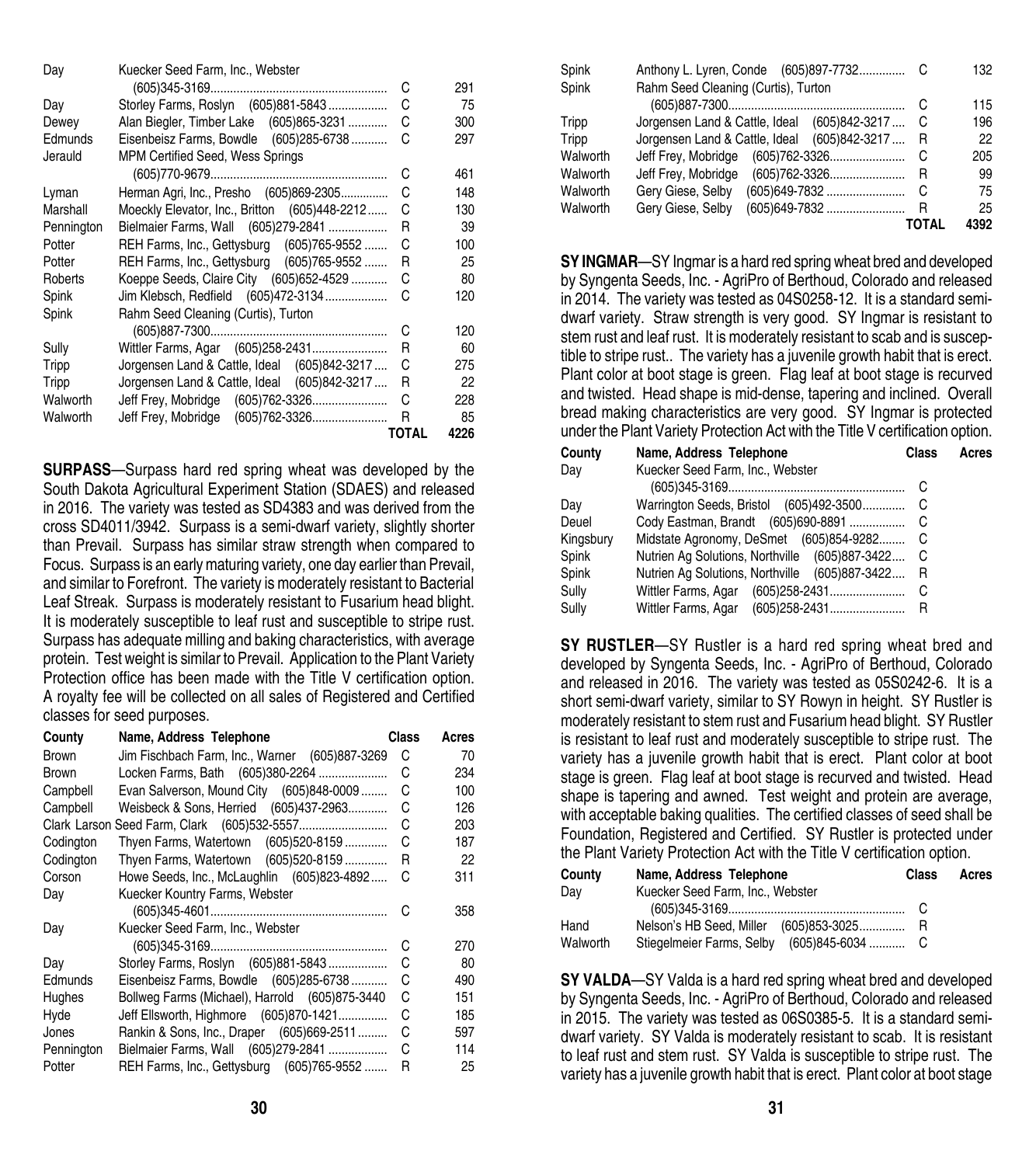is green. Flag leaf at boot stage is recurved, twisted and wax absent. Head shape is tapering, with lax density and inclined curvature. The certified classes of seed shall be Foundation, Registered and Certified. SY Valda is protected under the Plant Variety Protection Act with the Title V certification option.

| County   | Name, Address Telephone                        | Class | Acres |
|----------|------------------------------------------------|-------|-------|
| Day      | Kuecker Seed Farm, Inc., Webster               |       |       |
|          |                                                | С     |       |
| Dav      | Kuecker Seed Farm, Inc., Webster               |       |       |
|          |                                                | R     |       |
| Day      | Warrington Seeds, Bristol (605)492-3500        | С     |       |
| Roberts  | Koeppe Seeds, Claire City (605) 652-4529       | С     |       |
| Spink    | Nutrien Ag Solutions, Northville (605)887-3422 | - C   |       |
| Stanley  | Sioux Nation of Fort Pierre, Ft. Pierre        |       |       |
|          |                                                |       |       |
| Stanley  | Sioux Nation of Fort Pierre, Ft. Pierre        |       |       |
|          |                                                | R     |       |
| Sully    |                                                | С     |       |
| Sully    |                                                | R     |       |
| Walworth | Stiegelmeier Farms, Selby (605)845-6034        | С     |       |
|          |                                                |       |       |

**WB9479**—WB9479 is a hard red spring wheat, bred and developed by Monsanto LLC in 2017. It will be marketed in the Northern Plains region of the U.S. as a WestBred branded variety. The variety was tested as FA9S10-0038R. WB9479 is a medium-late maturing variety. WB9479 is an awned, semi-dwarf variety with lax, erect, tapered shaped spikes. The glumes are white/amber in color at maturity. The certified classes of seed shall be Foundation, Registered and Certified. WB9479 is protected under the Plant Variety Protection Act.

| County | Name, Address Telephone                       | <b>Class</b> | Acres |
|--------|-----------------------------------------------|--------------|-------|
| Deuel  | K & K Farms, Inc., Clear Lake (605)874-2322 C |              |       |

**WB9590**—WB9590 is a hard red spring wheat, bred and developed by Monsanto Technology, LLC in 2017. It will be marketed in the Northern Plains region of the U.S. as a WestBred branded variety. The variety was tested as F9N12-0151. WB9590 is an early maturing variety. WB9590 is an awned, semi-dwarf variety with lax, inclined, tapered shaped spikes. The glumes are white/amber in color at maturity. WB9590 is susceptible to stripe rust, moderately resistant to leaf rust and moderately susceptible to scab. The certified classes of seed shall be Foundation, Registered and Certified. WB9590 is protected under the Plant Variety Protection Act.

| County   | Name, Address Telephone                       | Class | Acres |
|----------|-----------------------------------------------|-------|-------|
| Deuel    | K & K Farms, Inc., Clear Lake (605)874-2322 C |       |       |
| Walworth |                                               |       |       |

**WB9719**—WB9719 is a hard red spring wheat, bred and developed by Monsanto Technology, LLC in 2017. It will be marketed in the Northern Plains region of the U.S. as a WestBred branded variety. The variety was tested as F9N12-0153. WB9719 is a medium maturing variety. WB9719 is an awned, semi-dwarf variety with lax, inclined, tapered shaped spikes. The glumes are white/amber in color at maturity. WB9719 is susceptible to stripe rust, moderately resistant to leaf rust and moderately susceptible to scab. The certified classes of seed shall be Foundation, Registered and Certified. WB9719 is protected under

the Plant Variety Protection Act..

| County   | Name, Address Telephone                     | Class | Acres |
|----------|---------------------------------------------|-------|-------|
| Jones    | Rankin & Sons, Inc., Draper (605)669-2511 C |       |       |
| Walworth | Stiegelmeier Farms, Selby (605)845-6034  C  |       |       |

**WB-PATRON**—WB-Patron is a hard red spring wheat, bred and developed by WestBred, LLC and released in 2012. WB-Patron was tested as YU908-017, and is an early maturing forage wheat variety. WB-Patron is an awnletted, semi-dwarf variety with lax, inclined, tapered shaped spikes. The glumes are white/amber in color, shoulders are rounded and the beak is acuminate. WB-Patron is moderately resistant to stripe rust. The certified classes of seed shall be Foundation, Registered and Certified. WB-Patron is protected under the Plant Variety Protection Act (PVP-94).

| County   | Name, Address Telephone | Class | Acres |
|----------|-------------------------|-------|-------|
| Walworth |                         |       |       |

#### **HARD RED WINTER WHEAT**

**AP503 CL2**—AP503 CL2 is a hard red winter wheat bred and developed by AgriPro Wheat. It contains Als-1(653) and Als-3(653) genes conferring tolerance to the BASF herbicides 'Beyond' or 'ClearMax'. It is most similar to the variety 'Jagalene', which is one of the parents in the cross. Juvenile growth habit is semi-erect. Plant color at boot stage is blue green. Auricle anthocyanin and auricle hairs are present. Flag leaf at boot stage is erect and twisted. Waxy bloom is present on the head, stem and flag leaf sheath. Anther color is yellow. Head shape is strap and awned. Glumes are glabrous, narrow in width and long in length with oblique shoulders and acuminate beaks. Seed shape is ovate. Brush hairs are medium in size. Seed crease depth is shallow and width is narrow. Seed cheeks are rounded. AP503 CL2 has medium maturity with white chaff color. It is a semi-dwarf with excellent straw strength. It is moderately resistant to stem rust and moderately susceptible to stripe rust. AP503 CL is susceptible to leaf rust. Its winterhardiness levels have been intermediate, similar to Jagalene. In the more northern areas, it is recommended for stubble planting only. Agripro Wheat maintains seed stock and certified classes of foundation, registered and certified. AP503 CL2 is protected under the U.S. Plant Variety Protection Act with the Title V certification option.

| County  | Name, Address Telephone                 | Class | Acres |
|---------|-----------------------------------------|-------|-------|
| Lyman   |                                         |       |       |
| Lyman   | Karlen Ranch Partnership, Reliance      |       |       |
|         |                                         |       |       |
| Stanley | Sioux Nation of Fort Pierre, Ft. Pierre |       |       |
|         |                                         |       |       |
| Stanley | Sioux Nation of Fort Pierre, Ft. Pierre |       |       |
|         |                                         |       |       |

**EXPEDITION**—Expedition hard red winter wheat was developed by the South Dakota Agricultural Experiment Station (SD AES) and released for seed increase in the fall of 2002. The official release date is March 1, 2003. The line was tested as SD97457 and was selected from the cross Tomahawk/Bennett. Expedition is an awned, white-chaffed, early maturing, semi-dwarf hard red winter wheat. Expedition is early maturing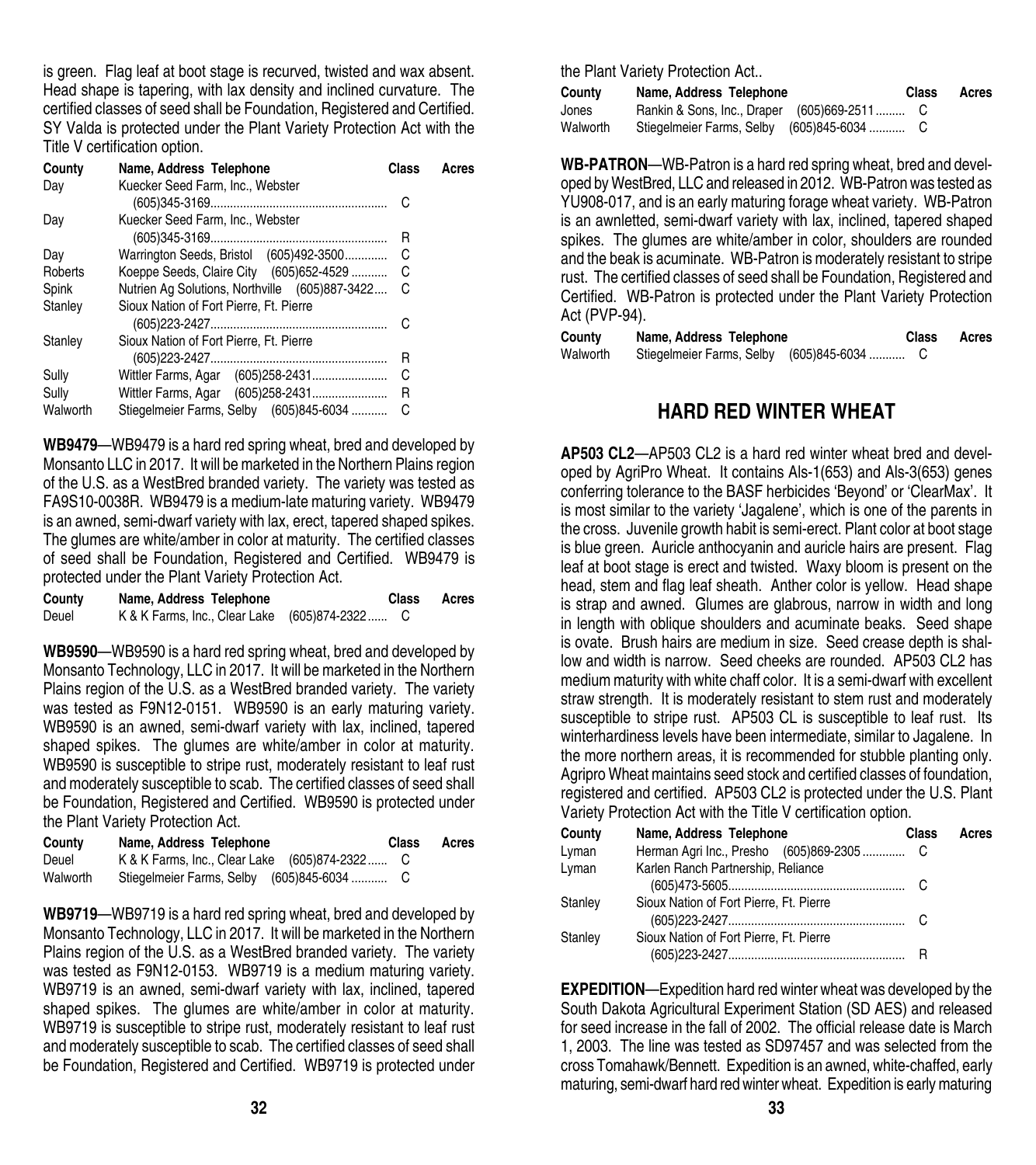similar to Jagger, and two days earlier than Wesley. Plant height is short, similar to Alliance and approximately three inches shorter than Harding. Winter hardiness is rated good-excellent similar to Harding. Coleoptile length is similar to Wesley, greater than Alliance but less than Nekota and Harding. Straw strength is rated fair similar to Arapahoe. Test weight is slightly better than Wesley, Harding and Alliance but lower than Nekota and Crimson. Expedition is rated resistant to prevalent races of stem rust, however, it is moderately susceptible to leaf rust. Expedition is susceptible to stripe rust and Wheat Streak Mosaic Virus. Expedition exhibits some tolerance to head scab but is susceptible to tan spot and Hessian fly and had an intermediate reaction to soil-borne mosaic virus. End-use characteristics are rated good. Recognized seed classes are Breeder, Foundation, Registered and Certified. Expedition is protected under the Plant Variety Protection Act with the Title V certification option.

| County  | Name, Address Telephone        | Class               | Acres |
|---------|--------------------------------|---------------------|-------|
| Buffalo | Brian & Steve Roduner, Miller  | $(605)$ 293-3456  C | 80    |
| Day     | Hansmeier & Son. Inc., Bristol | (605)492-3611 R     | 260   |
|         |                                | TOTAL               | 340   |

**IDEAL**—Ideal hard red winter wheat was developed by the South Dakota Agricultural Experiment Station (SD AES) and released in 2011 to seed producers by the developing institution. The line was tested as SD05118-1 and has the pedigree Wesley/NE93613. Ideal is white chaffed, awned, semi-dwarf wheat about 2 to 3 inches taller than Wesley. Ideal is a mid-maturity type, with maturity being about 2 days later than Wesley. Winter hardiness and resistance to lodging are also similar to Wesley. Ideal is moderately resistant to stem rust, leaf rust and tan spot. The variety is susceptible to stripe rust, BYDV and WSMV. Ideal exhibits excellent tolerance to acid soils and partial resistance to Hessian fly. Ideal has acceptable milling and good baking properties. Ideal is protected under the U.S. Plant Variety Protection Act with Title V certification option. A royalty fee will be collected on all sales of Registered and Certified classes for seed purposes.

| County   | Name, Address Telephone                    |                   | Class | Acres |
|----------|--------------------------------------------|-------------------|-------|-------|
| Campbell | Evan Salverson, Mound City (605)848-0009 C |                   |       | 160   |
| Haakon   | Golden Willow Seeds, Inc., Midland         |                   |       |       |
|          |                                            |                   |       | 113   |
| Tripp    | Jorgensen Land & Cattle, Ideal             | $(605)842 - 3217$ | - C   | 395   |
| Tripp    | Jorgensen Land & Cattle, Ideal             | (605) 842-3217    | - R   | 26    |
|          |                                            |                   | TOTAL | 694   |

**LCS CHROME**—LCS Chrome hard red winter wheat was developed by Limagrain Cereal Seeds and released in 2016. The experimental line was tested as LCH13DH-20-87. LCS Chrome is a tan chaffed, awned, semi-dwarf wheat. The variety is short in height with early maturity. LCS Chrome has good lodging resistance. LCS Chrome is moderately resistant to stripe rust and leaf rust. It is susceptible to stem rust and WSMV. LCS Chrome has acceptable baking qualities and average test weight. The certified classes of seed shall be Foundation. Registered and Certified. LCS Chrome is protected under the Plant Variety Protection Act without the Title V certification option.

| County | Name, Address Telephone | Class | Acres |
|--------|-------------------------|-------|-------|
| Sully  |                         |       |       |
| Sully  |                         |       |       |

**LCS FUSION AX**—LCS Fusion AX is a hard red winter wheat bred and developed by Colorado State University. Ownership of LCS Fusion AX was transferred to the Colorado Wheat Research Foundation and sub-licensed to Limagrain Cereal Seeds. The variety was released to seed producers in 2018. The variety was tested as CO14A058. LCS Fusion AX has tolerance to the herbicide quizalofop, allowing for control of winter annual grasses including feral rye. LCS Fusion has medium maturity with white chaff color. It is medium-tall with good straw strength. LCS Fusion AX has good test weight and average milling and bread making quality. Application for Plant Variety Protection with the Title V Certification option has been made for LCS Fusion AX.

| County  | Name, Address Telephone          | <b>Class</b> | Acres |
|---------|----------------------------------|--------------|-------|
| Jerauld | MPM Certified Seed, Wess Springs |              |       |
|         |                                  |              |       |
| Spink   |                                  |              |       |
| Sully   |                                  |              |       |

**LYMAN**—Lyman hard red winter wheat was developed by the South Dakota Agricultural Experiment Station (SD AES) and released in 2008 to seed producers by the developing institution. The line was tested as SD00111-9 and resulted from the cross KS93U134/Arapahoe. Lyman is white chaffed, awned, semi-dwarf wheat. The variety is similar to Arapahoe in maturity (medium), height (medium) and winter hardiness, but has slightly less straw strength. Lyman is resistant to stem rust, and has the best scab resistance of any variety tested in the North Central Region. It is moderately resistant to leaf rust. Lyman is susceptible to stripe rust and wheat streak mosaic virus. In 2007 CPT trials, Lyman was first in grain yield and test weight. Lyman has excellent milling and acceptable baking properties. Lyman is protected under the Plant Variety Protection Act with the Title V certification option. A royalty fee will be collected on all sales of Registered and Certified classes for seed purposes.

| County | Name, Address Telephone | Class        | Acres |
|--------|-------------------------|--------------|-------|
| Lyman  |                         |              | 308   |
| Lyman  |                         |              | 70    |
| Tripp  | Winner Seed. Winner     |              | 39    |
|        |                         | <b>TOTAL</b> | 417   |

**MTF-1435**—MTF 1435 is a tall, medium-late maturing hard red winter wheat cultivar developed for forage and grain production by Montana State University in 2018. MTF 1435 is awnless and is targeted as a replacement for Willow Creek. The variety matures 5 days earlier than Willow Creek and has equal or better forage yield and quality. MTF 1435 is 4-5" shorter than Willow Creek and has better stripe rust resistance. Winter hardiness is good for MTF 1435, and has good standability scores when compared to Willow Creek. The grain had good overall end-use qualities. MTF is proposed for licensed release outside Montana based on improved seed yield in comparison to Willow Creek, at similar forage yield potential.

| Countv      | Name, Address Telephone                 | Class        | Acres |
|-------------|-----------------------------------------|--------------|-------|
| Charles Mix |                                         |              | 60    |
| Stanley     | Sioux Nation of Fort Pierre, Ft. Pierre |              |       |
|             |                                         | н            | 59    |
|             |                                         | <b>TOTAL</b> | 119   |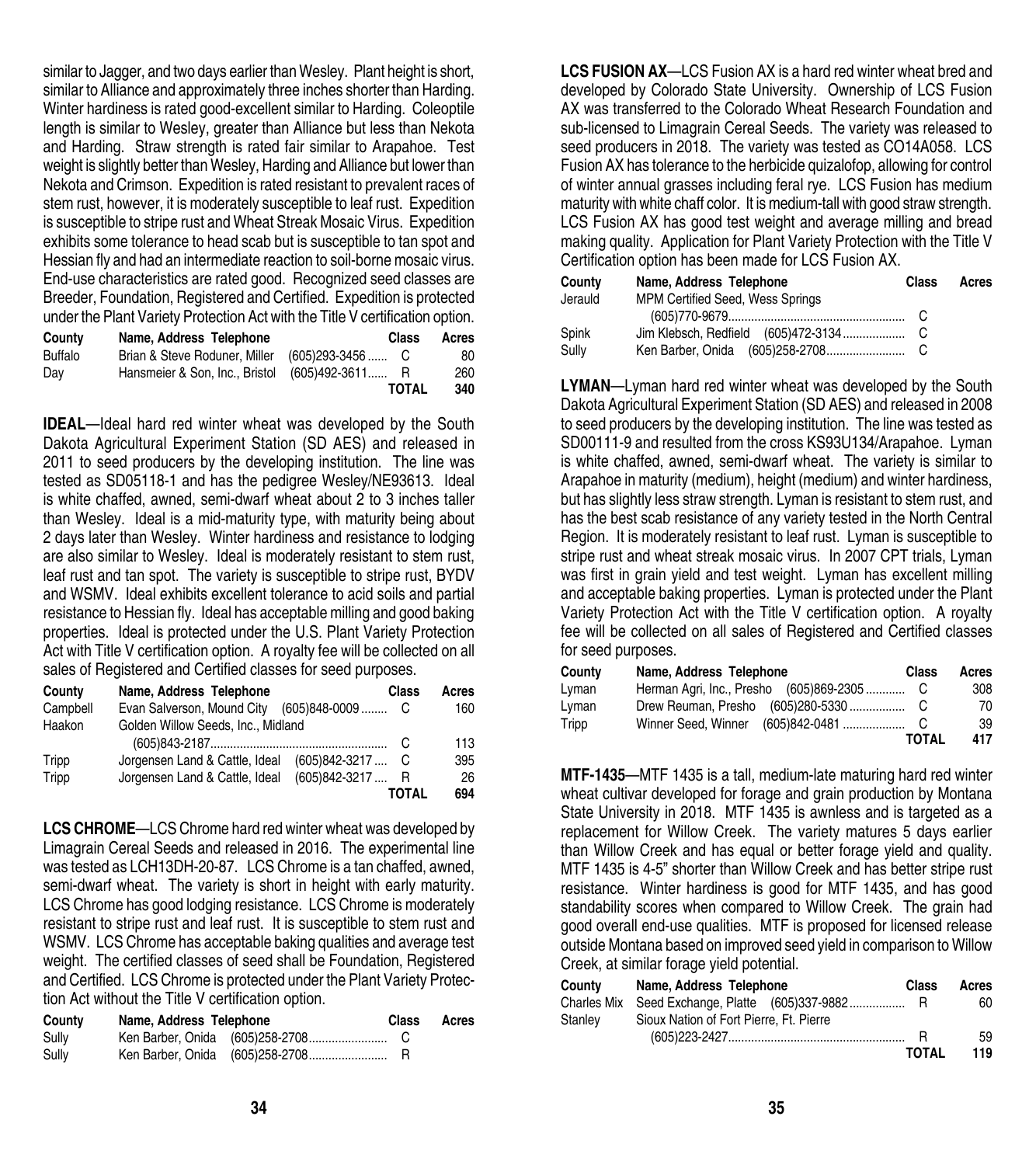**OAHE**—Oahe hard red winter wheat was developed by the South Dakota Agricultural Experiment Station (SD AES) and released in 2016 to seed producers by the developing institution. The line was tested as SD10257-2 and has the pedigree Ransom/SD96240-3-1. Oahe is white chaffed, awned, semi-dwarf wheat about 1 inch taller than Overland. Oahe is a mid-maturity type, with maturity being about 2 days later than Expedition. Winter hardiness and resistance to lodging are similar to Ideal. Oahe is moderately resistant to leaf rust, WSMV and Fusarium head blight. The variety is moderately susceptible to moderately resistant to stripe rust. Oahe has good test weight, average protein and baking properties. Application for Plant Variety Protection with the Title V certification option is anticipated. A royalty fee will be collected on all sales of Registered and Certified classes for seed purposes.

| County     | Name, Address Telephone                        | Class        | Acres |
|------------|------------------------------------------------|--------------|-------|
| Bon Homme  | Keith Rothschadl, Scotland (605)661-0487       | R            | 22    |
| Davison    | Nick or Jim Lorang, Mt. Vernon (605)770-5794   | C            | 149   |
| Davison    | Wade Strand, Mitchell (605)996-7533            | C            | 37    |
| Day        | Hansmeier & Son, Inc., Bristol (605)492-3611   | С            | 450   |
| Haakon     | Golden Willow Seeds, Inc., Midland             |              |       |
|            |                                                | C            | 260   |
| Haakon     | Golden Willow Seeds, Inc., Midland             |              |       |
|            |                                                | R            | 30    |
| Hand       | Chris Howard Ranch, Miller (605)204-0299       | C            | 160   |
| Hand       | Chris Howard Ranch, Miller (605)204-0299       | R            | 10    |
| Hand       | Dale Resel, St. Lawrence (605)853-2513         | C            | 265   |
| Hanson     | Glen Henglefelt, Alexandria (605)227-4535      | C            | 42    |
| Hughes     | Bollweg Farms (Michael), Harrold (605)875-3440 | C            | 150   |
| Hyde       | Jeff Ellsworth, Highmore (605)870-1421         | С            | 230   |
| Lyman      | Drew Reuman, Presho (605)280-5330              | С            | 64    |
| Pennington | Bielmaier Farms, Wall (605)279-2841            | C            | 166   |
| Stanley    | Sioux Nation of Fort Pierre, Ft. Pierre        |              |       |
|            |                                                | C            | 360   |
| Sully      | Ken Barber, Onida (605)258-2708                | C            | 160   |
| Sully      | Wittler Farms, Agar (605)258-2431              | С            | 836   |
| Tripp      | Jorgensen Land & Cattle, Ideal (605)842-3217   | C            | 235   |
| Tripp      | Jorgensen Land & Cattle, Ideal (605)842-3217   | R            | 21    |
|            |                                                | <b>TOTAL</b> | 3647  |

**OVERLAND**—Overland hard red winter wheat was developed cooperatively by the Nebraska Agricultural Experiment Station and the USDA-ARS and released in 2007 by the developing institutions and the South Dakota Agricultural Experiment Station. The line tested as NE01643 was selected from the cross Millennium sib//Seward/Archer. Overland is white chaffed, awned, tall semi-dwarf wheat. Overland matures about three days later than Wesley. Overland has good straw strength, similar to Wesley, and is shorter than Millennium by about a 1 cm. It is moderately resistant to leaf rust, stem rust, Fusarium head blight and Hessian fly. Overland is moderately susceptible to wheat streak mosaic virus and is susceptible to stripe rust. Overland has a medium coleoptile similar to Nekota. Winter hardiness for Overland is good, similar to Nekota. Test weight of Overland is good, similar to Expedition. Overland has adequate milling and baking properties. Overland is protected under the Plant Variety Protection Act with the Title V certification option. There is no saleable registered class.

| County | Name, Address Telephone                                     | <b>Class</b> | Acres | medium in length with oblique shoul   |
|--------|-------------------------------------------------------------|--------------|-------|---------------------------------------|
|        | Charles Mix Pharmco Industries, LLC, Platte (605)337-3374 C |              | 360   | shape is ovate. Brush hairs are short |
| Dav    | Hansmeier & Son, Inc., Bristol (605)492-3611 C              |              | 78    |                                       |
|        | 36                                                          |              |       | 37                                    |

| Gregory |                           |                 |              | 42   |
|---------|---------------------------|-----------------|--------------|------|
| Gregory |                           |                 |              | 186  |
| Hand    | Nelson's HB Seed, Miller  | (605)853-3025C  |              | 298  |
| Lyman   | Herman Agri, Inc., Presho | (605)869-2305 C |              | 157  |
|         |                           |                 | <b>TOTAL</b> | 1121 |

**REDFIELD**—Redfield hard red winter wheat was developed by the South Dakota Agricultural Experiment Station (SD AES) and released in 2013 to seed producers by the developing institution. The line was tested as SD06158 and has the pedigree Wesley/CDC Falcon. Redfield is red chaffed, awned, semi-dwarf wheat about 1 inch taller than Wesley. Redfield is a mid-maturity type, with maturity being about 3 days later than Wesley. Winter hardiness and resistance to lodging are also similar to Wesley. The variety is moderately resistant to stem rust and moderately susceptible to leaf rust. Redfield has higher test weight and better resistance to Fusarium head blight than Wesley. Redfield is susceptible to WSMV and stripe rust. The variety has good milling and good baking properties. Redfield is protected under the Plant Variety Protection Act with the Title V certification option. A royalty fee will be collected on all sales of Registered and Certified classes for seed purposes.

| County             | Name, Address Telephone                              | Class        | Acres |
|--------------------|------------------------------------------------------|--------------|-------|
| Beadle             | Jason Gruenhagen, DeSmet (605)860-9959               | C            | 32    |
| Beadle             |                                                      | R            | 122   |
| <b>Brule</b>       | Christensen Grain Farm Part. (Grant), Chamberlain    |              |       |
|                    |                                                      | C            | 130   |
| Charles Mix        | Hansum Brothers (Larry), Platte (605)680-1023        | C            | 15    |
| Charles Mix        | Hansum Brothers (Larry), Platte (605)680-1023        | R            | 23    |
| <b>Charles Mix</b> | (605)337-3374<br>Pharmco Industries, LLC, Platte     | C            | 300   |
| <b>Charles Mix</b> | $(605)337 - 3374$<br>Pharmco Industries, LLC, Platte | R            | 50    |
| Clark              | Larson Seed Farm, Clark (605)532-5557                | C            | 45    |
| Davison            | Nick or Jim Lorang, Mt. Vernon (605)770-5794         | C            | 148   |
| Hand               | Nelson's HB Seed, Miller (605)853-3025               | С            | 125   |
| Hyde               | Jeff Ellsworth, Highmore (605)870-1421               | C            | 40    |
| Jerauld            | Broken Heart Ranch, Wess Springs                     |              |       |
|                    |                                                      | С            | 288   |
| Lyman              | Drew Reuman, Presho (605)280-5330                    | C            | 278   |
| Lyman              | Drew Reuman, Presho (605)280-5330                    | R            | 18    |
| Potter             | Gary & Jason Nagel, Gettysburg (605)769-1967         | C            | 265   |
| Potter             | REH Farms, Inc., Gettysburg (605)765-9552            | С            | 262   |
| Potter             | REH Farms, Inc., Gettysburg (605)765-9552            | R            | 25    |
| Spink              | Jim Klebsch, Redfield (605)472-3134                  | C            | 230   |
| Spink              | Rahm Seed Cleaning (Curtis), Turton                  |              |       |
|                    |                                                      | С            | 100   |
| Tripp              | Winner Seed, Winner (605)842-0481                    | C            | 131   |
| Turner             | Lee Brockmueller, Freeman (605)925-4632              | C            | 61    |
|                    |                                                      | <b>TOTAL</b> | 2688  |

**SY 517 CL2**—SY 517 CL2 is a hard red winter wheat bred and developed by Syngenta Participations AG. It contains two genes conferring tolerance to the BASF herbicides 'Beyond' or 'ClearMax'. It was tested as 07CL039-7. SY 517 CL2 is best adapted to Kansas, Nebraska and South Dakota. Juvenile growth habit is erect. Leaf color at boot stage is green. Auricle color is white and anthocyanin is absent. Flag leaf at boot stage is recurved, twisted and wax is present. Anther color is yellow. Head shape is tapering and awned. Glumes are narrow in width and medium in length with oblique shoulders and acuminate beaks. Seed shape is ovate. Brush hairs are short in size. Seed cheeks are rounded.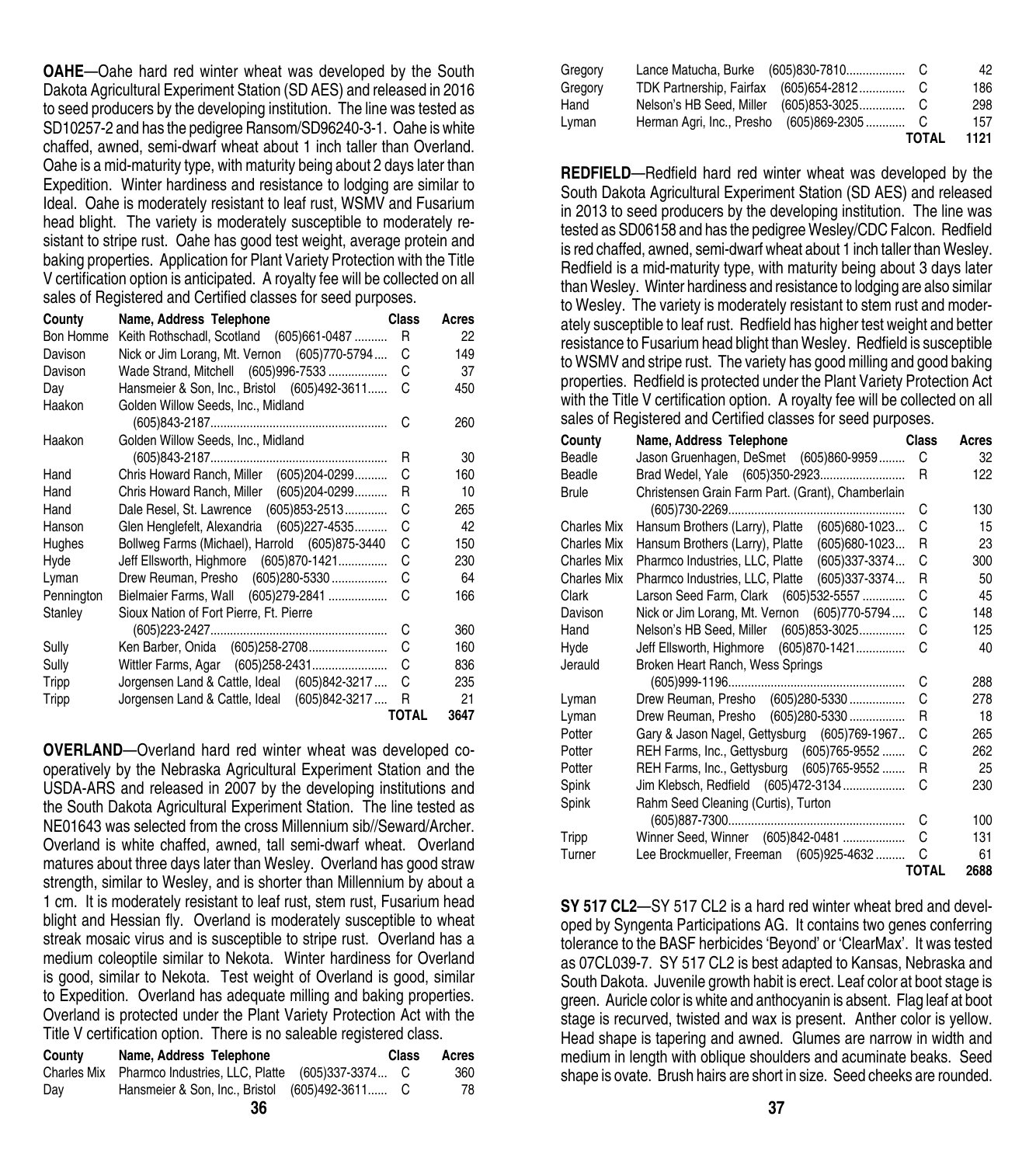Chaff color is white when mature. SY 517 CL2 is a semi-dwarf variety, with early maturity and excellent straw strength. It is resistant to leaf rust and stem rust. SY 517 CL2 is moderately susceptible to stripe rust. The variety shows tolerance to SBMV. Syngenta Seeds, Inc. maintains seed stock and certified classes of Foundation, Registered and Certified. Certified seed stocks of SY 517 CL2 will likely be available in the fall of 2017. Plant Variety Protection is anticipated and SY 517 CL2 may only be sold as a class of certified seed..

| County              | Name, Address Telephone<br>Class   |  | Acres |
|---------------------|------------------------------------|--|-------|
| Jerauld             | MPM Certified Seed, Wess Springs   |  |       |
| Lyman               | Karlen Ranch Partnership, Reliance |  |       |
| Pennington<br>Sully |                                    |  |       |

**SY MONUMENT**—SY Monument is a hard red winter wheat bred and developed by Syngenta Seeds, Inc.– AgriPro and released in 2014. SY Monument was tested as 04BC574-2. The variety resulted from a cross made in 2003 by Syngenta Seeds, Inc. SY Monument is a semi dwarf variety that has white chaff at maturity. SY Monument is best adapted to the winter wheat growing areas of the High Plains. SY Monument has early maturity and average straw strength. Juvenile growth habit is erect. Leaf color at boot stage is green. Flag leaf at boot stage is waxy, non-twisted and erect. Anther color is yellow. Head shape is tapering, mid-dense and awned. Glume pubescence is absent. Shoulders are oblique and the beak shape is acuminate. Seed shape is ovate. Seed cheeks are rounded. SY Monument is moderately resistant to leaf rust and stripe rust. The variety is resistant to stem rust and WSMV. Syngenta-AgriPro maintains Breeders seed stock and certified classes of Foundation, Registered and Certified. SY Monument is protected under the Plant Variety Protection Act with the Title V Certification option.

| County     | Name, Address Telephone                    | Class | Acres |
|------------|--------------------------------------------|-------|-------|
| Faulk      |                                            |       |       |
| Pennington | Yardley & Co., Inc., Quinn (605)386-2375 C |       |       |
| Stanley    | Sioux Nation of Fort Pierre, Ft. Pierre    |       |       |
|            |                                            |       |       |
| Stanley    | Sioux Nation of Fort Pierre, Ft. Pierre    |       |       |
|            |                                            | R     |       |
| Sully      |                                            | C     |       |
| Walworth   | Stiegelmeier Farms, Selby (605)845-6034  C |       |       |

**SY SUNRISE**—SY Sunrise is a hard red winter wheat bred and developed by Syngenta Seeds, Inc. – AgriPro and released in 2015. SY Sunrise was tested as 06BC796-68. SY Sunrise is a standard height semi dwarf variety that has white chaff at maturity. SY Sunrise is best adapted to the winter wheat growing areas of the Central Plains. SY Sunrise has early maturity, similar to SY Monument. Juvenile growth habit is erect. Leaf color at boot stage is green. Flag leaf at boot stage is non-waxy, twisted and erect. Anther color is yellow. Head shape is tapering, lax and awned. Glume pubescence is absent. Shoulders are oblique and the beak shape is acuminate. Seed shape is ovate. Seed cheeks are rounded. SY Sunrise is resistant to stem rust and is moderately susceptible to WSMV. It is moderately resistant to leaf rust

and stripe rust. Syngenta-AgriPro maintains Breeders seed stock and certified classes of Foundation, Registered and Certified. SY Sunrise is protected under the Plant Variety Protection Act with the Title V Certification option.

| County | Name, Address Telephone            | Class | Acres |
|--------|------------------------------------|-------|-------|
| Faulk  |                                    |       |       |
| Lyman  | Karlen Ranch Partnership, Reliance |       |       |
|        |                                    |       |       |
| Sully  | Wittler Farms, Agar                |       |       |
| Sully  | Wittler Farms, Agar                |       |       |

**SY WOLF**—SY Wolf is a hard red winter wheat bred and developed by Syngenta Seeds, Inc. – AgriPro and released in 2011. SY Wolf was tested as BC01007-7. The variety resulted from the cross W99- 331/97x0906-8 made in the spring of 2001 by Syngenta Seeds, Inc. SY Wolf is a semi dwarf variety that has white chaff at maturity. SY Wolf is best adapted to North and South Dakota and Western Nebraska. SY Wolf has early maturity and excellent straw strength. The variety is moderately resistant to leaf rust, tan spot, stem rust and WSMV. SY Wolf is also moderately resistant to powdery mildew and septoria. The variety is susceptible to stripe rust. Syngenta-AgriPro maintains Breeders seed stock and certified classes of Foundation, Registered and Certified. SY Wolf is protected under the Plant Variety Protection Act with the Title V certification option.

| County     | Name, Address Telephone                  | Class | Acres |
|------------|------------------------------------------|-------|-------|
| Faulk      |                                          |       |       |
| Jerauld    | <b>MPM Certified Seed, Wess Springs</b>  |       |       |
|            |                                          | C     |       |
| Kingsbury  | Midstate Agronomy, DeSmet (605)854-9282  | R     |       |
| Lyman      | Herman Agri, Inc., Presho (605)869-2305  | -C    |       |
| Pennington | Yardley & Co., Inc., Quinn (605)386-2375 | R     |       |
| Stanley    | Sioux Nation of Fort Pierre, Ft. Pierre  |       |       |
|            |                                          | C     |       |
| Sully      | Wittler Farms, Agar (605)258-2431        | C     |       |
| Sully      | Wittler Farms, Agar<br>$(605)$ 258-2431  | R     |       |

**SY WOLVERINE**—SY Wolverine is a hard red winter wheat developed by Syngenta Participations AG and released in 2019. SY Wolverine was tested as 08BC379-40-1. SY Wolverine is a standard height semi dwarf variety that has white chaff at maturity. SY Wolverine is broadly adapted across the winter wheat growing areas of the Western, Northern and Central Plains. SY Wolverine has medium maturity, similar to SY Sunrise. Juvenile growth habit is erect. Leaf color at boot stage is green. Flag leaf at boot stage is non-waxy, twisted and erect. Anther color is yellow. Head shape is tapering, mid dense and awned. Glume pubescence is absent. Shoulders are oblique and the beak shape is acuminate. Seed shape is ovate. Seed cheeks are rounded. SY Wolverine has shown above average leaf rust tolerance according to company data. Syngenta Seeds, LLC maintains seed stock and certified classes of Foundation, Registered and Certified. Application to the Plant Variety Protection office has been made with the Certification option.

| County | Name, Address Telephone                  | Class | Acres |
|--------|------------------------------------------|-------|-------|
| Misc.  | Syngenta Seeds, Inc. - AgriPro, Berthoud |       |       |
|        |                                          |       |       |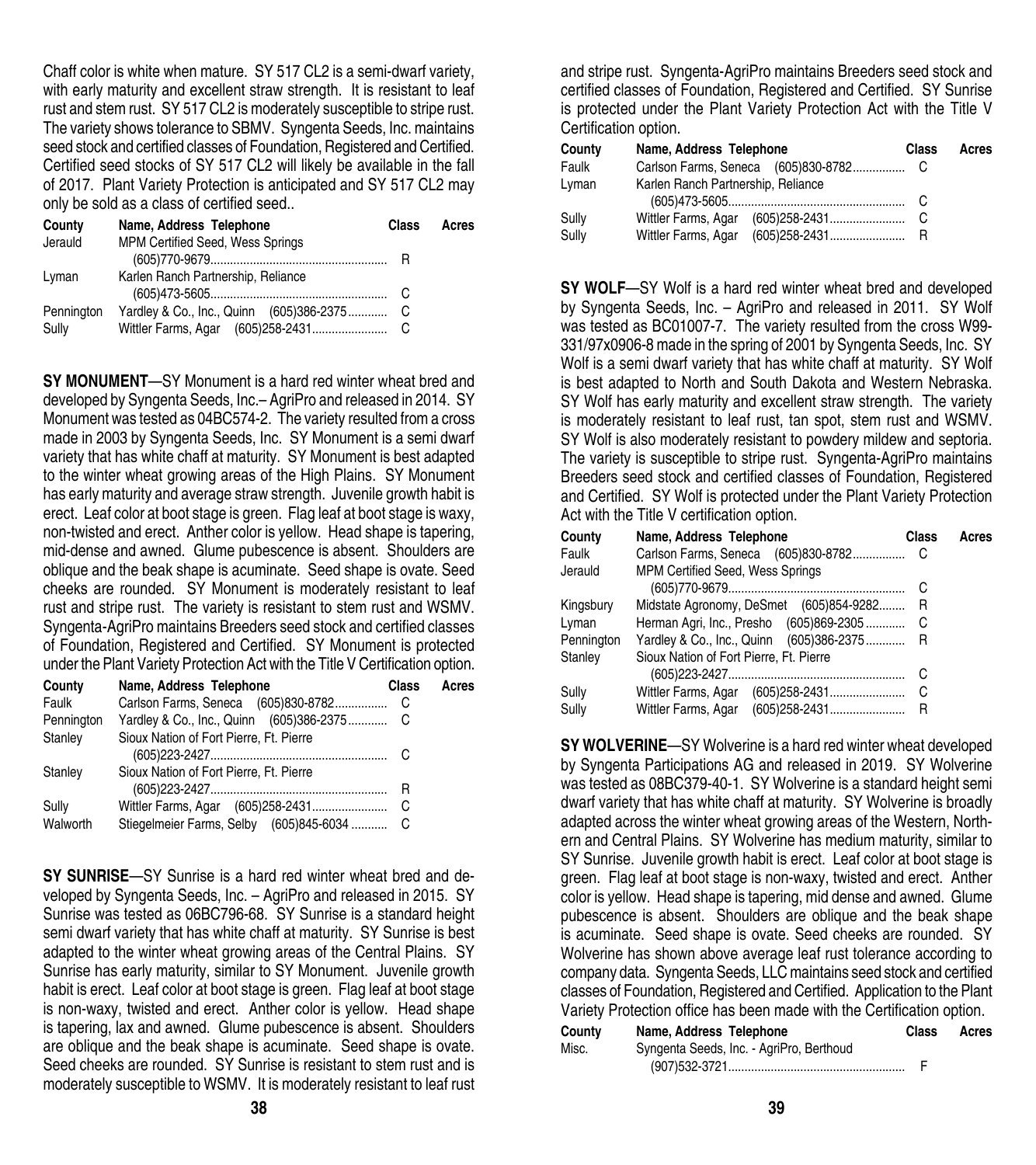**THOMPSON**—Thompson hard red winter wheat was developed by the South Dakota Agricultural Experiment Station (SD AES) and released in 2017 to seed producers by the developing institution. The line was tested as SD09227 and has the pedigree SD97088/KS920709-B-5-2// Jagalene. Thompson is white chaffed, awned, semi-dwarf wheat, similar in height compared to Lyman and Overland. Thompson is a medium to later maturing type, typically flowering similar to Redfield and Ideal. Winter hardiness is good. Resistance to lodging is better than Ideal and Overland. Thompson is resistant to leaf rust and moderately resistant to Fusarium head blight. The variety is moderately susceptible stem rust, stripe rust and WSMV. Thompson is susceptible to stripe rust and Tan spot. Thompson has similar test weight to Redfield and Ideal. The variety has average protein and acceptable baking properties. Application for Plant Variety Protection with the Title V certification option is anticipated. A royalty fee will be collected on all sales of Registered and Certified classes for seed purposes.

| County             | Name, Address Telephone                          | Class        | Acres |
|--------------------|--------------------------------------------------|--------------|-------|
| <b>Charles Mix</b> | Hansum Brothers (Larry), Platte<br>(605)680-1023 | C            | 110   |
| Charles Mix        | Hansum Brothers (Larry), Platte (605)680-1023    | R            | 27    |
| Charles Mix        | Alec Weber, Lake Andes<br>$(605)660-3198$        | C            | 39    |
| Codington          | Thyen Farms, Watertown (605)520-8159             | C            | 216   |
| Davison            | Nick or Jim Lorang, Mt. Vernon (605)770-5794     | C            | 147   |
| Davison            | Wade Strand, Mitchell (605)996-7533              | C            | 32    |
| Davison            | Wade Strand, Mitchell (605)996-7533              | R            | 35    |
| Haakon             | Hand Brothers Partnership, Midland               |              |       |
|                    |                                                  | C            | 466   |
| Hand               | Dale Resel, St. Lawrence (605)853-2513           | C            | 355   |
| Jerauld            | Broken Heart Ranch, Wess Springs                 |              |       |
|                    |                                                  | C            | 84    |
| Kingsbury          | Virchow Farms, Lake Preston (605)847-4238        | R            | 80    |
| Lyman              | Drew Reuman, Presho (605)280-5330                | C            | 62    |
| Lyman              | Drew Reuman, Presho (605)280-5330                | R            | 18    |
| Pennington         | Bielmaier Farms, Wall (605)279-2841              | R            | 80    |
| Potter             | REH Farms, Inc., Gettysburg (605)765-9552        | R            | 25    |
| Sully              | Wittler Farms, Agar (605)258-2431                | R            | 85    |
| Tripp              | Jorgensen Land & Cattle, Ideal (605)842-3217     | C            | 188   |
| Tripp              | Jorgensen Land & Cattle, Ideal (605)842-3217     | R            | 24    |
|                    |                                                  | <b>TOTAL</b> | 2073  |

**WB4462**—WB4462 is a hard red winter wheat, bred and developed by Monsanto Technology, LLC in 2016. It will be marketed in the Northern Plains region of the U.S. as a WestBred branded variety. The variety was tested as HV9W10-0091. WB4462 is an early-medium maturing variety. WB4462 is an awned, semi-dwarf variety with lax, nodding, tapered shaped spikes. The glumes are white in color at maturity. WB4462 is moderately resistant to leaf rust. It is susceptible to stripe rust and WSMV. The certified classes of seed shall be Foundation, Registered and Certified. WB4462 is protected under the Plant Variety Protection Act (PVP-94).

| County   | Name, Address Telephone                     | Class | Acres |
|----------|---------------------------------------------|-------|-------|
| Jones    | Rankin & Sons, Inc., Draper (605)669-2511 C |       |       |
| Walworth | Stiegelmeier Farms, Selby (605)845-6034  C  |       |       |

#### **SOFT RED WINTER WHEAT**

**T173**—T173 soft red winter wheat was developed by Trio Research, Inc., and is owned and being marketed by Limagrain Cereal Seeds. The variety was released in 2012. T173 is a tan-chaffed, awnless variety, with medium height (similar to Ideal HRW) and early maturity. The flag leaf is recurved, not twisted and waxy. T173 is resistant to soil borne mosaic virus. The variety is moderately susceptible to wheat streak mosaic and barley yellow dwarf viruses. T173 is protected under the Plant Variety Protection Act with the Title V certification option. The certified classes of seed shall be Foundation, Registered and Certified.

| County | Name, Address Telephone |                                     | <b>Class</b> | Acres |
|--------|-------------------------|-------------------------------------|--------------|-------|
| Spink  |                         | Jim Klebsch, Redfield (605)472-3134 |              |       |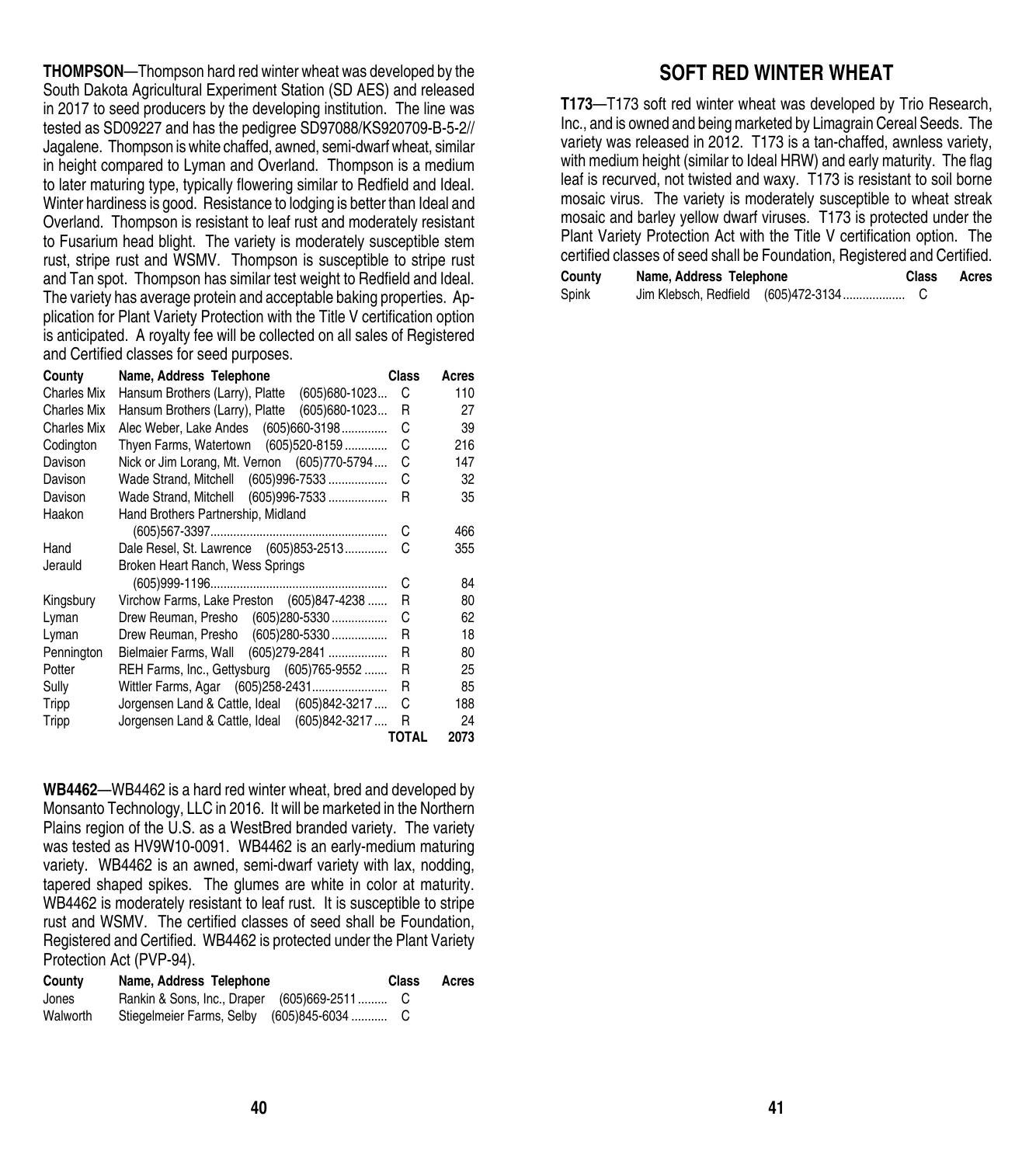### **SEED GROWERS**

#### **Listed alphabetically by NAME**

| Abeln Farm, Inc., 40344 134th Street                    | Ellsworth, Jeff, 33553 SD Hwy 34    |
|---------------------------------------------------------|-------------------------------------|
|                                                         | Highmore, SD 57345                  |
| Ag Performance, Inc., PO Box 520                        | Fiedler Farms Inc., 13073 309th Av  |
|                                                         | Selby, SD 57472-5809                |
| Barber, Ken, 30385 187th St PO Box 905                  | Foundation Seed Stocks, SDSU B      |
|                                                         | Brookings, SD 57007-1096            |
| Beck, Bob, 32776 299th St                               | Frericks, Stacey, 38803 165th Stre  |
|                                                         | Ashton, SD 57424                    |
| Beck, Ken, 33061 298th Street                           | Frey, Jeff, 12532 290th Avenue      |
|                                                         | Mobridge, SD 57601                  |
| Biegler, Alan, PO Box 188                               | Fuller Farms, 43501 174th Street    |
|                                                         | Henry, SD 57243                     |
| Bielmaier Farms, PO Box 430                             | Giese, Gery, 30051 137th Street     |
|                                                         | Selby, SD 57472                     |
| Bisgard Farms, 14920 444th Avenue                       | Golden Willow Seeds Inc., 21304 2   |
|                                                         | Midland, SD 57552-3122              |
| Bollweg Farms, 20210 322nd Avenue                       | Green Thumb Commodities, 2171       |
|                                                         | Oldham, SD 57051-0018               |
| Bosworth, Joe, 37644 252nd Street                       | Grinols, Jay, 15473 451st Avenue    |
|                                                         | South Shore, SD 57263-5202          |
| Brandt Farms, Inc., 18013 470th Avenue                  | Gruenhagen, Jason, PO Box 210       |
|                                                         | DeSmet, SD 57231                    |
| Brockmueller, Lee, 28440 442nd Avenue                   | Hall, Nick & Cody, 20207 457th Av   |
|                                                         | Arlington, SD 57212                 |
| Broken Heart Ranch, 23268 383rd Avenue                  | Halls Seed LLC, 20466 451st Aven    |
|                                                         | Arlington, SD 57212                 |
| Buschenfeld, Mark, 19379 472nd Avenue                   | Hand Brothers Partnership, 24704    |
|                                                         | Midland, SD 57552                   |
| Carey, Brandon, 10383 156th Avenue                      | Hansmeier & Son, 77 South Main F    |
|                                                         | Bristol, SD 57219                   |
| Carlson Farms, 16573 334th Avenue                       | Hansum Brothers, 37315 275th Str    |
|                                                         |                                     |
| Chris Howard Ranch, 19245 355th Avenue                  | Henglefelt, Glen, 26589 418th Aver  |
|                                                         | Alexandria, SD 57311                |
| Christensen Grain Farm Part., Grant, 25206 344th Avenue | Herman Agri Inc., 31120 252nd Str   |
|                                                         | Presho, SD 57568                    |
| Cronin Farms, 30431 167th Street                        | Heuer, Allen, 15262 457th Avenue    |
|                                                         | Summit, SD 57266                    |
| Dakota's Best Seed Co., 36656 Hwy 44                    | Hofer, Cordell S., 43665 257th Stre |
|                                                         | Salem, SD 57058                     |
| Discount Seeds Inc., 2411 9th Ave SW PO Box 84          | Horter Farms, 13808 SD Hwy 27       |
|                                                         | Andover, SD 57422                   |
| Dowling, Skyler, 20493 Pheasant Pl                      | Howe Seeds Inc., 11198 272nd Ave    |
|                                                         | McLaughlin, SD 57642                |
| Eastman, Cody, 405 Washington Street                    | Jackson, Eric, 705 Dakota Avenue    |
|                                                         | Wess Springs, SD 57382-2058         |
| Eisenbeisz Farms, 32512 127th Street                    | Jim Fischbach Farm Inc., 38989 1    |
|                                                         | Warner, SD 57479-7014               |
| 42                                                      | 43                                  |
|                                                         |                                     |

| Eisenbraun, Scot, 18185 236th Street                  |  |
|-------------------------------------------------------|--|
|                                                       |  |
| Eisenbraun, Tyrel, 23245 Jensen Rd                    |  |
|                                                       |  |
| Ellsworth, Jeff, 33553 SD Hwy 34                      |  |
|                                                       |  |
| Fiedler Farms Inc., 13073 309th Avenue                |  |
|                                                       |  |
| Foundation Seed Stocks, SDSU Box 2207-A               |  |
|                                                       |  |
| Frericks, Stacey, 38803 165th Street                  |  |
|                                                       |  |
| Frey, Jeff, 12532 290th Avenue                        |  |
|                                                       |  |
|                                                       |  |
|                                                       |  |
| Giese, Gery, 30051 137th Street                       |  |
|                                                       |  |
| Golden Willow Seeds Inc., 21304 238th Avenue          |  |
|                                                       |  |
| Green Thumb Commodities, 21718 445th Avenue, PO Box J |  |
|                                                       |  |
| Grinols, Jay, 15473 451st Avenue                      |  |
|                                                       |  |
| Gruenhagen, Jason, PO Box 210                         |  |
|                                                       |  |
| Hall, Nick & Cody, 20207 457th Avenue                 |  |
|                                                       |  |
| Halls Seed LLC, 20466 451st Avenue                    |  |
|                                                       |  |
| Hand Brothers Partnership, 24704 204th Street         |  |
|                                                       |  |
| Hansmeier & Son, 77 South Main PO Box 136             |  |
|                                                       |  |
| Hansum Brothers, 37315 275th Street                   |  |
|                                                       |  |
| Henglefelt, Glen, 26589 418th Avenue                  |  |
|                                                       |  |
| Herman Agri Inc., 31120 252nd Street                  |  |
|                                                       |  |
| Heuer, Allen, 15262 457th Avenue                      |  |
|                                                       |  |
| Hofer, Cordell S., 43665 257th Street                 |  |
|                                                       |  |
| Horter Farms, 13808 SD Hwy 27                         |  |
|                                                       |  |
|                                                       |  |
| Howe Seeds Inc., 11198 272nd Avenue PO Box 496        |  |
|                                                       |  |
| Jackson, Eric, 705 Dakota Avenue N                    |  |
|                                                       |  |
| Jim Fischbach Farm Inc., 38989 147th Street           |  |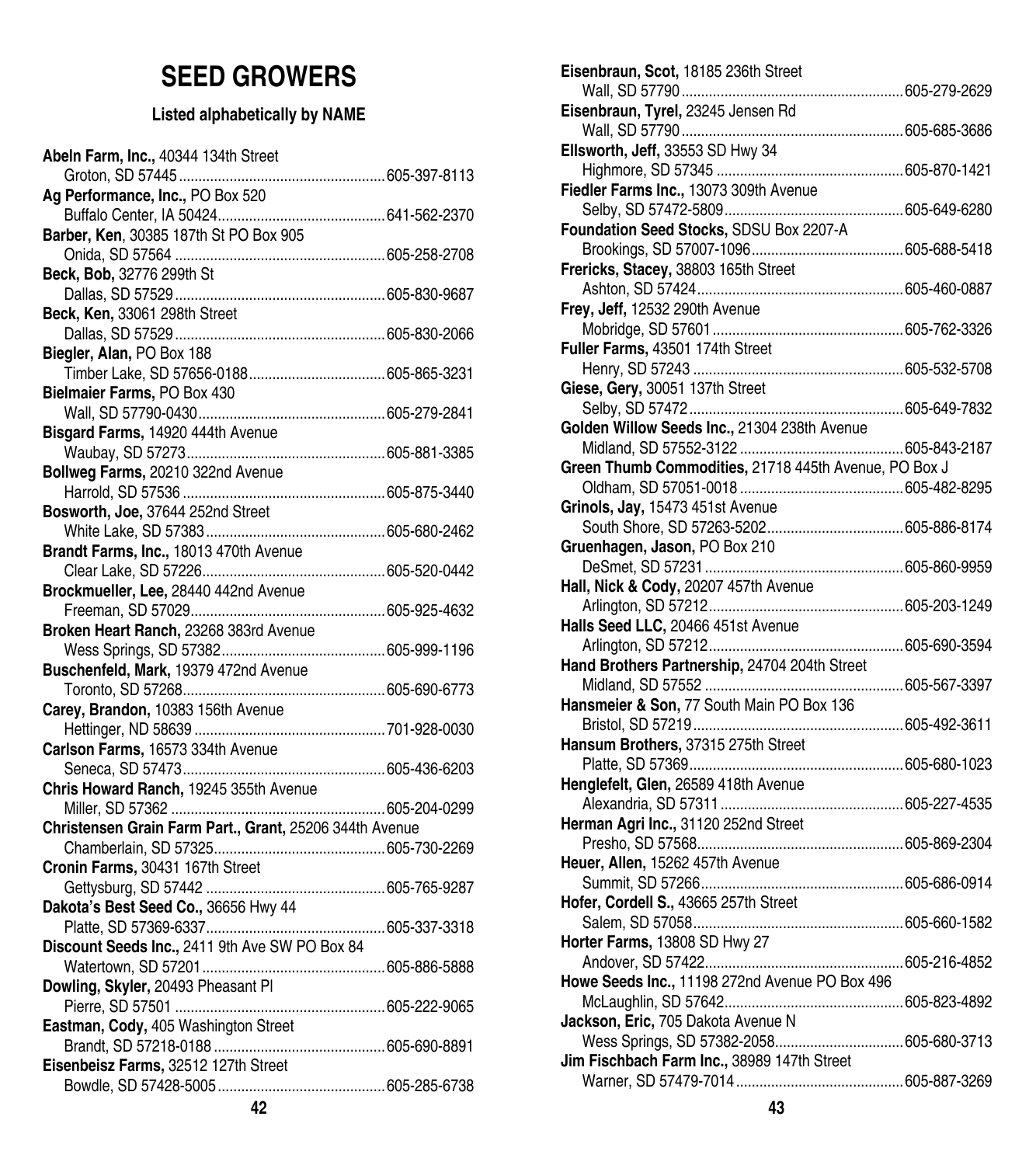| Jorgensen Land & Cattle, 31250 265th Street          |              |
|------------------------------------------------------|--------------|
|                                                      |              |
| K & K Farms Inc., 47244 181st Street                 |              |
|                                                      |              |
| Karlen Ranch Partnership, 33055 235th St PO Box 1343 |              |
|                                                      |              |
| Kirsch Farms, 37081 263rd Street                     |              |
|                                                      |              |
| Klebsch, Jim, 38701 170th Street                     |              |
|                                                      |              |
| Knutson, Larry, 515 Northridge Road                  |              |
|                                                      |              |
| Koehlmoos, Norman, 43480 205th Street                |              |
|                                                      |              |
| Koeppe Seeds, PO Box 64                              |              |
|                                                      |              |
| Kuecker Kountry Farms, 43846 147th Street            |              |
|                                                      |              |
| Kuecker Seed Farm, 14762 438th Avenue                |              |
|                                                      |              |
|                                                      |              |
| Larson Seed Farm, 43445 171st Street                 |              |
|                                                      |              |
| Locken Farms, 39643 137th Street                     |              |
|                                                      |              |
| Lorang, Nick or Jim, 25406 398th Avenue              |              |
|                                                      |              |
| LW Sales, Inc., 300 Railroad Ave PO Box 668          |              |
|                                                      |              |
| Lyren, Anthony L., 40993 161st St.                   |              |
|                                                      |              |
| Matucha, Lance, 34642 Frey Road                      |              |
|                                                      |              |
| McGillivary, Bret, 3104 North Serenity Dr            |              |
|                                                      |              |
| McNeil, B.J., 1260 Lawnridge Avenue                  |              |
| Huron, SD 57350                                      | 605-354-3419 |
| Midstate Agronomy, 43204 Highway 14, PO Box 10       |              |
|                                                      |              |
| Misar, Mark, 41721 294th Street                      |              |
|                                                      |              |
| Moeckly Elevator, Inc., 41648 SD Hwy 10              |              |
|                                                      |              |
| MPM Certified Seed, 22875 383rd Avenue               |              |
|                                                      |              |
| Mustang Seeds, Inc., 306 S. Washington PO Box 466    |              |
|                                                      |              |
|                                                      |              |
| Nagel, Gary & Jason, 15627 316th Avenue              |              |
|                                                      |              |
| Nelson's HB Seed, 1020 N Broadway PO Box 87          |              |
|                                                      |              |
| Norberg, Dean, 34536 282nd Street                    |              |
|                                                      |              |

| itreet                  |              | Patterson, Paul, 28032 244th Street           |  |
|-------------------------|--------------|-----------------------------------------------|--|
|                         |              |                                               |  |
| 55 235th St PO Box 1343 |              | Pearlsgaard Farm, LLC, 46855 200th Street     |  |
|                         |              |                                               |  |
| эt                      |              | Peckham, Darwin, 41557 147th Street           |  |
|                         |              |                                               |  |
| ıt.                     |              | Pharmco Industries - Platte, 36590 SD Hwy 44  |  |
|                         |              |                                               |  |
| Road                    |              | Rahm Seed Cleaning, 40340 161st Street        |  |
|                         |              |                                               |  |
| ith Street              |              | Rankin & Sons Inc., 27924 239th Street        |  |
|                         |              |                                               |  |
|                         |              | <b>REH Farms Inc., 16332 SD Hwy 1804</b>      |  |
|                         |              |                                               |  |
| 147th Street            |              | Resel, Dale, 20220 366th Avenue               |  |
|                         |              |                                               |  |
| h Avenue                |              | Reuman, Drew, PO Box 12                       |  |
| 605-345-3169            |              |                                               |  |
| Street                  |              | Roduner, Brian & Steve, 36241 225th Street    |  |
|                         |              |                                               |  |
|                         |              |                                               |  |
| et :                    |              | Roghair, Henry Glen, 25951 241st Street       |  |
|                         |              |                                               |  |
| th Avenue               |              | Roghair, Raymond, 24051 261st Avenue          |  |
|                         |              |                                               |  |
| PO Box 668              |              | Roitsch, Jerry, 60 - 5th Avenue E.            |  |
| 605-397-8111            |              |                                               |  |
| St.                     |              | Rothschadl, Keith, 29414 415th Avenue         |  |
| 605-897-7732            |              |                                               |  |
| ad                      |              | Salverson, Evan, 11727 303rd Avenue           |  |
|                         |              |                                               |  |
| renity Dr               |              | SE Research Farm, 29974 University Road       |  |
|                         |              |                                               |  |
| enue                    |              | Seed Exchange, 36787 SD Hwy 44, PO Box 247    |  |
|                         |              |                                               |  |
| way 14, PO Box 10       |              | Sexauer Discount Farm Services, PO Box 540    |  |
|                         |              |                                               |  |
|                         |              | Sioux Nation, LLC, 309 Farwest Ave PO Box 452 |  |
|                         |              |                                               |  |
| D Hwy 10                |              | Smith, Roger M., PO Box 54                    |  |
|                         | 605-448-2212 |                                               |  |
| d Avenue                |              | Spieker, David, 19345 423rd Avenue            |  |
|                         |              |                                               |  |
| shington PO Box 466     |              | Stevicks, Ray or Ted, 34143 295th Street      |  |
|                         |              |                                               |  |
| ith Avenue              |              | Stiefvater, Kurt, 25108 445th Avenue          |  |
|                         |              |                                               |  |
| dway PO Box 87          |              | Stiegelmeier Farms, 13402 306th Avenue        |  |
|                         |              |                                               |  |
| eet                     |              | Storley Farms, 44136 130th Street             |  |
| 605-830-2062            |              |                                               |  |
| 44                      |              | 45                                            |  |
|                         |              |                                               |  |

**Nutrien Ag Solutions,** 10 W Main Street PO Box 109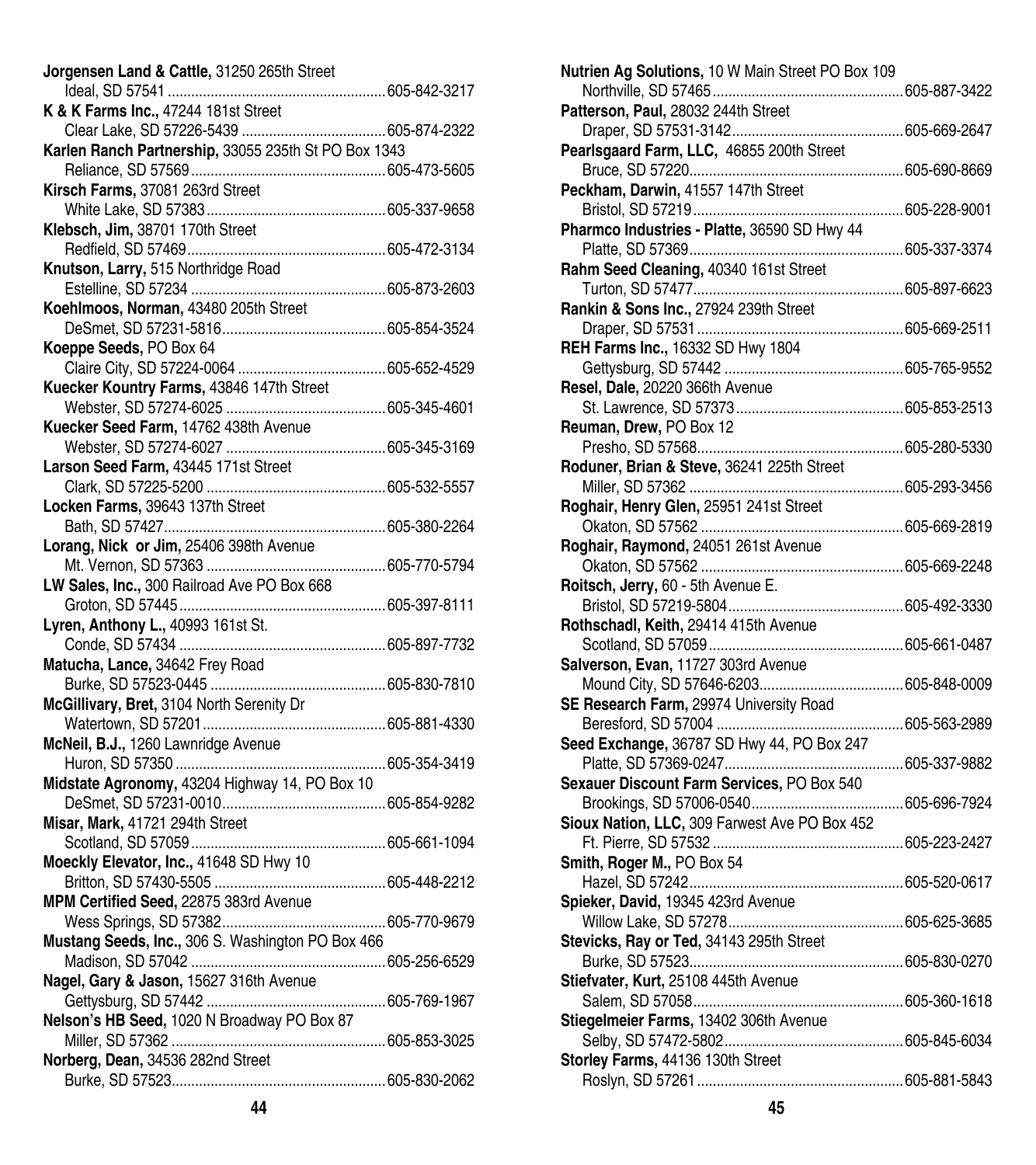| Strand, Wade, 25798 409th Avenue                     |  |
|------------------------------------------------------|--|
|                                                      |  |
| Sumption Farms, 10997 390th Ave                      |  |
|                                                      |  |
| Syngenta Seeds, Inc. - AgriPro, 806 2nd St PO Box 30 |  |
|                                                      |  |
| TDK Partnership, 37067 Hwy 18                        |  |
|                                                      |  |
| Thiry Feedlot, Inc., 36933 252nd Street              |  |
|                                                      |  |
|                                                      |  |
|                                                      |  |
| Thyen Farms, 46220 165th Street                      |  |
|                                                      |  |
| TP Johnson Farms, 43593 176th St                     |  |
|                                                      |  |
| Tritle Farms, 27495 SD Hwy 49                        |  |
|                                                      |  |
| Troske, Rory, 40559 162nd Street                     |  |
|                                                      |  |
| Uckert, Joe, 18005 475th Avenue                      |  |
|                                                      |  |
| Van Dusseldorp Ag, 521 Wisconsin Ave PO Box 308      |  |
|                                                      |  |
| Vander Ley, Larry, 38051 173rd Street                |  |
|                                                      |  |
|                                                      |  |
|                                                      |  |
| Warrington Seeds, 35 County Road 33                  |  |
|                                                      |  |
| Weber, Alec, 38284 289th Street                      |  |
|                                                      |  |
| Wedel, Brad, 19772 409th Avenue                      |  |
|                                                      |  |
| Weisbeck & Sons, 11193 US Hwy 83                     |  |
|                                                      |  |
| Weisbeck, Mark & Paul, 11193 US Hwy 83               |  |
|                                                      |  |
| Winner Seed, 27763-317th Avenue, E Hwy 44            |  |
|                                                      |  |
| Wittler Farms, 29471 176th Street                    |  |
|                                                      |  |
|                                                      |  |
|                                                      |  |
|                                                      |  |
| Yardley & Co, Inc., 20101 Kelly Hill Rd.             |  |
|                                                      |  |

## **Approved Certified Seed Conditioners**

The following seed conditioning plants have been approved for cleaning South Dakota Certified Seed for the 2019-2020 year: (Sorted alphabetically by town)

| <b>NAME, TOWN, PHONE</b>                                                                | <b>CROPS ELIGIBLE TO CONDITION</b>             |                                                             |  |
|-----------------------------------------------------------------------------------------|------------------------------------------------|-------------------------------------------------------------|--|
| Hall's Seed LLC<br>20466 451st Avenue<br>Arlington, SD 57212                            | 605-690-3594                                   | Buckwheat, field<br>peas, millet, small<br>grains, soybeans |  |
| Fairway Seed Company<br>802 Depot, PO Box 580<br>Armour, SD 57313-0580                  | 605-724-2401/<br>605-770-2896                  | All crops                                                   |  |
| *Custom Grain Cleaning<br>PO Box 522<br>Bath, SD 57427-0522                             | 605-226-3540/<br>605-380-0513                  | Small grains,<br>Portable Cleaner                           |  |
| *Blotske's Grain Cleaning (Allen)<br>4110 England Street<br>Bismarck, ND 58504-8990     | 701-258-2333/<br>701-220-3773                  | Wheat.<br>Portable Cleaner                                  |  |
| *Central Seed Service<br>PO Box 270<br><b>Blunt, SD 57522</b>                           | 605-280-9085                                   | Small grains,<br>soybeans,<br>Portable Cleaner              |  |
| Eisenbeisz Farms, Inc.<br>32512 127th Street<br>Bowdle, SD 57428-5005                   | 605-285-6738/<br>605-281-1154                  | Small grains                                                |  |
| Hansmeier & Son, Inc.<br>77 S. Main Street,<br>PO Box 136<br>Bristol, SD 57219-0136     | 605-492-3611/<br>605-377-3325/<br>605-492-3531 | All crops                                                   |  |
| <b>Warrington Seed</b><br>35 County Road 33<br>Bristol, SD 57219-2048                   | 605-492-3500/<br>605-216-4944                  | Flax, millet,<br>small grains,<br>soybeans                  |  |
| Moeckly Elevator, Inc.<br>41648 SD Highway 10<br>Britton SD 57430-5505                  | 605-448-2212/<br>605-237-2054                  | Corn, millet,<br>small grains,<br>soybeans                  |  |
| Arrow Seed Co., Inc.,<br>126 North 10th Avenue, PO Box 722<br>Broken Bow, NE 68822-0722 | 800-622-4727                                   | Grasses, small<br>grains, small-seeded<br>legumes           |  |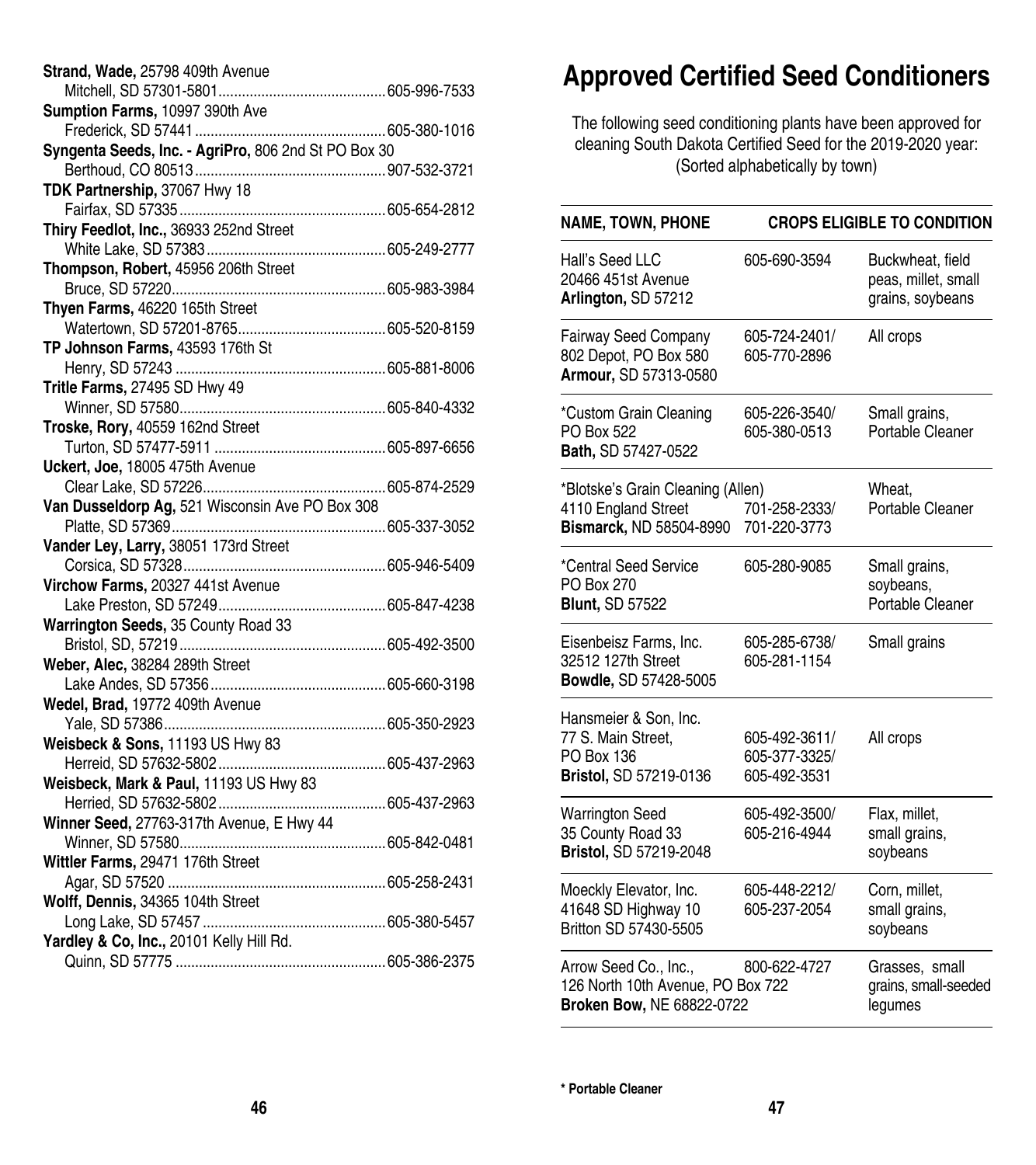| Sexauer Discount Farm Services, Inc.<br>PO Box 540<br>Brookings, SD 57006-0540                              | 605-696-7924                   | Millet, small grains                                                           | LW Sales, Inc.<br>PO Box 668<br>Groton, SD 57445                                                                                                          | 605-397-8111                                   | Small grains                                                 |
|-------------------------------------------------------------------------------------------------------------|--------------------------------|--------------------------------------------------------------------------------|-----------------------------------------------------------------------------------------------------------------------------------------------------------|------------------------------------------------|--------------------------------------------------------------|
| *Pharmco Industries, LLC<br>1250 E. King Avenue<br>Chamberlain, SD 57325                                    | 605-234-5209/<br>605-730-0624  | Small grains,<br>Portable Cleaner                                              | Pullan Grain Cleaning<br>14041 402nd Avenue<br>Groton, SD 57445                                                                                           | 605-395-6456                                   | Small grains                                                 |
| Koeppe Seeds<br>PO Box 64<br>Claire City, SD 57224-0064                                                     | 605-652-4529/<br>605-742-4336  | Buckwheat, flax<br>millet, small grains,<br>soybeans                           | *General Grain Cleaning<br>930 115th Avenue SE<br>Hannaford, ND 58448                                                                                     | 701-769-2300/<br>800-797-3268                  | Dry beans, small<br>grains, soybeans,<br>Portable Cleaner    |
| Larson Seed Farm<br>43445 171st Street<br>Clark, SD 57225-5200                                              | 605-532-5557/<br>605-880-5087  | Flax, small grains,<br>soybeans                                                | *General Grain Cleaning #2<br>930 115th Avenue SE<br>Hannaford, ND 58448                                                                                  | 701-769-2300/<br>800-797-3268                  | Dry beans, small<br>grains, soybeans,<br>Portable Cleaner    |
| *Voeller Superior Seed Grading<br>11475 391st Avenue<br>Columbia, SD 57433                                  | 701-320-4486/<br>701-320-0934  | Small grains,<br>Portable Cleaner                                              | *Cotten Seed Service<br>203 2nd Street, PO Box 125 605-881-6178<br>Henry, SD 57243-0125                                                                   | 605-532-3738/                                  | Small grains,<br>soybeans,<br>Portable Cleaner               |
| CHS Dakota Prairie<br>102 6th Avenue, PO Box 8<br>Edgeley, ND 58433-0008                                    | 701-493-2808/<br>701-493-2481  | Flax, small grains,<br>soybeans                                                | *Weisbeck & Sons<br>11193 US Highway 83<br>Herreid, SD 57632-5802                                                                                         | 605-437-2963/<br>605-850-1806/<br>605-230-0089 | Small grains,<br>Portable Cleaner                            |
| *Mid Dakota Seed Service<br>PO Box 373<br>Faulkton, SD 57438-0373                                           | 605-460-1119                   | Millet, small grains,<br>soybeans,<br>Portable Cleaner                         | *Mac's Corner Ag Supply<br>33553 SD Hwy 34<br>Highmore, SD 57345                                                                                          | 605-852-9280/<br>605-870-1421                  | Small grains,<br>Portable Cleaner                            |
| *Greenbank, Inc.<br>PO Box 1037<br>Ft. Morgan, CO 80701                                                     | 800-615-4769                   | Wheat,<br>Portable Cleaner                                                     | *Mark Perrion Grain Cleaning<br>212 Cambridge Avenue<br>Ipswich, SD 57451                                                                                 | 605-216-6836                                   | Small grains,<br>Portable Cleaner                            |
| Dakota Mill & Grain, Inc.<br>507 Elevator Road, PO Box 338<br>Ft. Pierre, SD 57532-0338                     | 605-223-2557/<br>605-223-2558  | Small grains                                                                   | *Pharmco Industries, LLC<br>36704 252nd Street<br>Kimball, SD 57355                                                                                       | 605-778-6579/<br>605-682-9175                  | Small grains,<br>Portable Cleaner                            |
| *Sioux Nation, LLC<br>PO Box 452<br>Ft. Pierre, SD 57532                                                    | 605-223-2427/<br>605-223-3101  | Field Peas, flax,<br>millet, pulse crops,<br>small grains,<br>Portable Cleaner | Howe Seeds, Inc.<br>11198 272nd Avenue, PO Box 496<br>McLaughlin, SD 57642                                                                                | 605-823-4892/<br>605-845-5892                  | Flax, pulse crops,<br>small grains, small-<br>seeded legumes |
| *Sioux Nation of Fort Pierre 605-223-2427/<br>504 Deadwood, PO Box 452 605-223-3101<br>Ft. Pierre, SD 57532 |                                | Field Peas, flax,<br>millet, pulse crops,<br>small grains,<br>Portable Cleaner | Mustang Seed Cleaning Plant 605-256-6529/<br>PO Box 466<br>Madison, SD 57042-0466 605-871-3624 (Matt)<br>Plant is located 13 miles north of Highmore, SD. | 605-480-0156 (Chris)                           | Oats                                                         |
| Rix Farms Inc.<br>12960 406th Avenue                                                                        | 605-397-8382/<br>605-397-7118/ | Millet, soybeans,<br>wheat                                                     | Mettler Fertilizer<br>656 E. Highway 18, PO Box 325<br>Menno, SD 57045-0325                                                                               | 605-387-5513/<br>605-464-0078                  | Wheat                                                        |
| Groton, SD 57445-5475                                                                                       | 605-216-0342                   |                                                                                | Golden Willow Seeds, Inc.<br>21304 238th Avenue<br>Midland, SD 57552-3122                                                                                 | 605-843-2187/<br>605-843-2809/<br>605-685-5911 | Grasses, small<br>grains, small-seeded<br>legumes, sorghum   |

**\* Portable Cleaner**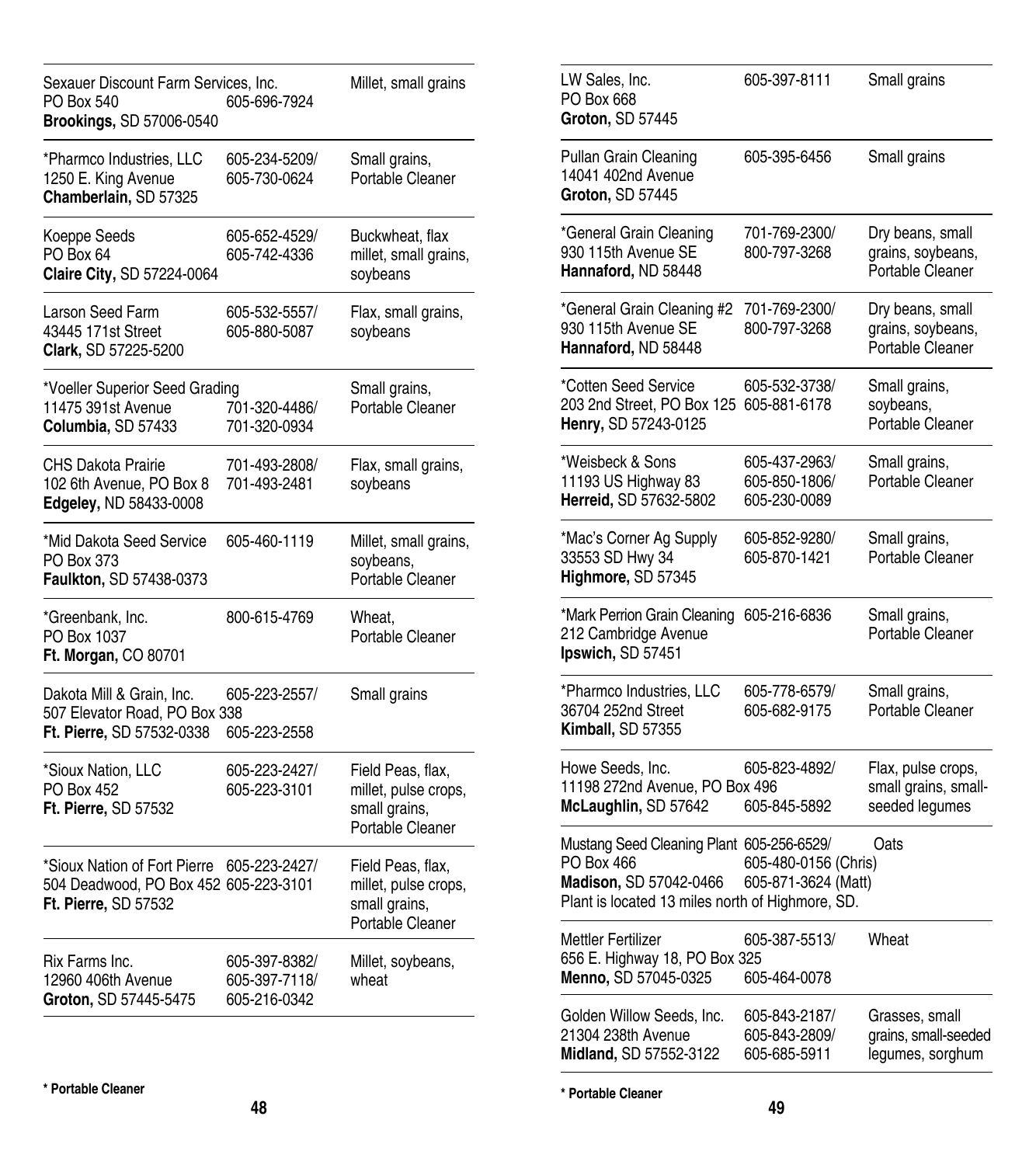| *Van Tassel Seed Cleaning<br>21306 238th Avenue<br>Midland, SD 57552-4008                              | 605-843-2171/<br>605-685-4406                  | Millet, safflower,<br>small grains, sunflower<br>Portable Cleaner               |
|--------------------------------------------------------------------------------------------------------|------------------------------------------------|---------------------------------------------------------------------------------|
| Stengel Seed & Grain<br>14698 SD Highway 15<br>Milbank, SD 57252-5424                                  | 605-432-6030                                   | Flax, small grains,<br>soybeans                                                 |
| *Nelson's HB Seed<br>1020 North Broadway,<br>PO Box 87<br>Miller, SD 57362-0087                        | 605-853-3025/<br>605-870-1472/<br>605-870-3048 | Grasses, small grains,<br>small-seeded<br>legumes, soybeans<br>Portable Cleaner |
| *Wade Strand<br>25798 409th Avenue<br>Mitchell, SD 57301-5801                                          | 605-996-7533/<br>605-770-8790                  | Small grains,<br>Portable Cleaner                                               |
| Frey Seed<br>12532 290th Avenue<br>Mobridge, SD 57601                                                  | 605-762-3326/<br>605-848-1486                  | Millet, small grains                                                            |
| *Heskin Grain Processing, Inc. 701-947-5111/<br>PO Box 111<br>New Rockford, ND 58356-0111 701-947-5114 | 701-302-0653/                                  | Wheat, field peas<br>Portable Cleaner                                           |
| *Heskin Grain Processing, Inc. #2<br><b>PO Box 111</b><br>New Rockford, ND<br>58356-0111               | 701-947-5111/<br>701-302-0653/<br>701-947-5114 | Wheat, field peas,<br>Portable Cleaner                                          |
| Nutrien Ag Solutions<br>10 W Main Street, PO Box 109<br>Northville, SD 57465-0109                      | 605-887-3422                                   | Small grains<br>field peas,<br>soybeans                                         |
| <b>Green Thumb Commodities</b><br>21718 445th Avenue,<br>PO Box J<br>Oldham, SD 57051-0018             | 605-482-8295/<br>605-482-8296/<br>800-843-3327 | Flax, millet,<br>small grains,<br>small-seeded<br>legumes                       |
| Dakota's Best Seed Co.<br>36656 West Hwy 44<br>Platte, SD 57369-6337                                   | 605-337-3318/<br>605-337-3319/<br>605-680-4284 | Grasses, small<br>grains, small-<br>seeded legumes                              |
| *Pharmco Industries, LLC<br>36590 SD Hwy 44<br>Platte, SD 57369                                        | 605-337-3374                                   | Small grains,<br>Portable Cleaner                                               |
| Seed Exchange (Conditioning Plant)<br>36787 SD Hwy 44, PO Box 247<br>Platte, SD 57369-0247             | 605-337-9882                                   | All crops                                                                       |

| *Seed Exchange<br>36787 SD Hwy 44, PO Box 247<br>Platte, SD 57369-0247                          | 605-337-9882                                                            | Small grains,<br>Portable Cleaner                           |
|-------------------------------------------------------------------------------------------------|-------------------------------------------------------------------------|-------------------------------------------------------------|
| Van Dusseldorp Ag<br>PO Box 308<br>Platte, SD 57369                                             | 605-337-3052                                                            | Oats                                                        |
| *Reuman Ag<br>30403 SD Hwy 248<br>Presho, SD 57568                                              | 605-222-1710/<br>605-222-1712                                           | Small grains,<br>Portable Cleaner                           |
| Fiedler Farms, Inc.<br>13073 309th Avenue<br>Selby, SD 57472-5809                               | 605-845-6700/<br>605-649-6280/<br>605-649-7795                          | Millet, small grains                                        |
| Foothills Seeds, Inc.<br>2323 South Junction Avenue<br>PO Box 338<br>Sturgis, SD 57785-0338     | 605-347-4578                                                            | Grasses, small<br>grains, small-<br>seeded legumes          |
| Dewey County Crop Improvement<br>Courthouse PO Box 9<br>Timber Lake, SD 57656-0009 605-848-3097 | 605-865-3789/                                                           | Millet, small grains,<br>small-seeded<br>legumes            |
| *Rahm Seed Cleaning<br>40340 161st Street<br>Turton, SD 57477                                   | 605-897-6623/<br>605-897-6540/<br>605-887-7300/<br>605-887-7800 (Jason) | Small grains,<br>Portable Cleaner                           |
| *Spink County Grain Cleaners, Inc.<br>40604 161st Street<br>Turton, SD 57477-5900               | 605-897-6628/<br>605-635-6281                                           | Small grains,<br>Portable Cleaner                           |
| *Joe Blotske Grain Cleaning, LLC<br>PO Box 694<br>Underwood, ND 58576-0694 701-400-1792         | 701-442-3549/                                                           | Small grains,<br>Portable Cleaner                           |
| *Blotske's Grain Cleaning (Marcia)<br>PO Box 167<br>Underwood, ND 58576-0167 701-301-2585       | 701-442-5675                                                            | Wheat,<br>Portable Cleaner                                  |
| Pioneer Hi-Bred Int., Inc.<br>17835 Hwy 13 West, PO Box 93<br>Wahpeton, ND 58074-0093           | 701-642-5300                                                            | Soybeans                                                    |
| *Eisenbraun Seed Cleaning<br>PO Box 245<br>Wall, SD 57790                                       | 605-391-6967                                                            | Field peas, millet,<br>safflower, wheat<br>Portable Cleaner |

l,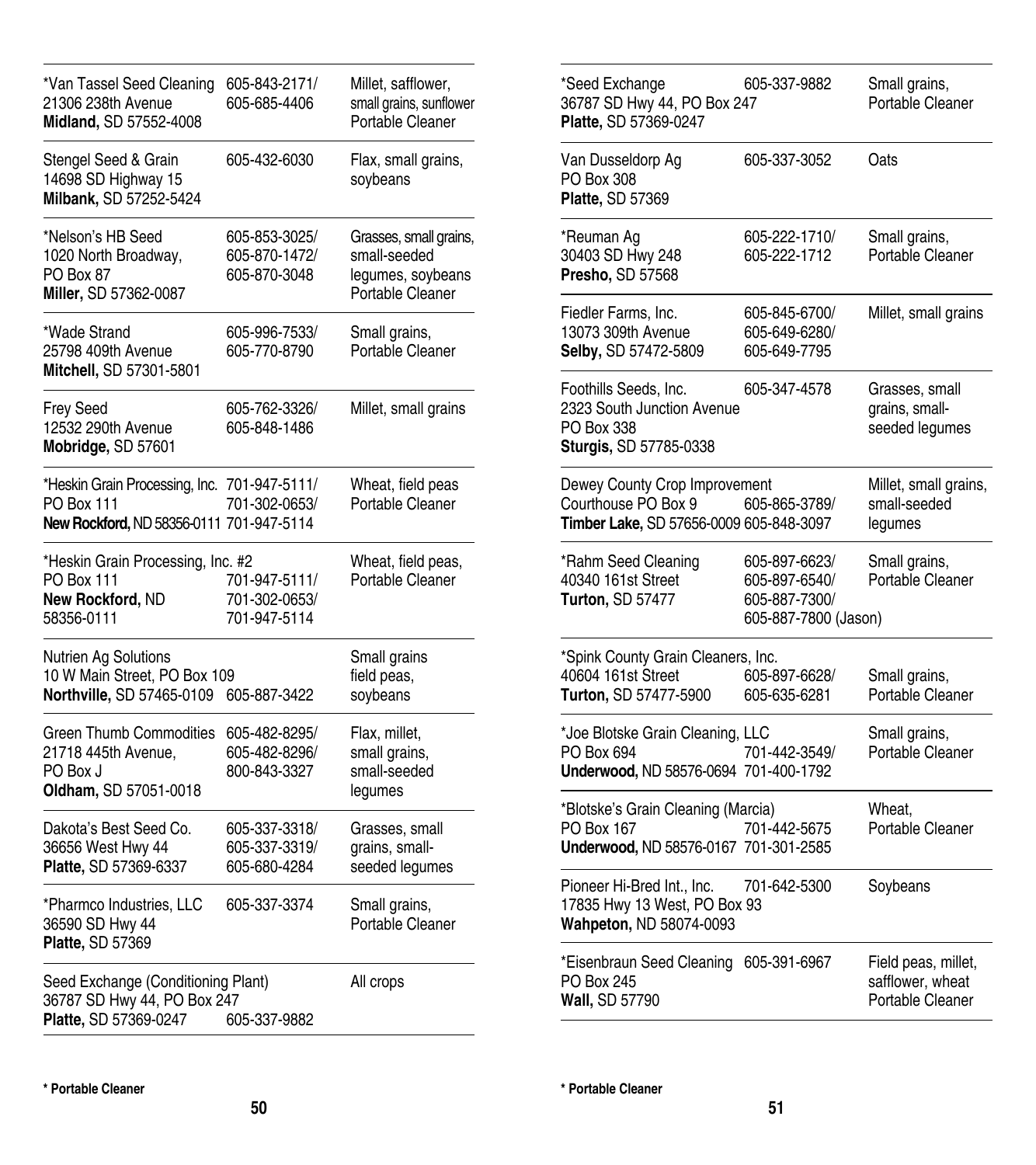| Discount Seeds, Inc.<br>2411 9th Avenue SW, PO Box 84<br>Watertown, SD 57201-0084 | 605-886-5888                                   | Millet, small grains,<br>soybeans          |
|-----------------------------------------------------------------------------------|------------------------------------------------|--------------------------------------------|
| *Quality Seed Service<br>17613 449th Avenue<br>Watertown, SD 57201-7675           | 605-881-7000                                   | Soybeans, wheat,<br>Portable Cleaner       |
| Watertown Coop Elevator Assoc.<br>811 B N Drive<br>Watertown, SD 57201            | 605-886-4406                                   | Flax, small grains                         |
| <b>Kuecker Kountry Farms</b><br>43846 147th Street<br>Webster, SD 57274-6025      | 605-345-4601/<br>605-345-4328/<br>605-345-3463 | Millet, small grains,<br>soybeans          |
| Kuecker Seed Farm, Inc.<br>14762 438th Avenue<br>Webster, SD 57274-6027           | 605-345-3169/<br>605-345-4397/<br>605-380-3925 | Flax, millet,<br>small grains,<br>soybeans |
| <b>MPM Certified Seed</b><br>22875 383rd Avenue<br>Wessington Springs, SD 57382   | 605-770-6537/<br>605-539-0070                  | All crops                                  |
| *Gene's Custom Grain Cleaning<br>11646 387th Avenue<br>Westport, SD 57481         | 605-329-2711/<br>605-290-1236                  | Small grains,<br>Portable Cleaner          |
| Legend Seeds Processing Plant<br>43281 189th Street<br>Willow Lake, SD 57278      | 800-678-3346/<br>605-854-3346                  | Soybeans                                   |
| *Pharmco Industries, LLC<br>27768 317th Avenue<br>Winner, SD 57580                | 605-842-0703                                   | Small grains,<br>Portable Cleaner          |
| Winner Seed<br>E Hwy 44<br>27763 317th Avenue<br>Winner, SD 57580                 | 605-842-0481/<br>605-842-1680                  | Small grains,<br>small-seeded<br>legumes   |

### **Approved Bulk Retail Facilities**

(Sorted alphabetically by town)

| Wittler Farms<br>29471 176th Street<br>Agar, SD 57520                           | 605-258-2431/<br>605-280-0152 |
|---------------------------------------------------------------------------------|-------------------------------|
| Kelsey Seed & Ag Service, LLC<br>421 - 5th Street S<br>Alpena, SD 57312         | 605-849-3454/<br>605-354-3506 |
| S S & H Ag Supplies, Inc.<br>101 West Main Street<br>Ashton, SD 57424           | 605-472-1020/<br>605-450-1131 |
| CBH CO-OP, Feed & Ag Services<br>77 North 6th Avenue<br>Belle Fourche, SD 57717 | 605-723-1333                  |
| Dakota Mill & Grain<br>808 5th Avenue<br>Belle Fourche, SD 57717                | 605-892-2543                  |
| Millborn Seeds, Inc.<br>2132 32nd Avenue<br>Brookings, SD 57006                 | 605-697-6306/<br>605-690-4159 |
| Agtegra Cooperative<br>535 415th Avenue, PO Box 113<br>Carpenter, SD 57322-0113 | 605-352-7210/<br>605-350-4076 |
| Nutrien Ag Solutions<br>30195 SD Hwy 19<br>Centerville, SD 57014                | 605-563-2533                  |
| Agtegra Cooperative<br>250 West 249th Street<br>Chamberlain, SD 57325           | 605-234-4230                  |
| Agri Partners, Inc.<br>47453 SD Hwy 22<br>Clear Lake, SD 57226                  | 605-874-2550/<br>605-695-9698 |
| Farmers Alliance<br>PO Box 65<br>Corsica, SD 57328-0065                         | 605-946-6215/<br>605-946-6200 |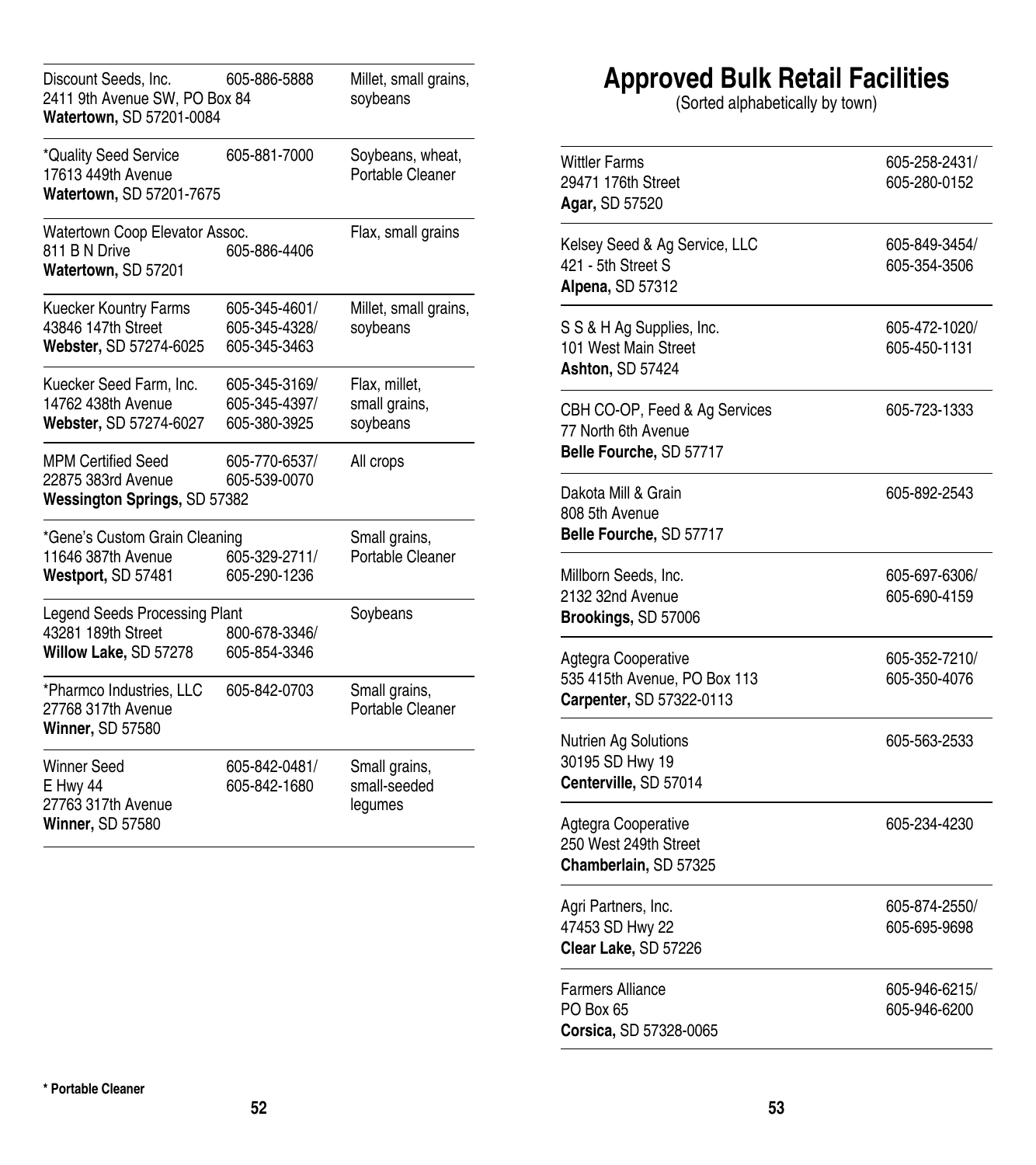| Agland Coop - A & D Fertilizer<br>39833 US Highway 18<br>Delmont, SD 57330-6908     | 605-779-2003/<br>605-928-3627/<br>605-770-3783 |
|-------------------------------------------------------------------------------------|------------------------------------------------|
| Midstate Agronomy<br>43204 U.S. Hwy 14, PO Box 10<br>DeSmet, SD 57231-0010          | 605-854-9282/<br>605-203-0555                  |
| Northern Plains Cooperative<br>#1 RR Street, PO Box 127<br>Dupree, SD 57623-0127    | 605-365-5331/<br>605-365-5332/<br>800-564-0883 |
| <b>CHS Northern Plains</b><br>11103 Walnut Rd<br>Eureka, SD 57437                   | 605-284-2673                                   |
| Agtegra Cooperative<br>16253 355th Avenue, PO Box 69<br>Faulkton, SD 57438          | 605-598-6500                                   |
| CHS-dba-Northern Plains<br>609 9th Avenue S.<br>Faulkton, SD 57438                  | 605-598-4532                                   |
| <b>Country Pride Cooperative</b><br>PO Box 276<br>Fairfax, SD 57335-0276            | 605-654-2619/<br>605-830-0266                  |
| <b>Country Pride Cooperative</b><br>803 N. US Hwy 81, PO Box F<br>Freeman, SD 57029 | 605-925-7424/<br>605-648-3231/<br>605-660-3371 |
| <b>Beringer Seed Sales LLC</b><br>PO Box 82<br>Gettysburg, SD 57442                 | 605-769-0272                                   |
| Brown Agronomy<br>PO Box 305<br>Gettysburg, SD 57442                                | 605-765-9133                                   |
| <b>CHS Northern Plains</b><br>503 North Potter<br>Gettysburg, SD 57442-1029         | 605-765-2476/<br>605-765-2498                  |
| Lubbers Farms, Inc.<br>33681 289th Street<br>Gregory, SD 57533-4008                 | 605-830-8782                                   |

| 605-397-8113                                                   |
|----------------------------------------------------------------|
| 605-875-3440/<br>605-870-1725                                  |
| 605-875-3375                                                   |
| 605-852-2558/<br>605-350-7264                                  |
| 605-852-2777/<br>605-295-0461                                  |
| 605-432-4531/<br>320-394-2171<br><b>Located in Twin Brooks</b> |
| 605-948-2226                                                   |
| 605-772-5543/<br>800-808-0859/<br>605-579-0352                 |
| 605-352-4390/<br>605-352-4404                                  |
| 605-426-6163/<br>605-426-6021                                  |
| 605-263-3105/<br>605-660-0683 (Troy)                           |
| 605-546-2504/<br>605-256-3973                                  |
|                                                                |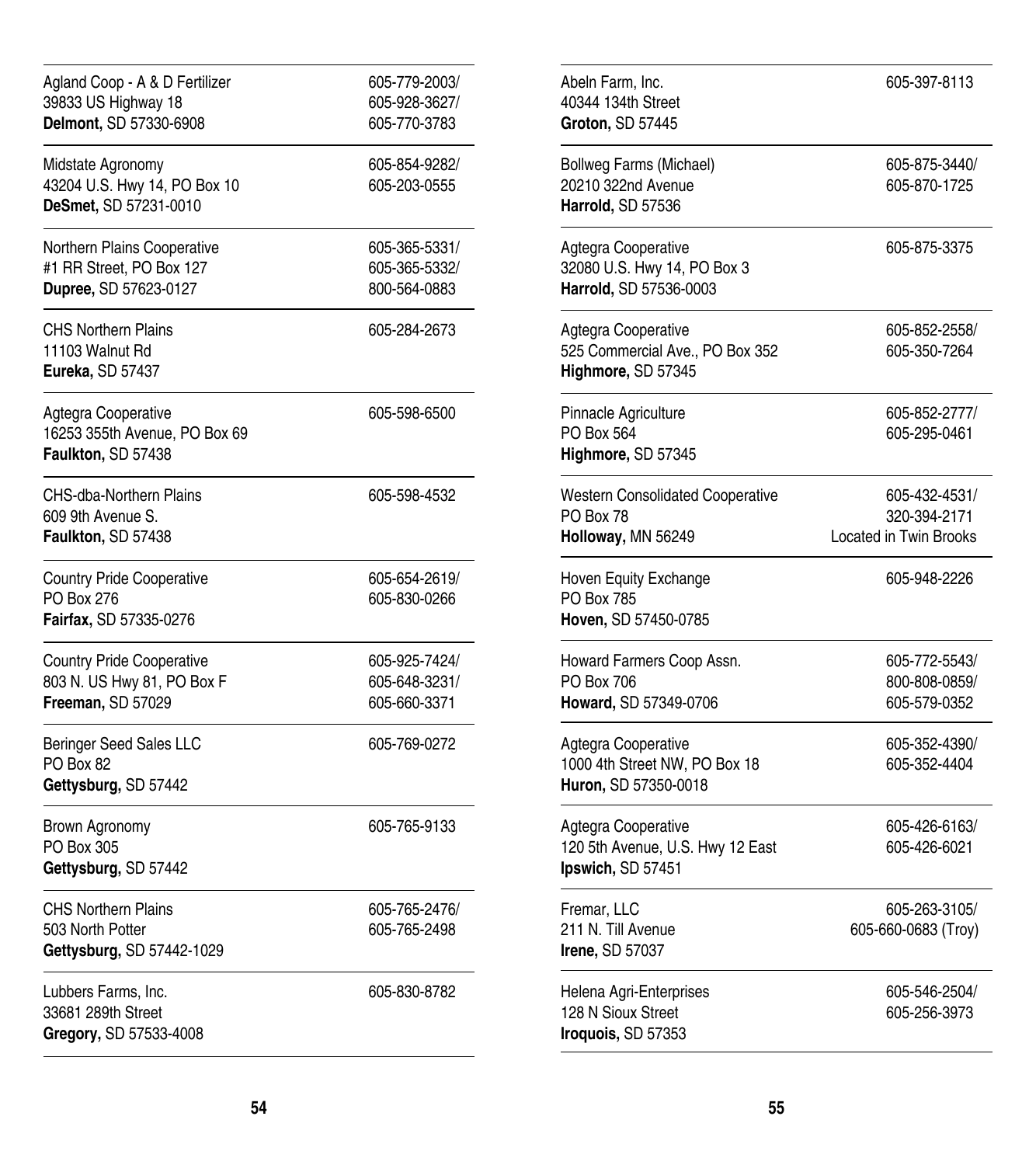| Northern Plains Cooperative<br>PO Box 15<br>Isabel, SD 57633-0015                                | 605-466-2159                                   | Agtegra Cooperative<br>PO Box 107<br>Mellette, SD 57461-0107           | 605-887-3572                                            |
|--------------------------------------------------------------------------------------------------|------------------------------------------------|------------------------------------------------------------------------|---------------------------------------------------------|
| Agtegra Cooperative<br>PO Box 157<br>Java, SD 57452                                              | 605-649-6291                                   | Buy Rite Seed, LLC<br>35539 U.S. Hwy 14<br>Miller, SD 57362            | 605-853-2513/<br>605-204-0217/Dale<br>605-870-2515 Ryan |
| Agtegra Cooperative<br>115 N. SD Hwy 273, PO Box 99<br>Kennebec, SD 57544                        | 605-869-2255                                   | Agtegra Cooperative<br>PO Box 5<br>Miller, SD 57362                    | 605-853-2351/<br>605-377-4774                           |
| Agtegra Cooperative<br>36654 Iron Horse Drive<br>Kimball, SD 57355                               | 605-778-6141                                   | Agtegra Cooperative<br>PO Box 425<br>Miller, SD 57362-0425             | 605-853-3006                                            |
| LaBolt Farmers Grain<br>102 E. Georgia Avenue, PO Box 91<br>LaBolt, SD 57246-0091                | 605-623-4581                                   | Wilbur Ellis Air, LLC<br>PO Box 414<br>Miller, SD 57362                | 605-853-2382/<br>605-461-3292                           |
| Prairie Ag Partners<br>PO Box 158<br>Lake Preston, SD 57249-0158                                 | 605-847-4551                                   | Agronomy Plus, Inc.<br>2500 W. Havens Street<br>Mitchell, SD 57301     | 605-996-3339                                            |
| Agtegra Cooperative<br>605 Railroad Street<br>Lebanon, SD 57455                                  | 605-768-9465                                   | <b>Farmers Alliance</b><br>PO Box 1286<br>Mitchell, SD 57301           | 605-996-7322/<br>605-999-4914                           |
| Southwest Grain, Division of CHS, Inc.<br>201 2nd Street E., PO Box 239<br>Lemmon, SD 57638-0239 | 605-374-3301                                   | Barber Chemicals, LLC<br>201 Cedar Ave., PO Box 905<br>Onida, SD 57564 | 605-380-0672                                            |
| Agtegra Cooperative<br>109 Elevator Road, PO Box 640<br>McLaughlin, SD 57642-0640                | 605-823-4441                                   | Midwest Cooperative<br>305 Cedar Avenue<br>Onida, SD 57564-0424        | 605-258-2687/<br>605-258-2688                           |
| <b>Mustang Seeds</b><br>306 South Washington, PO Box 466<br>Madison, SD 57042-0466               | 605-256-6529/<br>800-952-2324/<br>605-480-0156 | Shepherd Seed Company, LLC<br>18514 301st Avenue<br>Onida, SD 57564    | 605-264-5559/<br>605-280-8058/<br>605-280-9058          |
| Fremar, LLC<br>44608 273rd Street, PO Box 357<br>Marion, SD 57043-0357                           | 605-648-3941/<br>605-661-4882                  | Aesoph Seeds, LLC<br>34339 172nd Street<br>Orient, SD 57467            | 605-870-0329                                            |
| Fremar, LLC (Dimock)<br>PO Box 357<br>Marion, SD 57043-0357                                      | 605-928-3392<br>Located in Dimock              | <b>Agland Coop</b><br>115 South 1st Street<br>Parkston, SD 57366-6213  | 605-928-3627/<br>605-680-6059                           |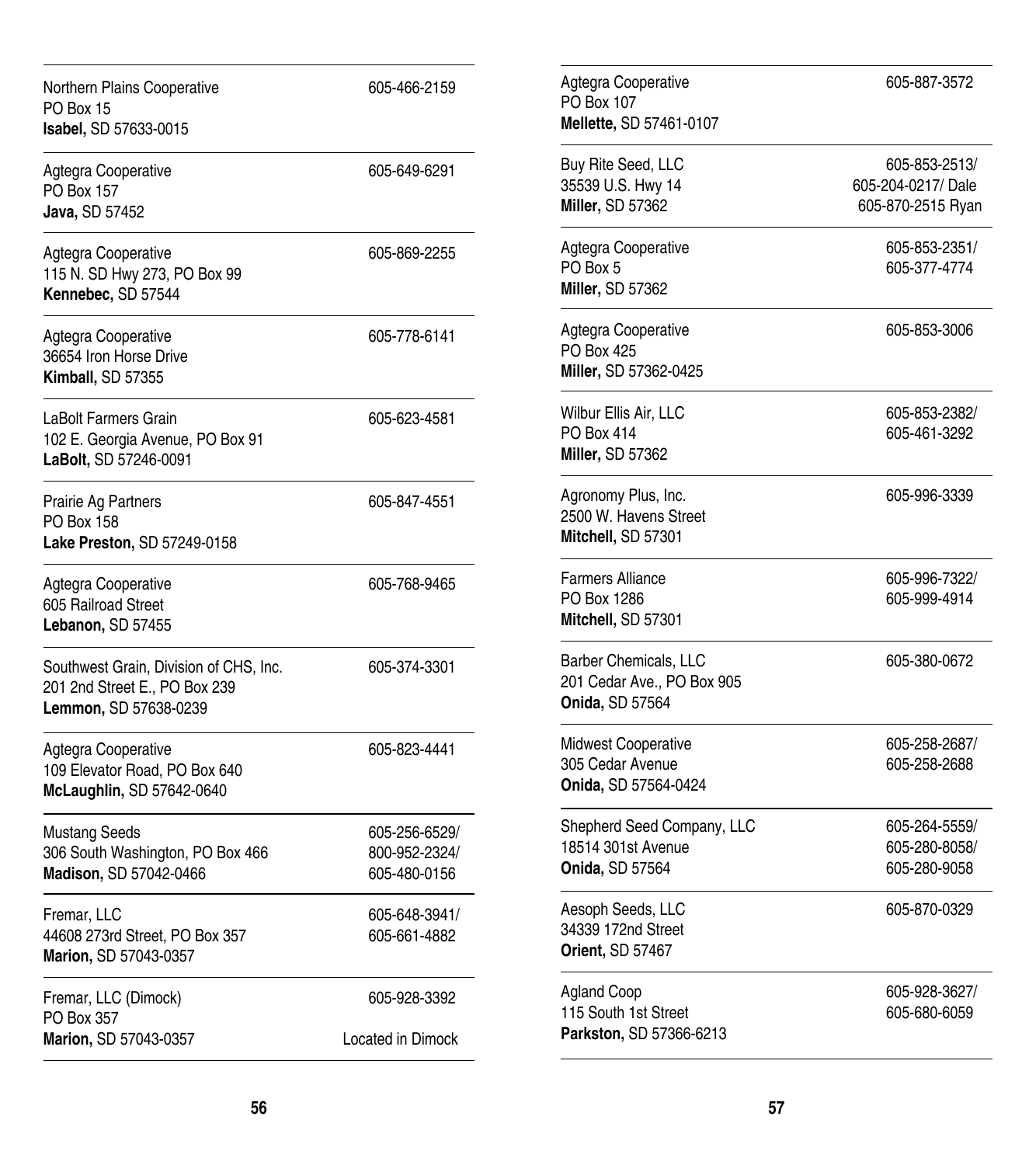| Midwest Cooperative<br>1919 East Sioux<br>Pierre, SD 57501-5830                                   | 605-224-5935                             | Agtegra Cooperative<br>38784 262nd Street, PO Box 248<br>Stickney, SD 57375-0248                | 605-732-4240                                      |
|---------------------------------------------------------------------------------------------------|------------------------------------------|-------------------------------------------------------------------------------------------------|---------------------------------------------------|
| Turnis Farm Service, Inc.<br>PO Box 516<br>Platte, SD 57369-0516                                  | 605-337-3643                             | Wilbur Ellis Air, LLC<br>45149 152nd Street<br>Summit, SD 57266                                 | 605-947-4800                                      |
| Wilbur Ellis Air, LLC<br>17150 US Highway 281<br>Redfield, SD 57469                               | 605-472-2600                             | <b>Mettler Fertilizer</b><br>PO Box 216<br>Tripp, SD 57376                                      | 605-935-6106                                      |
| Agtegra Cooperative<br>1227 3rd Street East<br>Redfield, SD 57469                                 | 605-472-0300                             | Agtegra Cooperative<br>102 Main Street, PO Box 126<br>Tulare, SD 57476-0126                     | 605-596-4114                                      |
| Karlen Ranch Partnership<br>PO Box 1343<br>Reliance, SD 57569-1343                                | 605-473-5605/<br>605-730-5606            | <b>Country Pride Cooperative</b><br>310 W. Railroad Street, PO Box 159<br>Wagner, SD 57380-0159 | 605-384-3671                                      |
| <b>Revillo Farmers Elevator</b><br><b>PO Box 98</b><br>Revillo, SD 57259-0098                     | 605-623-4411                             | Dakota Mill & Grain<br>111 2nd Ave., Box 419<br>Wall, SD 57790                                  | 605-279-2261                                      |
| Agtegra Cooperative<br>PO Box 138<br>Roscoe, SD 57471-0138                                        | 605-287-4311                             | <b>Broken Heart Ranch</b><br>23268 383rd Avenue<br>Wessington Springs, SD 57382                 | 605-539-9615/<br>605-999-1196/<br>605-350-0334    |
| Fremar, LLC<br>44137 SD Hwy 38<br>Salem, SD 57058                                                 | 605-425-2864                             | MPM Certified Seed (West River)<br>22875 383rd Avenue<br>Wessington Springs, SD 57382           | 605-539-0236/<br>605-770-6537<br>Located in Hayes |
| Northern Plains Cooperative<br>PO Box 323<br>Selby, SD 57472-0323                                 | 605-649-7682                             | Agtegra Cooperative<br>PO Box 350<br>Wessington Springs, SD 57382-0350                          | 605-539-1555                                      |
| Stiegelmeier Farms, Inc.<br>13402 306th Avenue<br>Selby, SD 57472-5802                            | 605-649-7009/<br>605-854-6034            | Wilbur Ellis Air, LLC<br>22888 U.S. Hwy 281<br>Wessington Springs, SD 57382                     | 605-539-0240                                      |
| LaCrosse Seed, LLC<br>2810 West 3rd Street #1<br>Sioux Falls, SD 57104                            | 877-338-9639/<br>765-551-6010            | <b>Farmers Alliance</b><br>409 S Main Street<br>White Lake, SD 57383                            | 605-249-2610/<br>605-249-2233                     |
| <b>Wheaton Dumont Coop Elevator</b><br>101 West Oak Street, PO Box 161<br>Sisseton, SD 57262-0161 | 605-698-3251<br>Located in New Effington | South Central Livestock Supply<br>PO Box 455<br><b>Winner, SD 57580</b>                         | 605-840-4070                                      |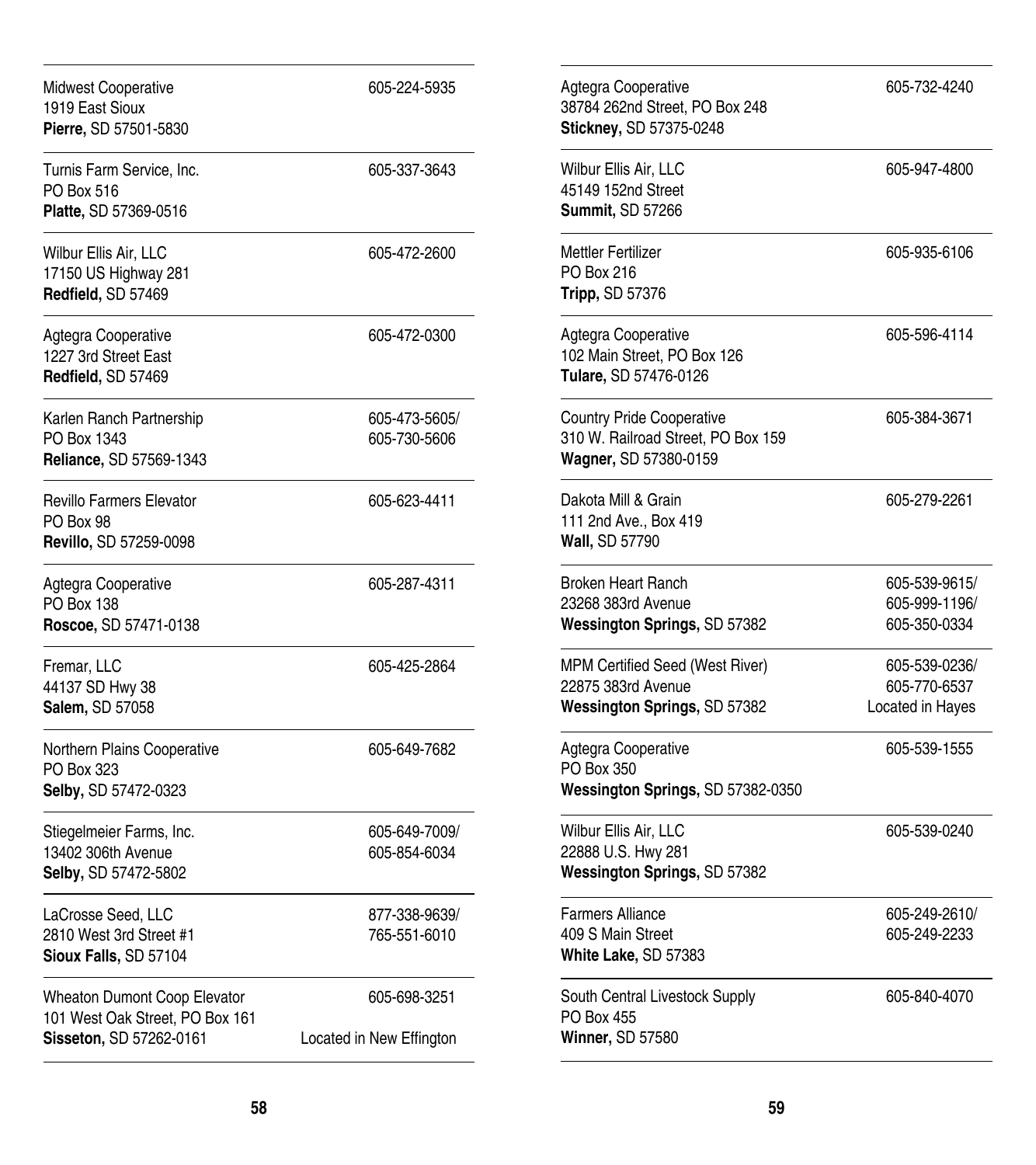| Agtegra Cooperative<br>20137 U.S. Hwy 281<br><b>Wolsey, SD 57384</b> | 605-883-4317/<br>800-290-2430 | <b>Linear Measu</b>                                                                                                                |
|----------------------------------------------------------------------|-------------------------------|------------------------------------------------------------------------------------------------------------------------------------|
| <b>CHS</b><br>47014 SD Hwy 44<br>Worthing, SD 57077                  | 605-372-3700                  | 1 Mile = $5,280$<br>1 Rod = $16\frac{1}{2}$<br><b>Square Meas</b><br>1 Acre = $160$<br>43,560 squa<br>1 Square Rod<br>1 Square Yar |
| Agtegra Cooperative<br>218 So. Main<br><b>Yale, SD 57386</b>         | 605-599-2911                  |                                                                                                                                    |

#### **NOTES**

#### **WEIGHTS AND MEASURES**

#### **Linear Measure (Length)**

1 feet or 320 rods feet

#### **Sure (Area)**

- square rods or are feet
- $= 30\%$  sq. yds.
- $d = 9$  sq. feet

#### **Weight**

- 1 Pound  $=$  16 ounces
- 1 Long Ton  $= 2,240$  pounds (Great Britian)
- 1 Short Ton = 2,000 pounds (USA)

#### **Cubic Measure (Area)**

1 Cubic Yard = 27 cubic feet 1 Cubic Foot  $= 1,728$  cubic inches

#### **TEMPERATURE CONVERSIONS**

To convert Centigrade to Fahr enheit:

 $^{\circ}$ <u>C  $\times$  9</u> + 32 =  $^{\circ}$ F 5 To convert Fahrenheit to Centi -

grade: ( $\degree$ F – 32)  $\times$  5 =  $\degree$ C

9

#### **DETERMINING PLANT POPULATION**

Row length to equal 1/1000<sup>th</sup> acre **Row Width Row width in inches 1/1000th acre** 7˝ 74´8˝

| $10^{\prime\prime}$ | 52'3''  |
|---------------------|---------|
| 14"                 | 37'4''  |
| 15"                 | 34'10'' |
| 20''                | 26'2''  |
| 24″                 | 21'9''  |
| 28″                 | 18'8''  |
| $30^{\prime\prime}$ | 17'5''  |
| $32^{''}$           | 16'4''  |
| 36''                | 14'6''  |
| 38''                | 13'9''  |
| 40″                 | 13'1''  |

#### **Metric Equivalents (Linear Measure)**

- 1 Mile = 1.6093 kilometers
- 1 Kilometer =  $0.62137$  mile
- $1$  Rod = 0.5029 decameter
- 1 Decameter  $= 1.9884$  rods
- 1 Meter = 39.37 inches or 1.0936 yds.

#### **Meter Equivalents (Square Measure)**

1 Acre =  $0.04047$  hectare 1 Hectare  $= 2.471$  acres 1 Square Rod =  $0.2529$  acre 1 Acre =  $8.594$  square rods 1 Square Yard =  $0.8361$ square meter

#### **Metric Equivalents (Volume)**

1 Bushel =  $0.3524$  hectoliter 1 Hectoliter =  $2.8375$  bushels 1 Quart dry  $= 1.101$  liters 1 Quart liquid  $= 0.9463$  liters 1 liter  $= 0.908$  quart dry 1 liter  $= 1.0567$  quarts liquid

#### **Metric Equivalents (Weight)**

1 Pound =  $0.4536$  kilogram 1 Kilogram  $= 2.2046$  pounds 1 Metric Ton  $= 2,204.6$  pounds

#### **Volume Conversion Factors/ Area Conversion Factors**

Cubic ft.  $\times$  0.8 = bushels grain Cubic ft.  $\times$  7.48 = gallons Cubic ft.  $\times$  62.4 = pounds water Gallons  $\times$  8.330 = pounds water Gallons  $\times$  0.1337 = cubic ft. Cubic inches  $\div 1.728 =$  cubic ft. Cubic yard  $\times$  27 = cubic ft. Cubic ft.  $\div$  27 = cubic yards

#### **GROWING DEGREE DAY EQUATION**

- $GDD =$  Daily Max. Temp. $* +$  Daily Min. Temp. † – 50°  $\overline{2}$
- \*: Up to a maximum of 86°F
- †: Not below 50°F